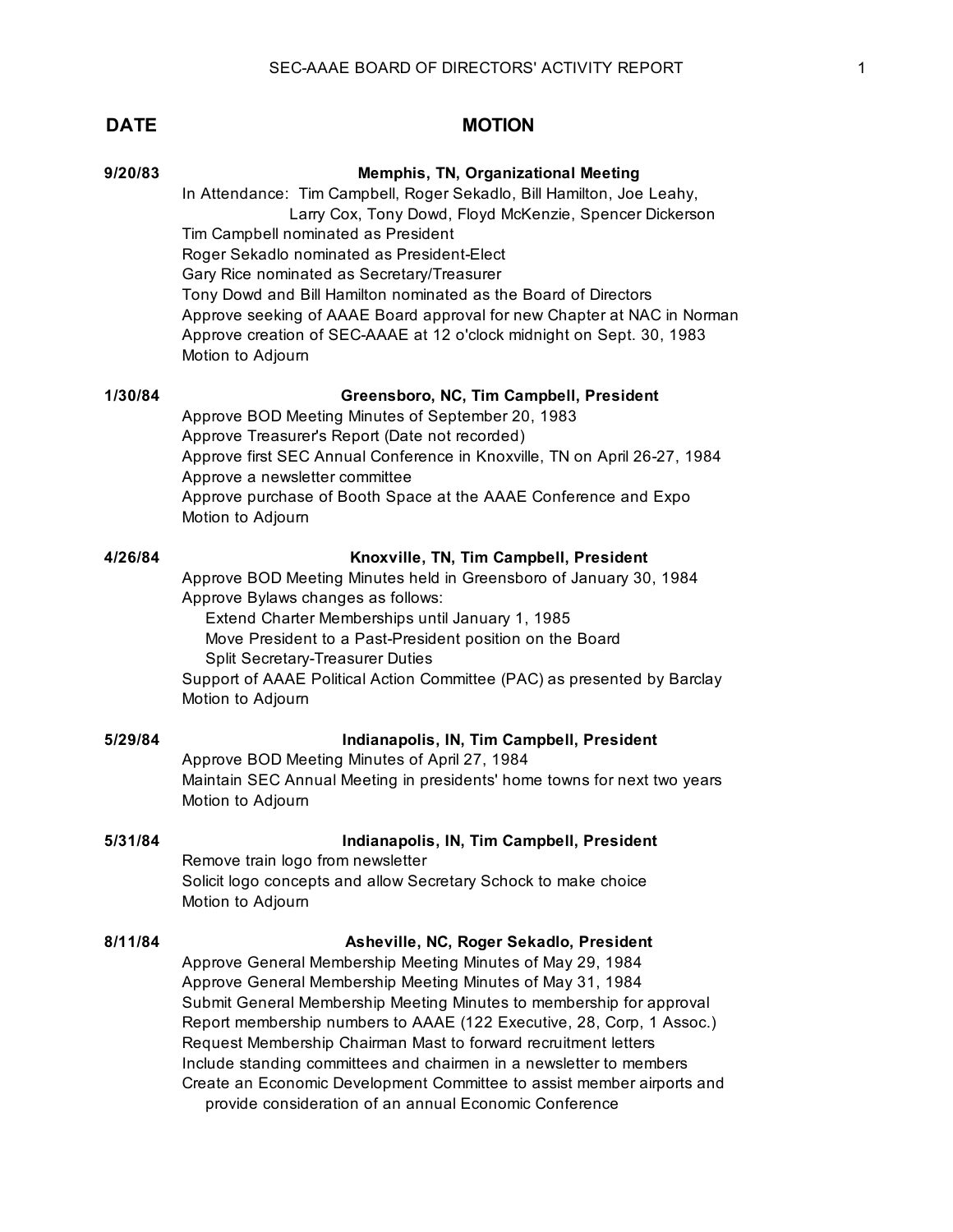Provide membership cards to members with duck logo and no numbers Prepare a newsletter with the following: Sam Hoerter, Airport Manager of the Month President's Message from Roger Sekadlo Listing of current officers Membership Message to encourage Charter Members prior to end of year Summary of first annual meeting in Knoxville, TN Provide states covered by SEC in half-tone Explore a relationship with Embry-Riddle Approve Greensboro, NC, as site for 1985 SEC Annual Conference Approve Gary Rice to incorporate SEC in State of North Carolina Secure SEC booth site at AAAE Conference to be held in Baltimore, MD Distribute copies of Bylaws and committee assignments to Board Motion to Adjourn **11/17/84 Greensboro, NC, Roger Sekadlo, President** Approve Minutes of August 11, 1984 BOD Meeting as amended Reject recommendation by AAAE staff attorney to adjust SEC Bylaws

Encourage Stu Mast, Membership Chairman, to increase activity Pursue Economic Conference possibilities Hold first Economic Conference in conjunction with SEC Annual Conference

 and waive registration fees for two Embry-Riddle representatives to review proceedings

Create SEC-AAAE newsletter

Approve Inn of the Plaza in Asheville for 1986 SEC Conference site Maintain current dues structure Consider invitation by NEC for joint meeting in 1986 Appoint Campbell and Schock to review membership applications

Approve no golf tournaments at the 1985 SEC Annual Conference Approve accreditation process session at 1985 SEC Annual Conference Approve 1985 Annual Conference Committee Motion to Adjourn

### **5/8/85 Greensboro, NC, Roger Sekadlo, President**

Approve 1987 Joint Conference with SCC Maintain current dues structure Approve Tim Campbell as Chairman of Nominating Committee Motion to Adjourn

### **9/6/85 Atlanta, GA, Gary Rice, President**

Approve minutes of General Membership Meeting of May 8, 1985 Request AAAE to produce brochure on benefits of AAAE PAC Encourage individual member support of AAAE PAC Reimburse R. C. Brammer \$219.69 for Membership Committee expenses Approve 1987 Joint Conference with SCC in Baton Rouge, LA Direct Gary Rice to investigate SEC Code of Ethics vs. AAAE Code of Ethics Approve general outline for 1986 Economic Conference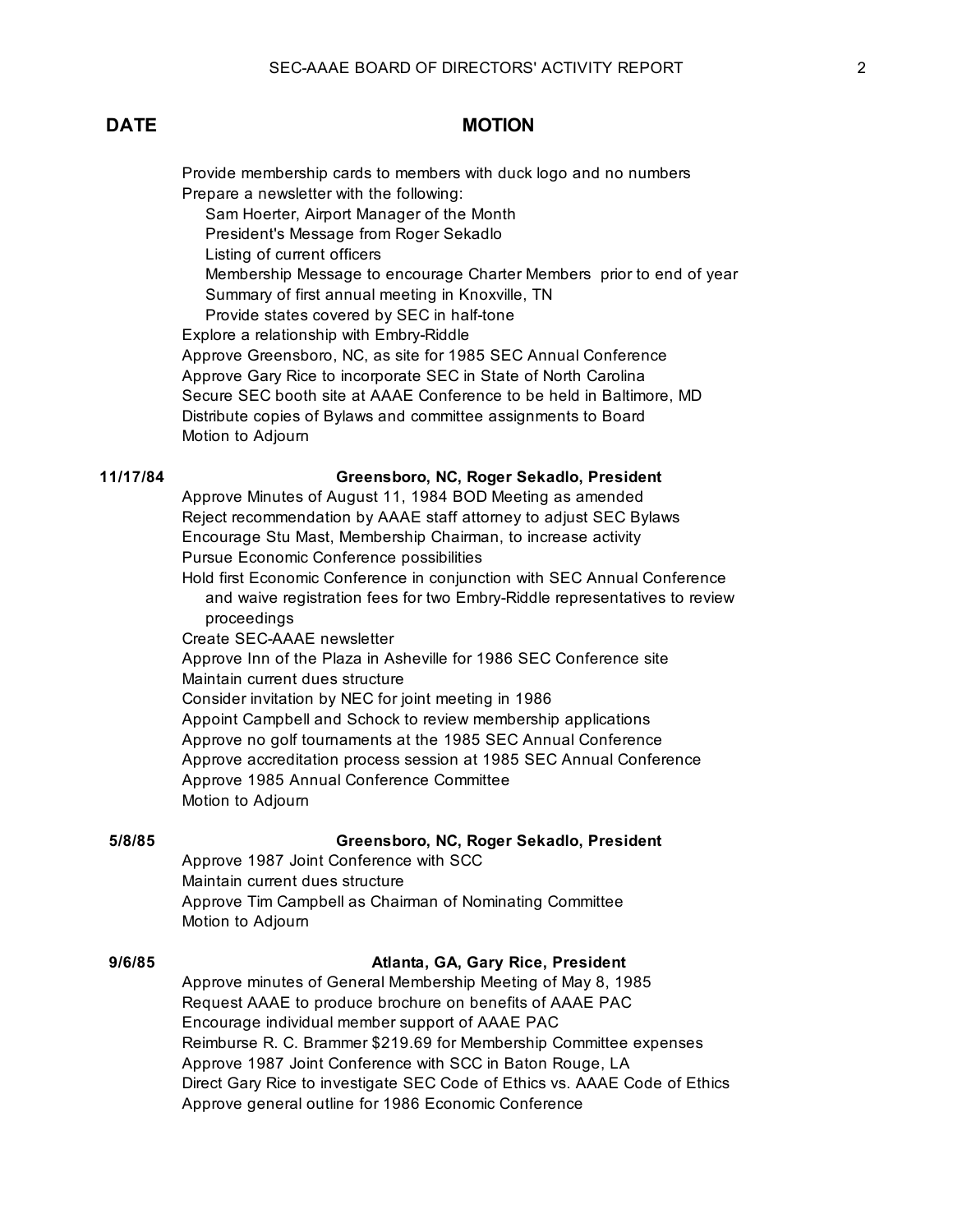Approve \$500 for AAAE Building Fund Motion to Adjourn

### **4/6/86 Asheville, NC, Gary Rice, President**

Approve BOD Meeting Minutes of September 6, 1985 Approve slate of officers Support Jim Johnson as AAAE Treasurer at AAAE Annual Conference Create an Economic Conference sponsored by SEC-AAAE Joint sponsorship of SAMA Specialty Conference in Auburn, AL Motion to Adjourn

### **8/8/86 Atlanta, GA, Bill Schock, President**

Approve BOD Meeting Minutes of April 6, 1986 Approve Committee Chairmen Appoint Schock as SEC representative on San Antonio Joint Conference Contact Palmer Testing Service for Chapter member personnel testing Memo of Agreement with Embry-Riddle for Econ Conference presented Minutes of Economic Conference held July 31, 1986, presented Approve session moderators for Economic Conference Motion to Adjourn

### **11/15/86 Baton Rouge, LA, Bill Schock President**

Provide \$750 to conference committee if requested Resolution regarding consolidation of FAA FSS facilities Approve BOD Meeting Minutes of August 8, 1986 Offer by Palmer Testing Service Battery as membership service Waive conference fees and dues for retired members sent to committee AD COMM proposal for SEC professional video concept referred to committee Disseminate runway incursion training information Motion to Adjourn

### **1/22/87 Indigo Lakes Resort, Daytona Beach, FL, Bill Schock, President**

Request space for SEC booth at 1987 AAAE Conference Approve criteria for Executive Emeritus status Approve Pres Mangum and Dick Niedenthal as Executive Emeritus members Motion to Adjourn

### **3/2/87 Baton Rouge, LA, Bill Schock, President**

Approve Treasurer's Report of March 1, 1987 Approve BOD Meeting Minutes of November 15, 1986 Approve BOD Meeting Minutes of January 22, 1987 Approve R. C. Brammer as Membership Chairman Approve proposed Certificate of Membership Present ceremonial gavels to past presidents Approve Charleston, SC, for 1989 SEC Annual Conference site Motion to Adjourn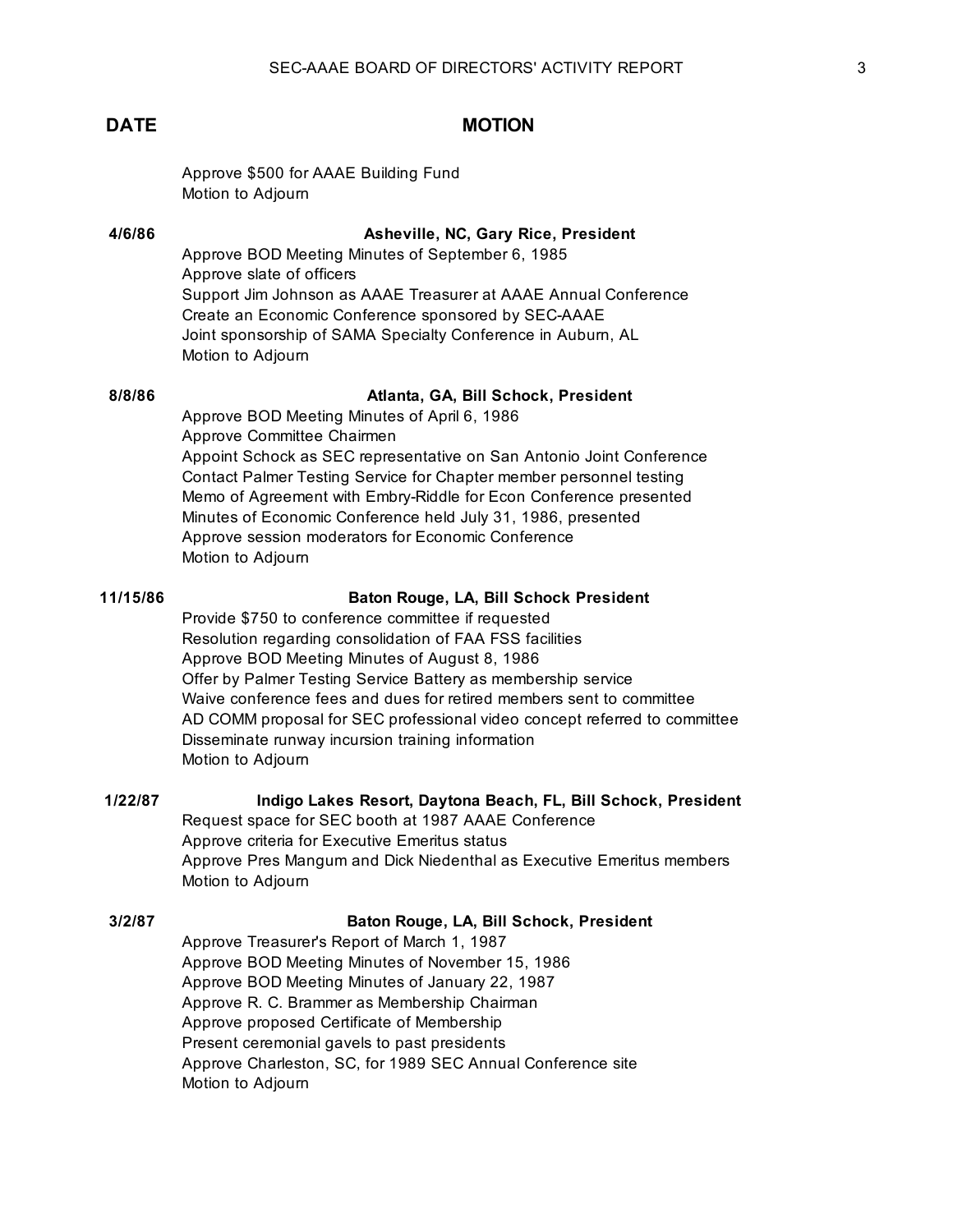Approve general membership meeting minutes of 5-10-87 Appoint Ellen Erenbaum as Resolutions Chairperson Appoint R. C. Brammer newsletter editor Create award for significant contributions to aviation Discontinue Membership Cards Suspend lapel pin order pending SAMA merger discussions Motion to Adjourn

**1/20/88 Indigo Lakes Resort, Daytona Beach, Bill Hamilton, President** Approve BOD Minutes of 9-22-87 Review of SAMA/SEC merger proposal Approve Certificate of Membership Motion to Adjourn

## **4/17/88 Louisville, KY, Bill Hamilton, President**

Approve BOD Meeting Minutes of 1-20-88 Approve Resolutions of Appreciation Approve Tony Dowd and Roger Sekadlo as Executive Emeritus members Support Bruce Putnam to enter AAAE chairs Approve donation of \$1,000 to AAAE Building Fund Approve Tim Campbell to serve on AAAE Nominating Committee Review of SAMA/SEC merger proposal Approve slate of officers Motion to Adjourn

### **1/11/89 Indigo Lakes Resort, Daytona Beach, FL, Sam Hoerter, President** Sam Hoerter to replace Bill Hamilton on AAAE BOD Approve Ed Petro and Waverly Johnson as Executive Emeritus members Motion to Adjourn

### **3/19/89 Charleston, SC, Sam Hoerter, President**

Approve BOD Minutes of 1-11-89 Approve Treasurer's Report of January 31, 1989 Approve budget and increase dues to \$25 regular/\$80 corporate from \$15/\$50 Refer PDI Scholarship to committee Approve lapel pins for members Approve expenditure for audio/video member library Refer Scholastic Scholarship Program to committee Create Consultant/Concessionaire Committee Contract R. C. Brammer as Executive Secretary Turn treasury over to Executive Secretary following audit of accounts Submit \$1,500 to AAAE to complete AAAE Building Fund commitment Approve Resolutions of Appreciation Approve slate of officers Motion to Adjourn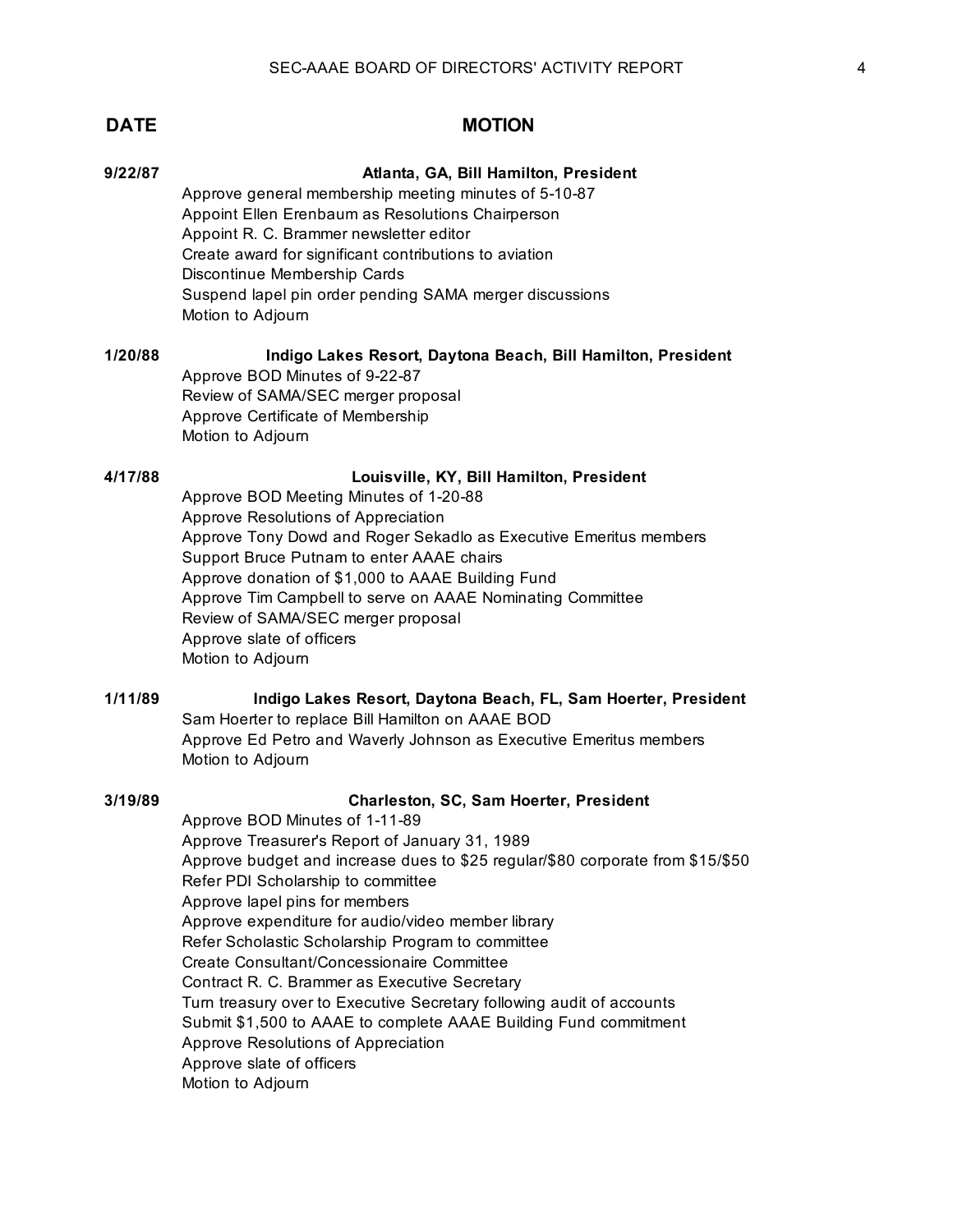| <b>DATE</b> | <b>MOTION</b>                                                                                                                                                                                                                                                                                                                                                                                                                                                                                                                                                                                                                                                                                                 |
|-------------|---------------------------------------------------------------------------------------------------------------------------------------------------------------------------------------------------------------------------------------------------------------------------------------------------------------------------------------------------------------------------------------------------------------------------------------------------------------------------------------------------------------------------------------------------------------------------------------------------------------------------------------------------------------------------------------------------------------|
| 5/14/89     | Nashville, TN, Larry Cox, President<br>Approve BOD Meeting Minutes of 3-19-89<br>Approve Treasurer's Report of March 19, 1989<br>Approve 1989-90 Budget<br>Move 1990 Annual Conf. Dates to prevent conflict with ACI Computer Fair<br>Motion to Adjourn                                                                                                                                                                                                                                                                                                                                                                                                                                                       |
| 1/10/90     | Indigo Lakes, FL, Larry Cox, President<br>Approve BOD Minutes of 5-14-89<br>Approve Treasurer's Report of 1-6-90<br>Accept Auditor's Report of 1988-1989<br>Approve two Embry-Riddle scholarships at \$1,500 each<br>Approve Professional Education survey by Clyde Bingman<br>Review Chapter expenses reimbursement to Executive Secretary<br>Set dates and locations for future annual conferences<br>Motion to Adjourn                                                                                                                                                                                                                                                                                     |
| 3/12/90     | Memphis, TN, Larry Cox, President<br>Approve BOD Meeting Minutes of 1-10-90<br>Approve Treasurer's Report of 3-9-90<br>Approve Columbia, SC, as SEC Annual Conference site for 1992<br>Approve Panama City, FL as SEC Annual Conference site for 1993<br>Approve offer by AAAE to co-host Economic Conference<br>Request Executive Secretary to include Minutes with newsletter<br>Establish criteria for Executive Emeritus Membership<br>Waive Conf. Registration Fees for Executive Emeritus members and wives<br>Allow Executive Emeritus Members the right to vote<br>Write PDI reimbursements to PDI attendees<br>Approve slate of officers<br>Approve resolutions of appreciation<br>Motion to Adjourn |
| 3/14/90     | Memphis, TN, Larry Cox, President<br>Add one additional member to the SEC BOD (David Blackshear)<br>Motion to Adjourn                                                                                                                                                                                                                                                                                                                                                                                                                                                                                                                                                                                         |
| 12/4/90     | Clearwater, FL, Rudy Shackelford, President<br>Approve General Membership Meeting Minutes of 5-20-90<br>Approve Treasurer's Report ending 11-10-90                                                                                                                                                                                                                                                                                                                                                                                                                                                                                                                                                            |

Accept Auditor's Report for 1989-09

Name Scholarship after Bill Hamilton

Hold Economic Conferences during the month of January Approve Membership Category of Student at \$25.00 Approve four Embry-Riddle Scholarships at \$1,500 each

Approve 1991-92 Budget

Motion to Adjourn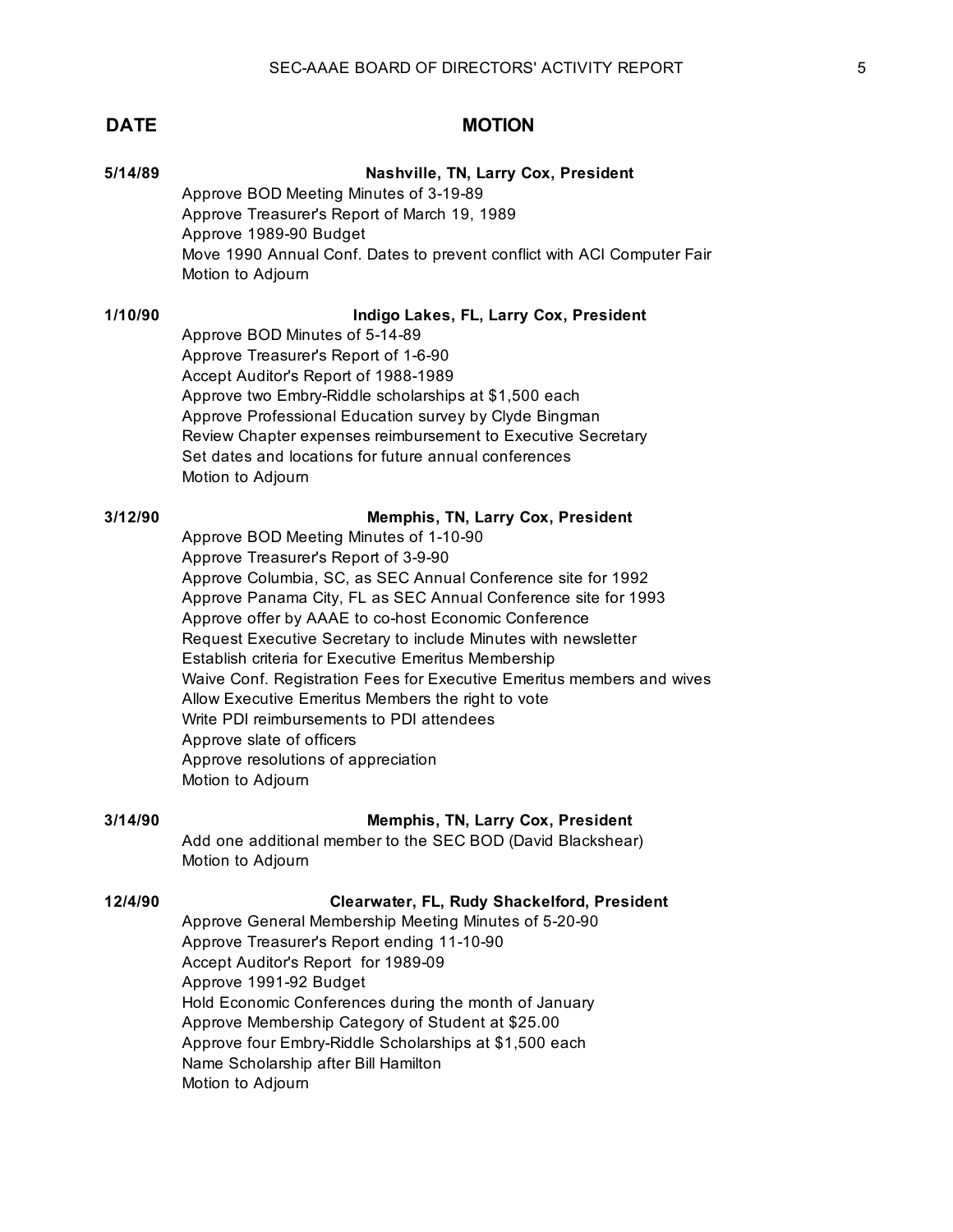| 4/7/91  | Richmond, VA, Rudy Shackelford, President<br>President Shackelford not available to run meeting, no action taken.                                                                                                                                                                                                                                                                                                                                                                        |
|---------|------------------------------------------------------------------------------------------------------------------------------------------------------------------------------------------------------------------------------------------------------------------------------------------------------------------------------------------------------------------------------------------------------------------------------------------------------------------------------------------|
| 5/13/91 | Phoenix, AZ, Joe Leahy, President<br>No BOD Meeting Minutes available for April 7, 1991<br>Approve Treasurer's Report ending 4-10-91<br>Tentatively approve Fayetteville, AR, for 1994 SEC Annual Conference site<br>Motion to Adjourn                                                                                                                                                                                                                                                   |
| 1/7/92  | Orlando, FL, Joe Leahy, President<br>Approve General Membership Meeting Minutes of 5-12-91<br>Approve Treasurer's Report ending 11-29-921<br>Executive Secretary to investigate paper trail of 1991 Annual Conference<br>Hold 1994 SEC Annual Conference in Fayetteville, AR<br>Review Scholarship Process and name Bill Hamilton Scholarship<br>Write Scholarship checks to schools, not individuals<br>Do not set up SEC display at AAAE Annual Conference & Expo<br>Motion to Adjourn |
| 1/8/92  | Orlando, FL, Joe Leahy, President<br>Accept Auditor's Report for 1990-1991<br>Motion to Adjourn                                                                                                                                                                                                                                                                                                                                                                                          |
| 3/22/92 | Columbia, SC, Joe Leahy, President<br>Approve BOD Meeting Minutes of 1-8-92<br>Approve Treasurer's Report ending 2-28-92<br>Waive Conference Registration Fees for Executive Emeritus members<br>Motion to Adjourn                                                                                                                                                                                                                                                                       |
| 5/17/92 | Orlando, FL, Mike Armour, President<br>Hold 1995 Annual Conference in Alexandria, VA<br>Adopt dates for 1993 Annual Conference in Atlanta, GA<br>Motion to Adjourn                                                                                                                                                                                                                                                                                                                       |
| 2/7/93  | Amelia Island, FL, Mike Armour, President<br>Approve Minutes of 5-17-92<br>Approve Treasurer's Report of 12-31-93<br>Approve Auditor's Report of 1991-1992<br>Dues increase<br>Create scholarships for SEC members with children in college<br>Motion to Adjourn                                                                                                                                                                                                                         |
| 3/28/93 | Atlanta, GA, Mike Armour, President<br>Approve BOD Meeting Minutes of February 7, 1993<br>Approve Treasurer's Report ending February 26, 1993<br>Approve Resolutions of Appreciation<br>Purchase 1/2 page ad in AAAE Airports Magazine                                                                                                                                                                                                                                                   |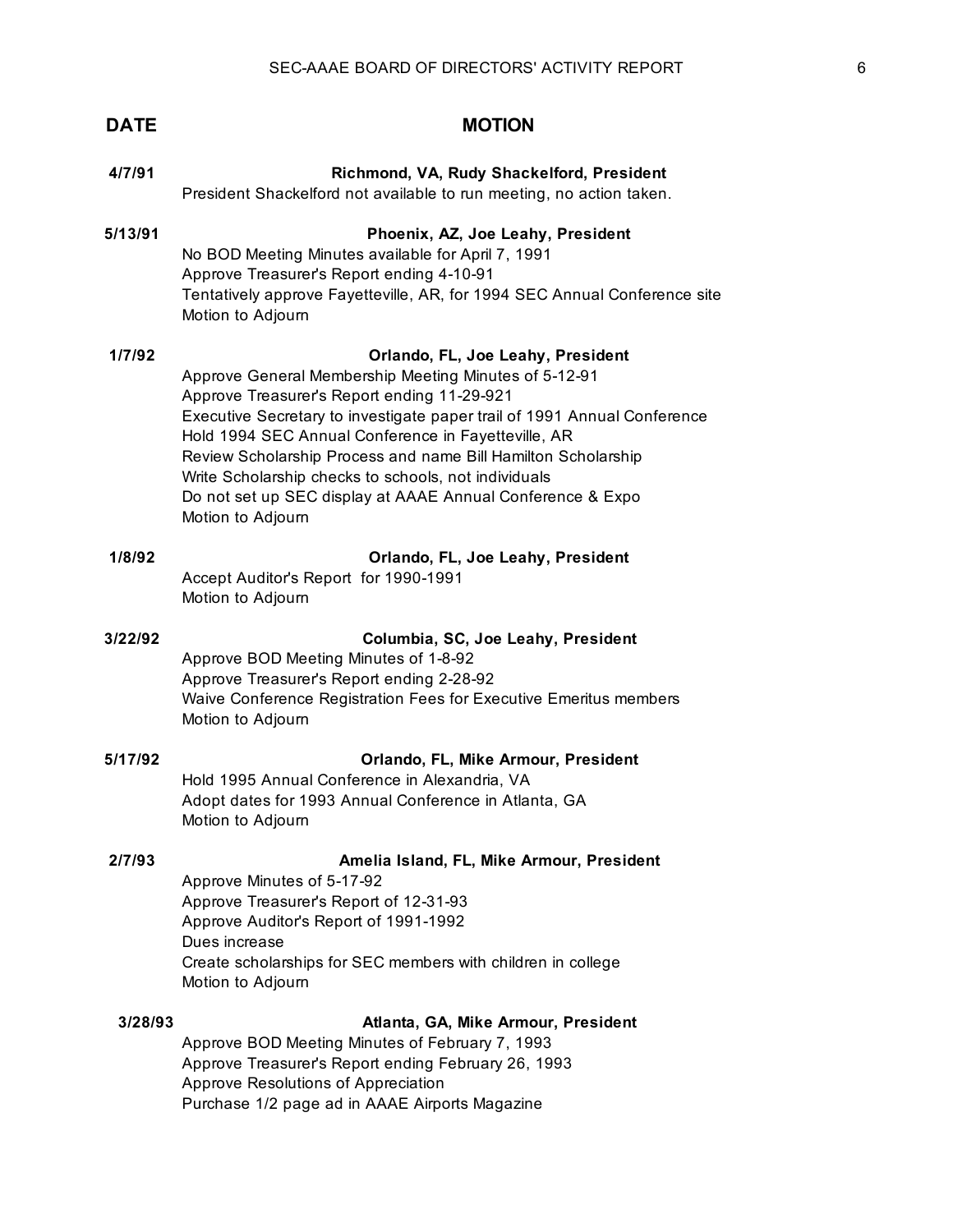Approve Executive Emeritus for Bob Hunt and John Nolan Motion to Adjourn

# **5/9/93 Quorum Not Seated**

### **2/14/94 Orlando, FL, Kelly Johnson, President**

- No action and no minutes taken during Board of Directors Meeting of May 9, 1993 due to lack of quorum.
- Approve Treasurer's Report ending January 31, 2004
- Receive and file Auditor's Report for FY 1992-1993
- Invite Port Authority of Virgin Islands to Fayetteville to discuss annual conference proposal
- Nomination of James Loomis to fill unexpired term on SC Board vacated by Mack LaZenby
- Decline offer from AAAE for financial assistance with national internship program
- Motion to Adjourn

### **4/10/94 Fayetteville, AR, Kelly Johnson, President**

Approval of BOD Meeting Minutes of February 14, 1994 as amended Approval of Treasurer's Report ending February 28, 1994 Recommend to membership that Memphis, TN, host the 1996 SEC Annual Conference following dismissal of joint conference with SCC

Approve John Gwinn as an Executive Emeritus Member Approve slate of officers

Approve Mike Armour to continue on AAAE Board of Directors

Approve Kelly Johnson and Lowell Pratte nominations to AAAE Board of **Directors** 

Form member committee to study SAMA/SEC-AAAE merger Motion to Adjourn

### **4/23/95 Alexandria, VA, Clyde Bingman, President**

Approve minutes of general membership meeting of February 5, 1995 Approve Treasurer's Report ending March 31, 1995 Present conference sites of Memphis for 1996 and Memphis for 1997 to general membership for discussion Approve Resolutions of Appreciation Donate \$5,000 to AAAE Defense Fund

Motion to define Board Member Term Limits

Motion to Adjourn

### **5/21/95 Boston, MA, John Hanlin, President**

Approve Memphis, TN, as site for 1996 SEC Annual Conference Approve St. Thomas, VI, as site for 1997 SEC Annual Conference Motion to Adjourn

**9/17/95 Huntsville, AL, John Hanlin, President**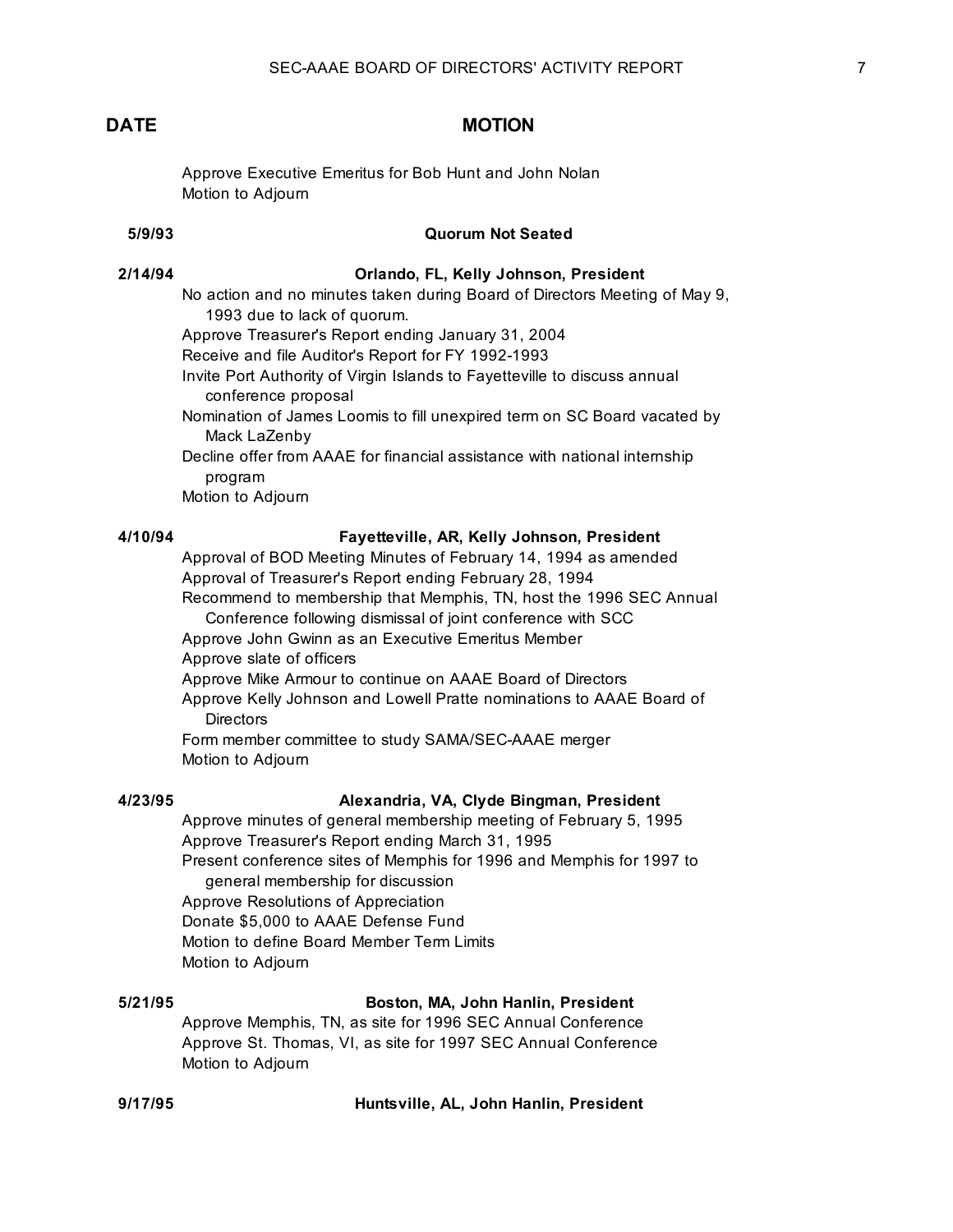Approve general membership meeting minutes of May 21, 1995 Approve BOD Meeting Minutes of May 21, 1995 Approve general membership meeting minutes of May 22, 1995 Approve Treasurer's Report ending August 31, 1995 Have attorney create papers to dissolve SEC-AAAE Have attorney create papers to merge SAMA and SEC-AAAE funds Cancel third business and Board meetings scheduled for this conference Executive Secretary to receive approval for invoices over \$1,000

### **2/11/96 Ft. Myers, FL, John Hanlin, President**

Approve BOD Meeting minutes of September 17, 1995 Approve general membership meeting minutes of September 18, 1995 Approve general membership meeting minutes of September 19, 1995 Approve Scholarship Foundation Meeting minutes of September 19, 1995 Approve Auditor's Report for FY 1994-1995 Register Economic Conference with NASBA for continuing Education credits Expenditure of \$1,000 for 1/2 page ad in AAAE Magazine Set Memphis Conference record date as March 15, 1996

Motion to Adjourn

### **3/31/96 Memphis, TN, John Hanlin, President**

Approve BOD Meeting Minutes of February 11, 1996 Approve Treasurer's Report ending February 29, 1996 Approve FY 1996-1997 Budget Add Bill Hamilton Scholarship to SAMA/SEC-AAAE Educational Foundation Maintain PDI Scholarships in Operating Fund Increase Executive Secretary Compensation to \$750.00 per month Proceed with filing of tax forms Sell Conference Display Approve Executive Emeritus for Ed Foster upon his retirement Approve Resolutions of Appreciation Approve new Bylaws for ratification by membership Approve dissolution of SEC Charter Approve Bylaws for SAMA/SEC-AAAE Educational Foundation, Inc. for Ratification by membership Approve new merged slate of officers for new merged organization Name a scholarship to Louisiana Tech after Bill Dumatriate Approve record date for upcoming Las Vegas meeting Motion to Adjourn

### **6/9/96 Las Vegas, NV, Montford O. Burgess, Jr., President**

Approve BOD Meeting Minutes of March 31, 1996 Approve Treasurer's Report ending April 30, 1996 Explore short term CD's for Scholarship Funds Provide audits of all annual conferences Approve Joint Conference Agreement with SCC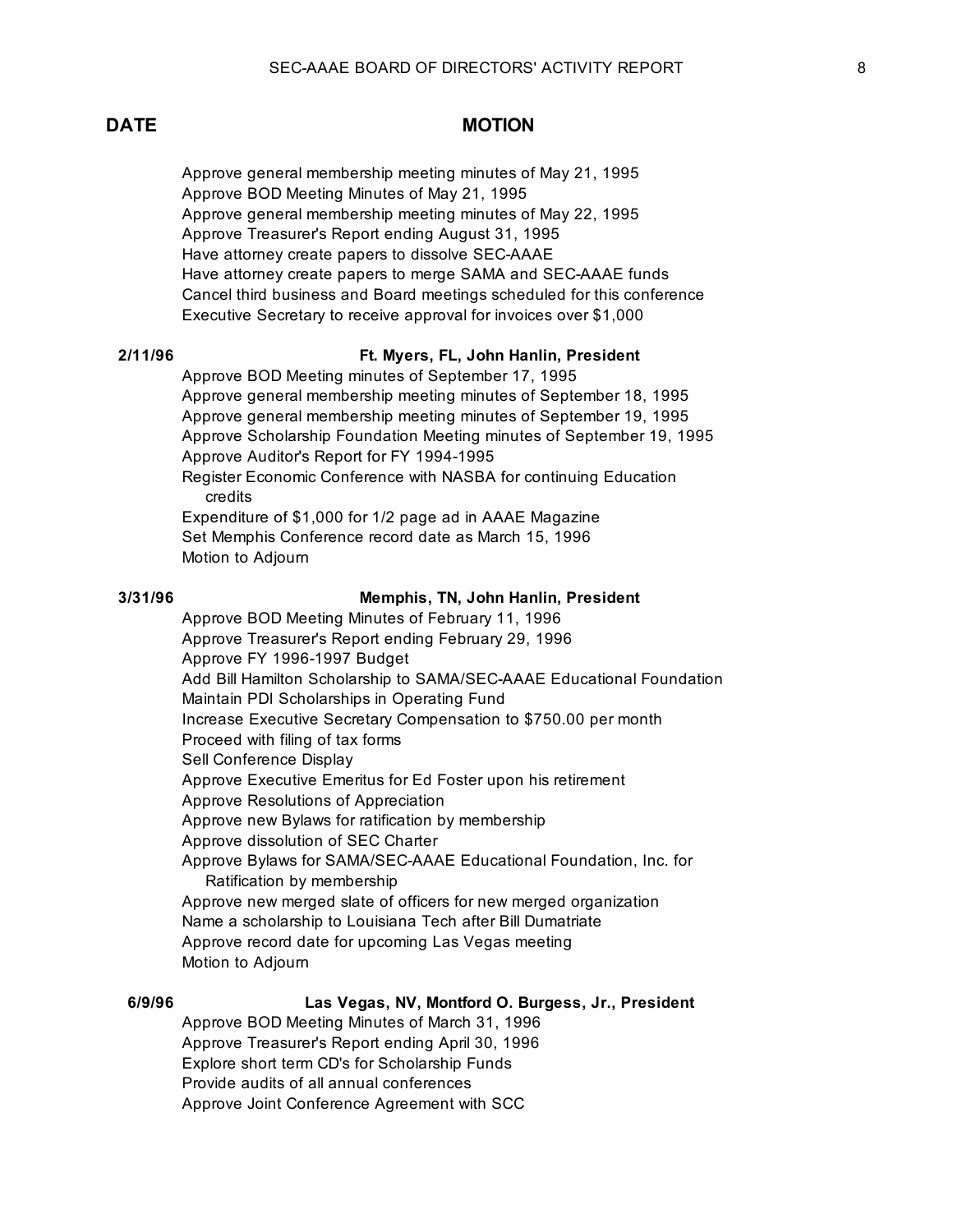Present logo to membership for approval Approve Spring-time Management Conference Motion to Adjourn

**9/8/96 Houston, TX, Montford O. Burgess, Jr., President**

Approve BOD Meeting Minutes of June 9, 1996

Approve Treasurer's Report ending July 31, 1996 Approve Corporate Credit Card for Executive Secretary Approve AOL subscription for email Register Economic Conference with NASDA for continuing education credits Name Eastern Kentucky University Scholarship after Bill Hamilton Have legal counsel review contract with author of Fields of Flying prior to entering any agreement to write the book Motion to Adjourn

### **2/9/97 Sarasota, FL, Montford O. Burgess, Jr., President**

Approve BOD Meeting Minutes of September 8, 1996 Approve Treasurer's Report ending December 31, 1996 Receive and File Auditor's Report for FY 1995-1996 Pay all PDI Scholarships directly to PDI Inform managers of airports receiving PDI Scholarships to prevent dual payments Approve Executive Emeritus for Ronald Curet Patrick Graham nominated - fill unexpired Board term vacated by Steve Atha Approve expenditures for Chapter web page Motion to Adjourn

### **4/20/97 St. Thomas, Virgin Islands, Montford O. Burgess, Jr., President**

Approve BOD Meeting Minutes of February 9, 1997 Approve Treasurer's Report ending February 28, 1997 Approve report reconciling the SEC-AAAE Contribution to the SAMA Educational Foundation Approve 1997-1998 Budget Approve slate of officers Approve Resolution to Tim Doll for Web Page work Motion to Adjourn

### **9/7/97 Tampa, FL, Jerry McMichael, President**

Approve general membership meeting minutes of May 11, 1997 Approve Treasurer's Report ending July 31, 1997 Approve Executive Emeritus for Steven Fitzhugh Motion to Adjourn

### **2/1/98 Orlando, FL, Jerry McMichael, President**

Approve BOD Meeting Minutes of September 7, 1997 Approve Treasurer's Report ending December 31, 1997 Approve Auditor's Report for FY 1996-1997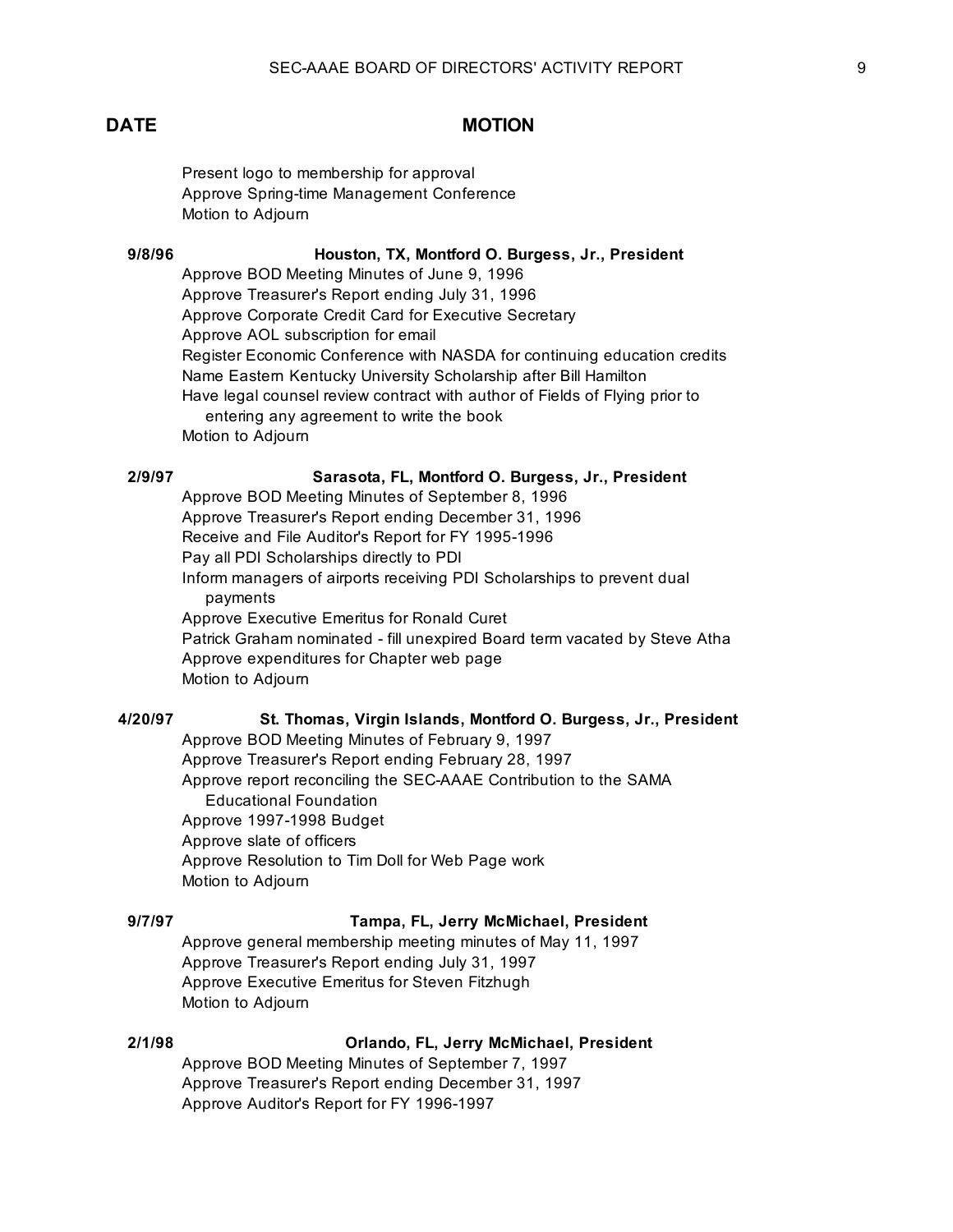Motion to Adjourn

### **4/12/98 San Antonio, TX, Jerry McMichael, President**

Approve BOD Meeting Minutes of February 1, 1998 Approve Treasurer's Report ending February 27, 1998 Approve Executive Emeritus for Robert Sullivan, Steve Fitzhugh and Robert Waddle Approve Slate of Officers Approve Resolutions of Appreciation Donate \$2,000 toward AAAE breakfast at AAAE Annual Conference Approve FY 1998-1999 Budget Motion to Adjourn

## **2/14/99 Fort Lauderdale, FL, Susan M. Stevens, President**

Approve BOD Meeting Minutes of April 12, 1998 Approve Treasurer's Report ending December 31, 1998 Receive and File Auditor's Report for FY 1997-1998 Approve 1999-2000 Budget as amended Approve Executive Emeritus for Clyde Bingman Motion to Adjourn

### **5/16/99 Phoenix, AZ, Susan M. Stevens, President**

Amend budget to allow \$10,000 donation to AAAE Scholarship Foundation Approve Executive Emeritus for R. E. "Gene" Smith Change annual conferences from Fall to Spring in the year 2003 Motion to Adjourn

### **9/19/99 Gulfport, MS, Susan M. Stevens, President**

Approve BOD Meeting Minutes of May 16, 1999 Approve Treasurer's Report ending July 30, 1999 Skip Fall 2001 Annual Conference in lieu of Spring 2002 Annual Conference Approve Slate of Officers Approve Resolutions of Appreciation Approve donation of \$2,500 to AAAE Building Fund Approve \$200 donation to AAAE Golf Tournament Award Motion to Adjourn

### **2/6/00 Marco Island, FL, Floyd McKenzie, President**

Approve BOD Meeting Minutes as corrected for September 19, 1999 Approve Treasurer's Report ending December 31, 1999 Accept and file Auditor's Report for FY 1998-1999 Approve FY 2000-2001 Budget Receive and File 1999 Annual Conference Report Continue investigation of COTE' to manage scholarship program Continue "polishing" of Conference Site Selection Guidelines Motion to Adjourn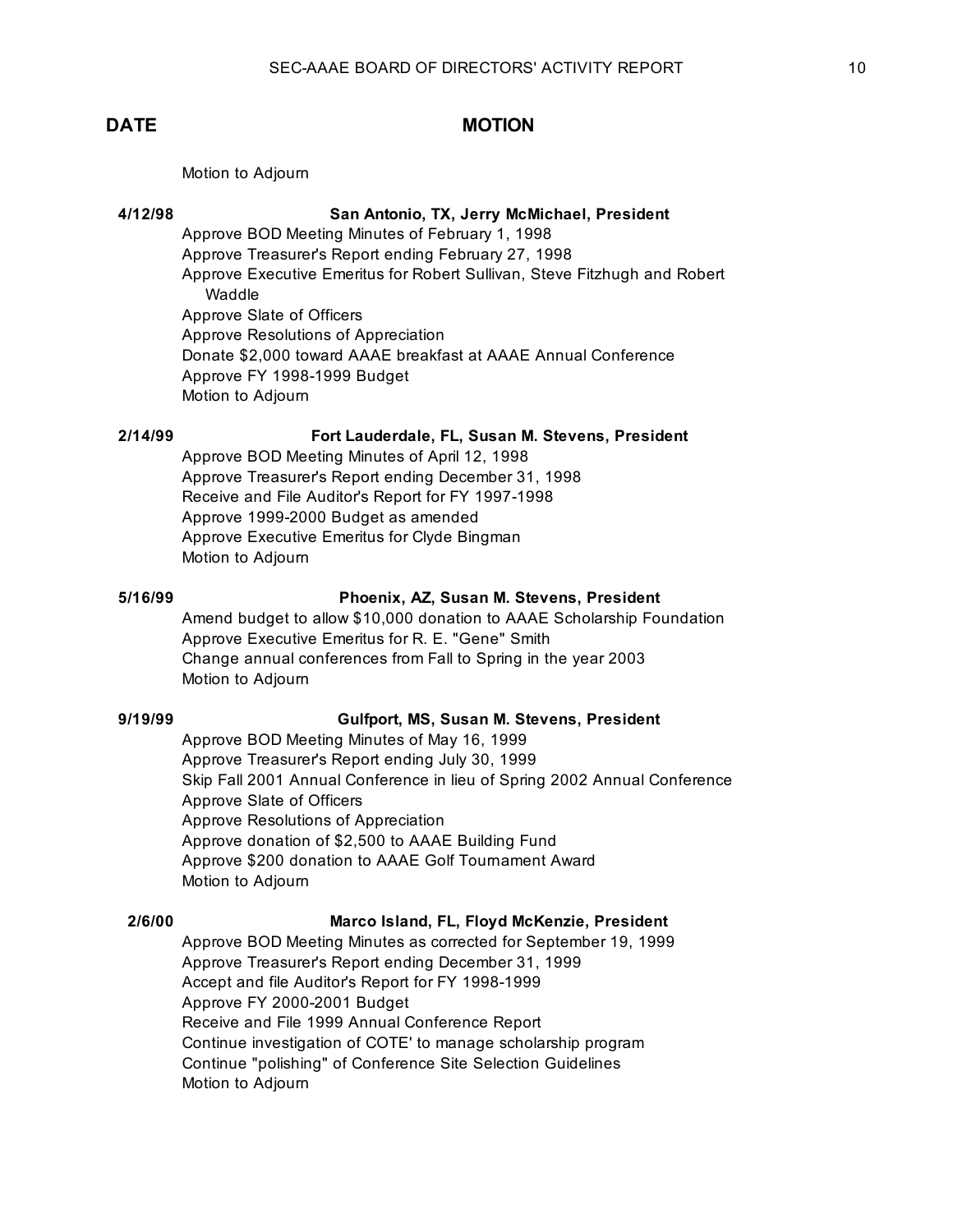# **9/17/00 Savannah, GA, Floyd McKenzie, President** Approve \$500 donation to AAAE NAC Freeze all scholarships pending program management recommendations Approve slate of officers Increase travel budget by \$5,000 to accommodate presidential travel Increase dues from \$25 to \$35 for other than corporate members Provide a \$15 reinstatement fee from past due membership payments Motion to Adjourn **2/18/01 Miami, FL, Frank Miller, President** Approve minutes of BOD Meeting Minutes of September 17, 2000 Approve Treasurer's Report ending 12-29-00 Change name from SAMA/SEC-AAAE to SEC-AAAE Approve amended budget Students to achieve 3.0 cumulative GPA (up from 2.5) to qualify for SAMA/SEC-AAAE Educational Foundation Scholarships Transfer \$14,000 from Operating Accounts to Scholarship Foundation

Accounts to bring scholarship funds up to \$100,000

Only interest paid on Scholarship Accounts shall be used to pay Scholarships - no principal in accounts shall be used

Approve Executive Emeritus Memberships - Floyd McKenzie, Joe Murray, Shairod Robinson, James Brough, Jim Howes

Approve nominations as follows: Lowell Pratte - AAAE Board of Directors to go to AAAE Chairs John Hanlin to AAAE Board of Directors Jerry McMichael remain as AAAE Nominating Committee representative

Motion to Adjourn

### **2/10/02 Orlando, FL, Frank Miller, President Board of Directors' Meeting**

Approve general membership meeting minutes of May 20, 2001 Approve Treasurer's Report ending December 31, 2001 Receive and File Auditors Report for 1999-2000 Increase Executive Secretary compensation to \$1,000 per month Approve annual payment of \$2,500 to Executive Secretary for storage Approve budget for 2002-2003 Review Chapter logo at future meeting Motion to Adjourn

## **4/21/02 Asheville, NC, Frank Miller, President Board of Directors' Meeting**

Approve General Membership Meeting Minutes of February 10, 2002 Approve Treasurer's Report ending March 29, 2002 Approve logos for use by Chapter and Educational Foundation Approve Norfolk, VA as 2003 Annual Conference Site Accept AAAE offer to pay COTE' maintenance fees for scholarship foundation Approve Larry Smith as Executive Emeritus

### **DATE MOTION**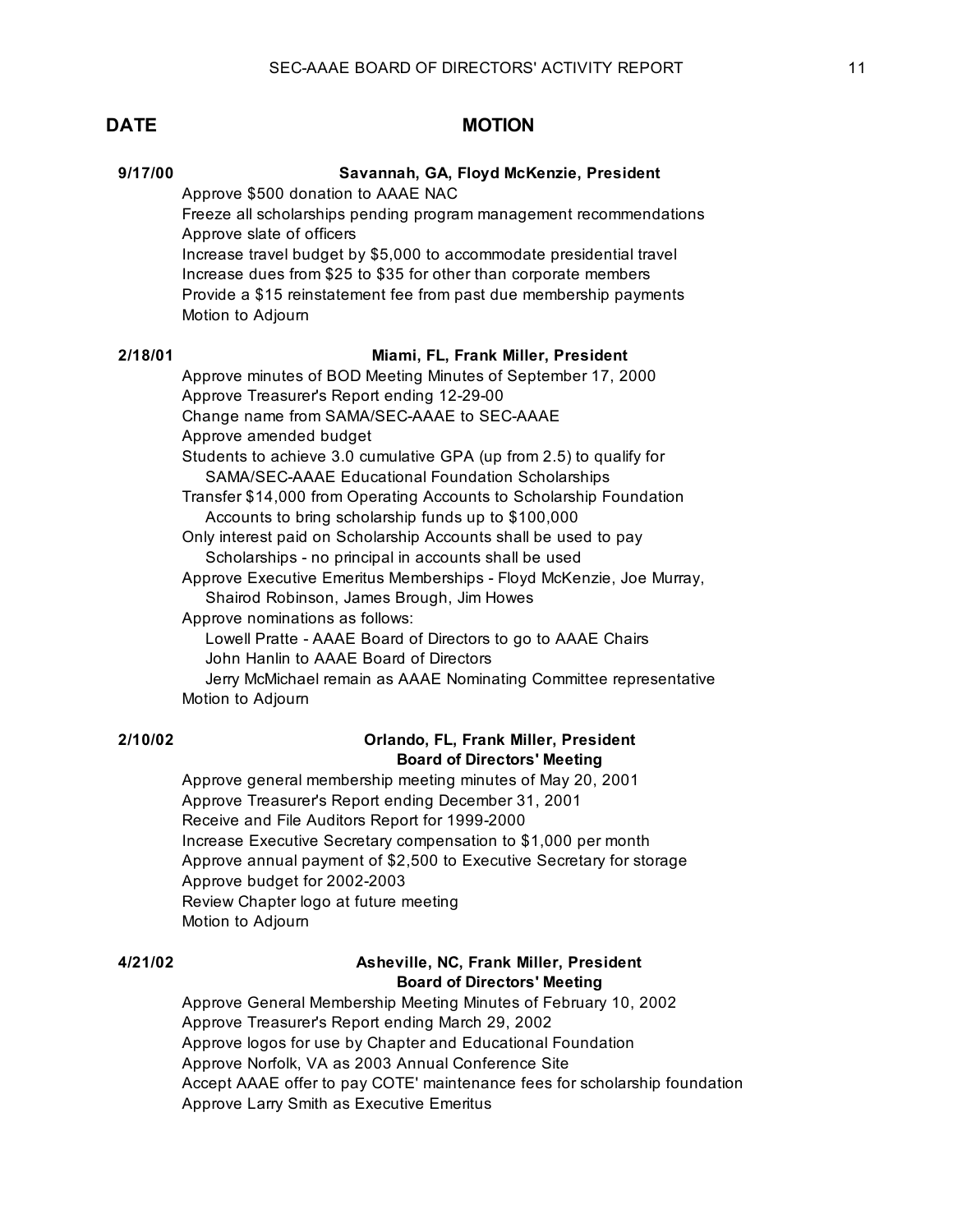Approve slate of officers Approve Resolutions of Appreciation Motion to Adjourn

### **2/19/03 Daytona Beach, Patrick Graham, President Board of Directors' Meeting**

Approve BOD Meeting Minutes of April 21, 2002 Approve Treasurer's Report ending December 31, 2002 Donate \$5,000 to Jerry Olson Medical Fund Approve \$1,500 donation to success of AAAE Annual Conference & Expo Approve budget for FY 2003-2004 Offer scholarships to citizens of USA only and inform COTE' accordingly Approve Executive Emeritus status for William Barker Nominate Lew Bleiweis to fill Board vacancy by Al Denson Nominate John Hanlin for second term on AAAE Board of Directors Nominate Kelly Johnson to fill term on AAAE Nominating Committee Motion to Adjourn

## **5/18/03 Norfolk, VA, Patrick Graham, President Board of Directors Meeting**

Approve BOD Meeting Minutes of February 19, 2003 Approve Treasurer's Report ending March 29, 2002 Approve Slate of Officers Approve Resolutions of Appreciation Budget Amendment for Officer Travel Motion to Adjourn

## **9/21/03 San Diego, CA, Parker McClellan, President Board of Directors' Meeting**

Approve BOD Meeting Minutes of May 18, 2003 Approve Treasurer's Report of July 31, 2003 Approve purchase of Chapter insurance per Bleiweis recommendation Pursue Natural Disaster Symposium as an add-on conference Provide \$45,000 from Operating Accounts to SAMA Scholarship Accounts Provide \$5,000 from Operating Accounts to AAAE Foundation Mike Armour real estate lead donations to SAMA Educational Foundation Name Vice-Chairman for NAC Motion to Adjourn

## **2/22/04 Ft. Lauderdale, FL, Parker McClellan, President Board of Directors' Meeting**

Approve BOD Meeting Minutes of September 21, 2004 Approve General Membership Meeting Minutes of April 27, 2003 Approve Treasurer's Report of December 31, 2003 Approve donation of \$5,000 to AAAE Scholarship Foundation Approve amended budget for 2004-2005 Approve and file Auditor's Report for 2002-2003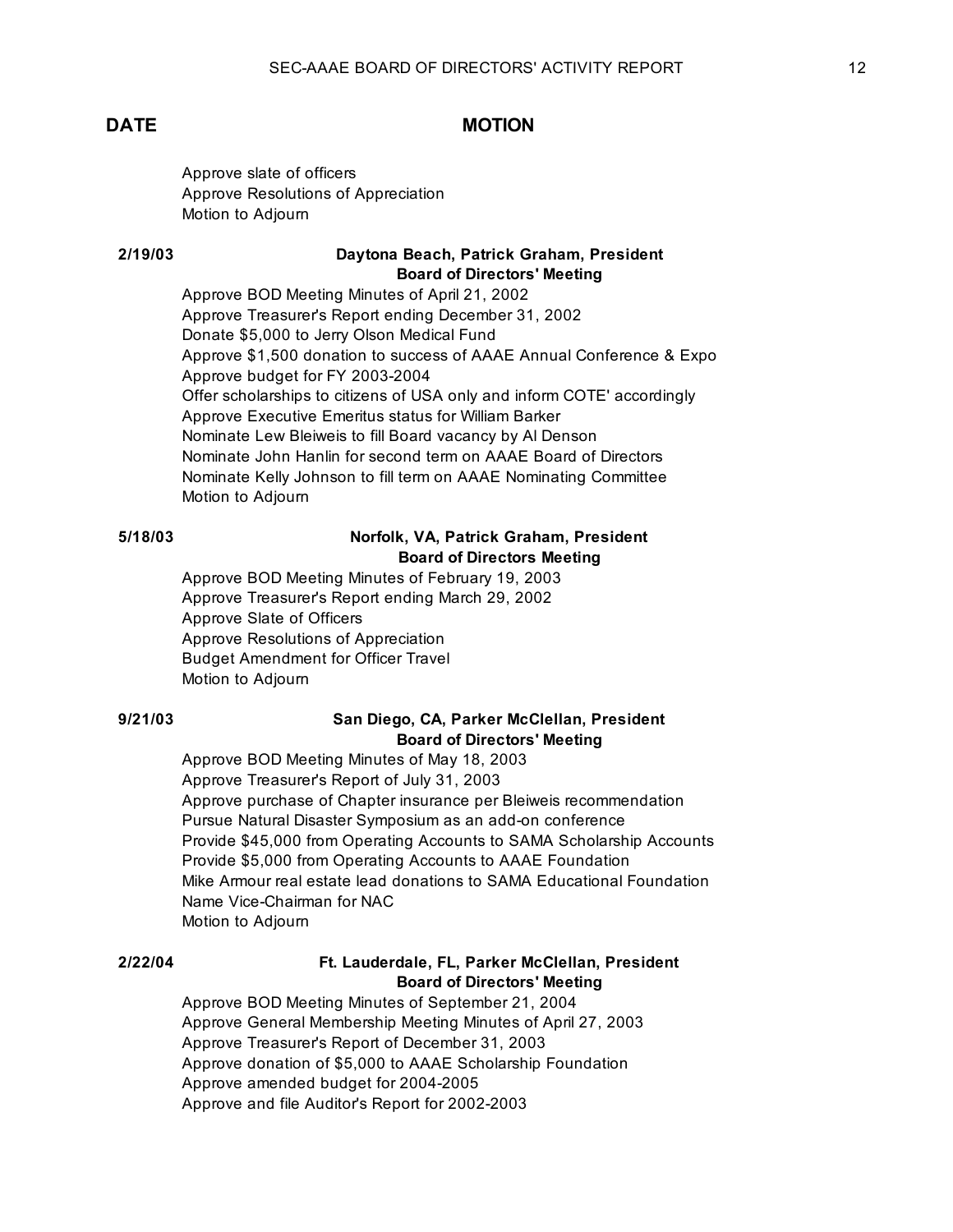Approve Executive Emeritus Status for Clyde Martin and Teresa Miley Approve Bylaws as amended and forward to membership for approval Recommend Little Rock, AR, as 2005 Annual Conference Site Recommend Columbia, SC, as 2006 Annual Conference Site Recommend Nashville, TN as 2007 Annual Conference Site Motion to Adjourn

### **4/25/04 Pensacola, FL, Parker McClellan, President Board of Directors' Meeting**

Approve BOD Meeting Minutes of February 22, 2004 Approve Treasurer's Report of February 27, 2004 Approve Louisville, KY, as 2008 Annual Conference Site Approve slate of officers Approve Resolutions of Appreciation Excuse Mr. Bennett's absence from two Board of Directors' meetings Allow AAAE to take over SEC-AAAE Web Site Travel Policy Creation of Investment Policy Motion to Adjourn

### **6/21/04 Las Vegas, NV, Parker McClellan, President Board of Directors' Meeting**

Approve Minutes of BOD Meeting of April 25, 2004 Approve Treasurer's Report of April 30, 2004 Approve maintenance of Web Site by QiVMG of Charleston, SC Move Travel Policy to general membership for ratification Provide \$100,000 to Greg Isbel Foundation over five years Provide \$20,000 to AAAE Scholarship Foundation to benefit Chapter Motion to Adjourn

## **10/3/04 Tucson, AZ, Bryan Elliott, President Board of Directors' Meeting**

Approve BOD Meeting Minutes of June 21, 2004 Approve Treasurer's Report ending August 31, 2004 Adopt investment policy for ratification by membership Motion to postpone Natural Disaster Preparation Workshop Change Incorporation Status and Location Endorse AAAE National Board Leadership Program Approve budget amendments Motion to Adjourn

### **1/30/05 Naples, FL, Bryan Elliott, President Board of Directors' Meeting**

Approve BOD Meeting Minutes of October 3, 2004 Approve Treasurer's Report ending December 31, 2004 Receive and file Auditor's Report for 2003-2004 Approve budget for 2005-2006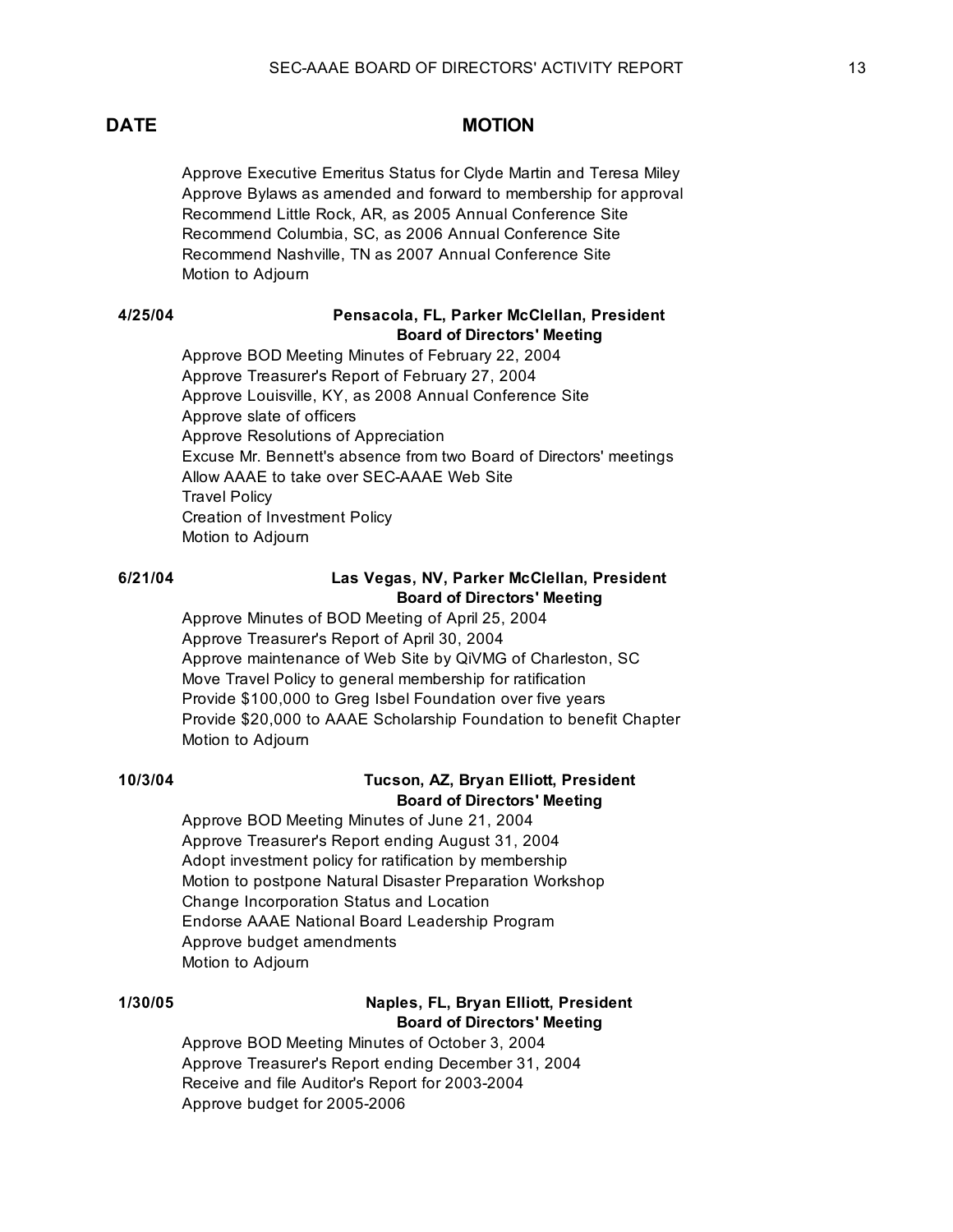Switch 2006 and 2007 Annual Conference locations due to problems with hotel construction in Columbia

Continue discussion regarding SAMA Educational Foundation and pursuit of member educational opportunities following Little Rock accounting Approve Parker McClellan as representative on AAAE Nominating Committee Motion to Adjourn

### **4/10/05 Little Rock, AR, Bryan Elliott, President Board of Directors' Meeting**

Approve BOD Meeting Minutes of January 30, 2005 Approve Treasurer's Report ending February 28, 2005 Approve Resolutions of Appreciation Transfer funds in accordance with Investment Policy Approve slate of officers Approve \$50,000 payment to AAAE Greg Isbel Foundation Chapter to concentrate on building SAMA Foundation following final payment to Greg Isbel Foundation (\$25,000 remaining) Delay immediate contribution to SAMA Educational Foundation Retain Finance & Administration Conference in states represented by SEC Motion to Adjourn

### **5/1/05 Seattle, WA, Bryan Elliott, President General Membership Meeting**

General discussion regarding SAMA/SEC-AAAE investments, member eligible scholarships for ACE and C.M. and the setting up of an additional 501C(3) corporation to fund such activity. No action taken. Motion to Adjourn

### **10/2/05 Tampa, FL, Timothy Doll, President Board of Directors' Meeting**

Approve BOD Meeting Minutes of April 10, 2005 Approve Treasurer's Report ending July 29, 2005 Transfer \$30,000 to SAMA/SEC-AAAE Accounts Approve donation of \$7,500 to AAAE Katrina Relief Fund Motion to Adjourn

### **3/5/06 Jacksonville, FL, Timothy Doll, President Board of Directors' Meeting**

Approve BOD Meeting Minutes of October 2, 2005 Approve Treasurer's Report ending December 31, 2005 Receive and File Auditor's Report for FY 2004-2005 Approve Budget for FY 2006-2007 Approve Slate of Officers Change name of SAMA/SEC-AAAE Educational Foundation, Inc. to SAMA Educational Foundation, Inc. Approve amended Bylaws for SAMA Educational Foundation, Inc. Approve SAMA Educational Foundation, Inc., Investment Policy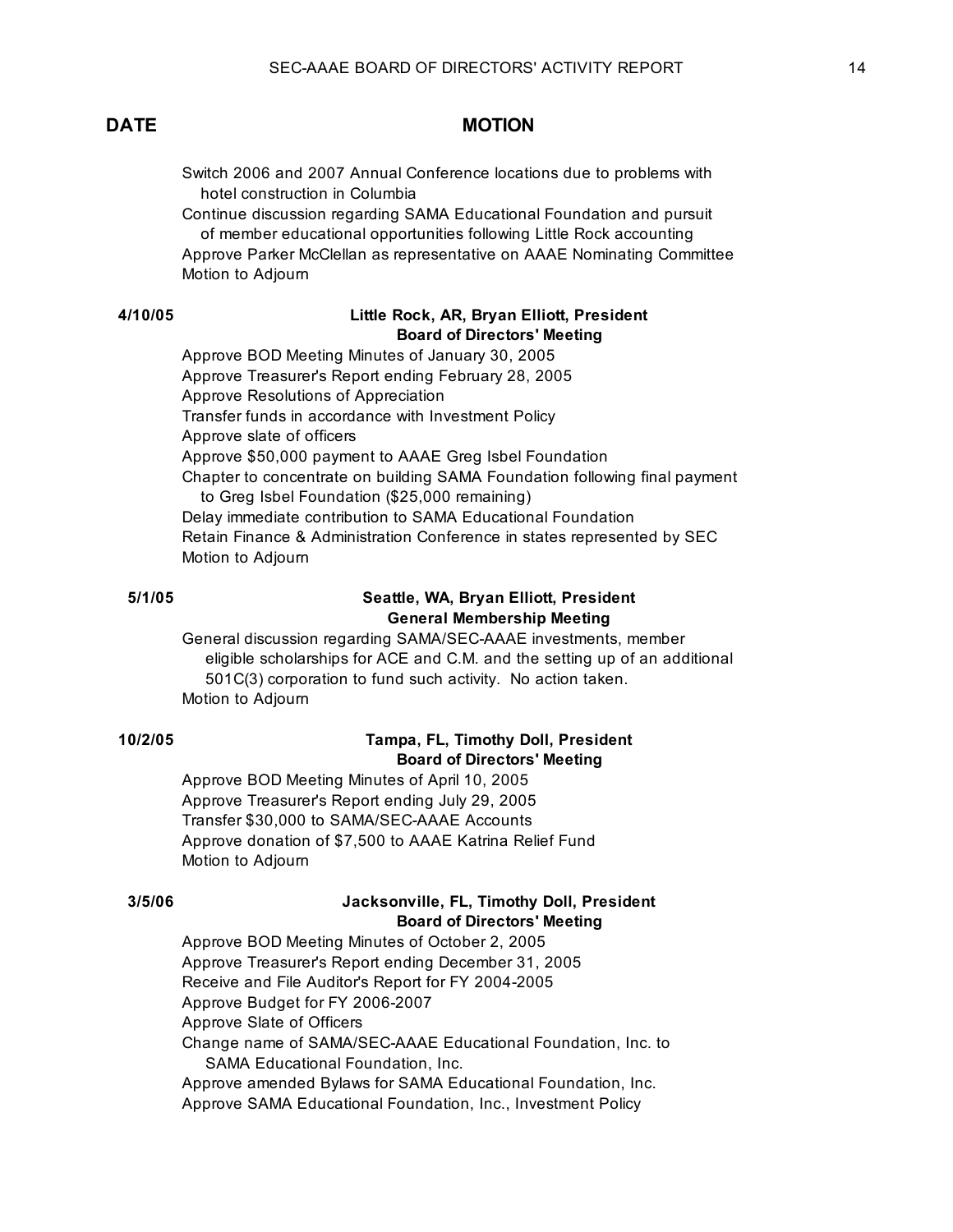Motion to Adjourn

## **4/23/06 San Diego, CA, Timothy Doll, President Board of Directors' Meeting**

Approve BOD Meeting Minutes of March 5, 2006 Approve Treasurer's Report ending February 28, 2006 Amend Bylaws Approve Conference Directive Approve SEADOG request to be placed on Web Site Motion to Adjourn

## **5/20/06 Nashville, TN, Timothy Doll, President Board of Directors' Meeting**

Approve BOD Meeting Minutes of 4-23-06 Approve Treasurer's Report ending April 28, 2006 Approve Memphis, TN as host city for 2010 SEC Annual Conference Motion to Adjourn

## **7/27/06 Biltmore Estates, NC, David Edwards, President Special Call Board of Directors' Meeting**

Approve BOD Meeting Minutes of May 20, 2006 Approve Treasurer's Report ending June 30, 2006 Approve C. A. Prescott as Executive Emeritus Establish minimum operating fund balance at 125% of budgeted operating fund expenditures or \$100,000 whichever is greater Resolution to President David Edwards Resolution to Debra Roman Executive Secretary to maintain a log of major motions Motion to Adjourn

### **7/28/06 Biltmore Estates, NC, David Edwards, President Special Call Board of Directors' Meeting**

Bring SAMA Educational Foundation funding to \$200,000 by donation from SEC Operating Accounts Motion to Adjourn

### **10/13/06 New Orleans, LA, David Edwards, President Special Call Board of Directors' Meeting**

Develop Mission Statement Remove A.A.E. Criteria from Airport Professional of the Year Award \*Approved with additional criteria to be added Develop Annual Project of the Year Award Continue Efforts for Single Rate Corporate Sponsorship Plan Abide by Robert's Rules of Order for Establishing Quorum Motion to Adjourn

### **10/14/06 New Orleans, LA, David Edwards, President**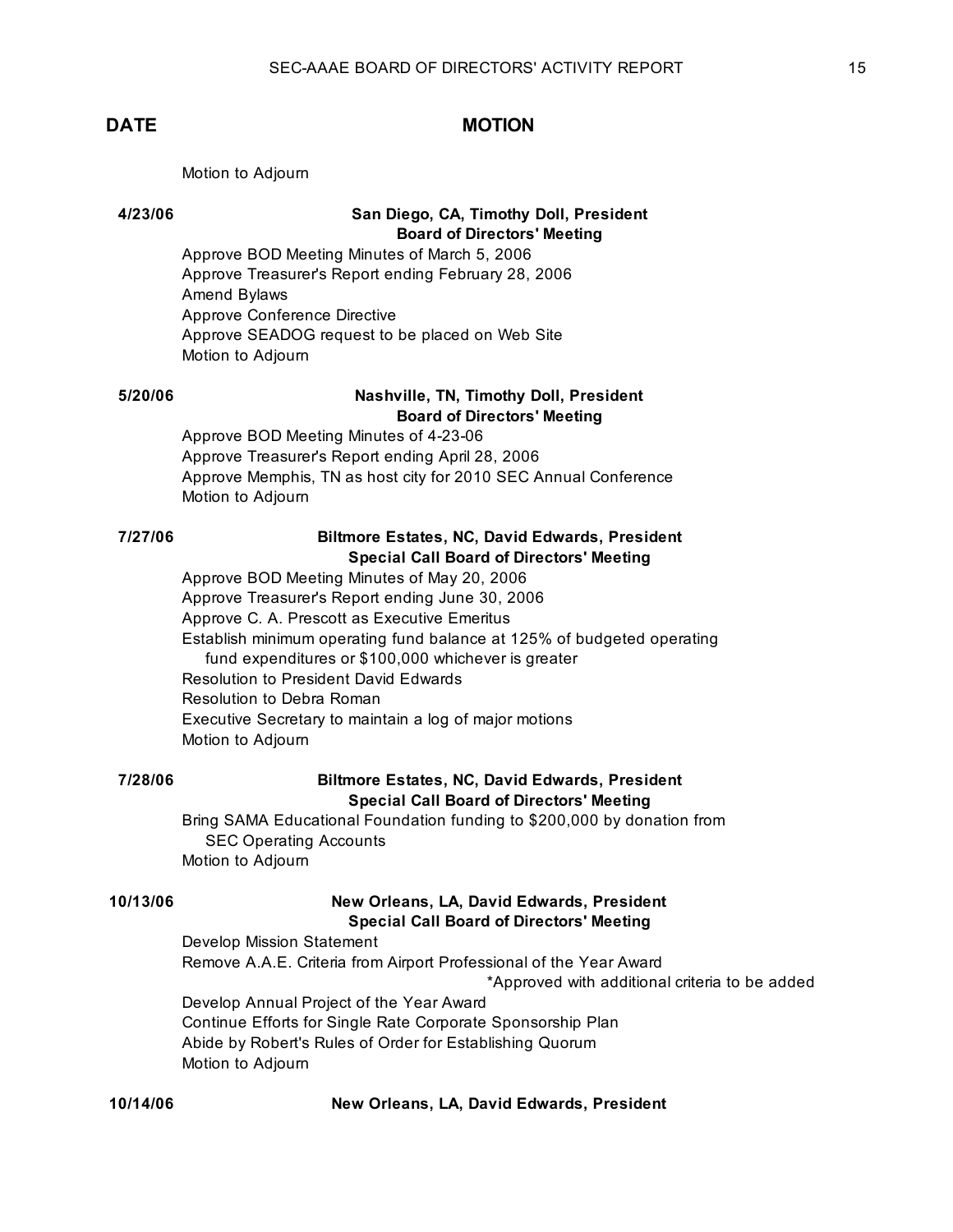### **Board of Directors' Meeting**

Approve BOD Minutes of July 27 and July 28, 2006 Approve BOD Minutes of October 13, 2006 Approve Treasurer's Report ending August 31, 2006 Ratify Two (2) PDI Scholarships Create Policy for Process of Filling Vacancies on AAAE BOD Approve \$3,000 Donation to SEADOG Increase SAMA Educational Foundation Budget to Include Mandatory \$1,500 Scholarship to Eastern Kentucky University Approve Resolutions of Appreciation to Mr. Edwards and Ms. Roman Motion to Adjourn

### **1/21/07 Clearwater, FL, David Edwards, President Board of Directors' Meeting**

Approve BOD Meeting Minutes of October 14, 2006 Approve Treasurer's Report ending December 31, 2006 Approve 2007-2008 SEC-AAAE and SAMA Educational Foundation Budgets Receive and File Audit for Period Ending June 30, 2006 Approve Sam Hoerter as Executive Emeritus Approve Revised Chapter Awards and Processes Approve Larry Cox to Serve on AAAE Nominations Committee Present Draft Policy on Progression Through Chairs of SEC-AAAE to the General Membership Provide Financial (Travel) Support for Speakers Not Associated with the Chapter as Corporate Members Increase Dues

Motion to Adjourn

### **4/29/07 Myrtle Beach, SC, David Edwards. President Board of Directors' Meeting**

Approve BOD Minutes of January 21, 2007 Approve Treasurer's Report ending March 30, 2007 Forward Slate of Officers to General Membership for Action Forward Resolutions to General Membership for Adoption Approve Chapter Objectives Hear Request To Make State Aviation Officials Executive Members Motion to Adjourn

### **9/10/07 Tucson, AZ, Lew Bleiweis, President Board of Directors' Meeting**

Approve BOD Minutes of April 29, 2007 Approve Treasurer's Report ending July 31, 2007 Approve Executive Emeritus Status for Lowell Pratte Provide Letter of Support for Tim Doll Nomination to AAAE BOD Reduce Conference Costs and contribute \$1,000 to AAAE Academic Relations Committee Maintain Student Amenities within the Chapter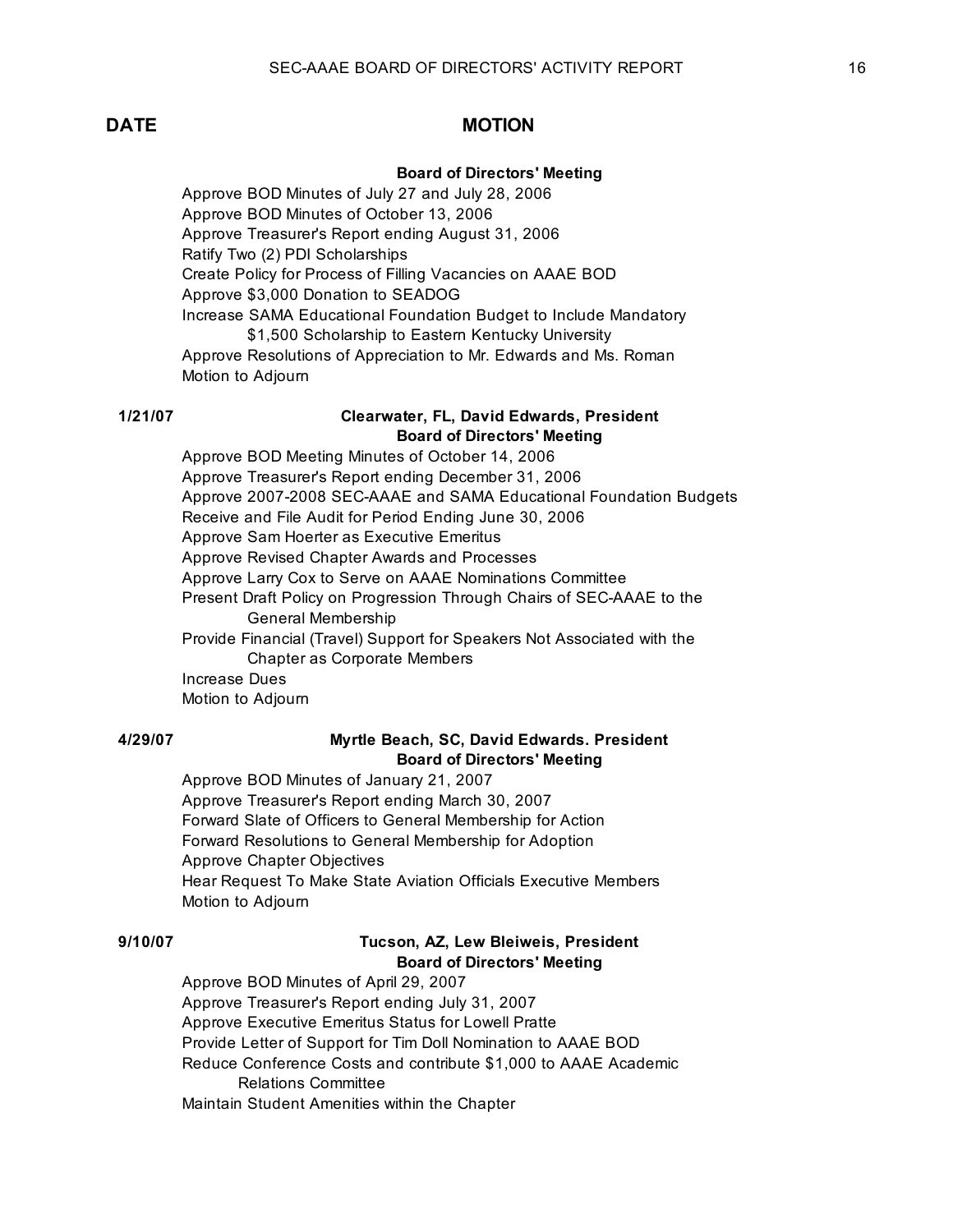Motion to Adjourn

## **1/27/08 Melbourne, FL, Lew Bleiweis, President Board of Directors' Meeting**

Approve BOD Minutes of September 10, 2007 Approve Treasurer's Report Ending December 31, 2006 Receive and File Audit Report Approve 2008-2009 Budget Approve Middle Georgia College as Scholarship Recipient Table AAAE Academic Relations Committee Student Relations Initiative Motion to Adjourn

## **4/12/08 Louisville, KY, Lew Bleiweis, President Board of Directors' Meeting**

Approve BOD Minutes of January 27, 2008 Approve Treasurer's Report ending February 29, 2008 Move Standing Policies to General membership for annual review and Approval Move Resolutions to General Membership for Review and Approval Move Slate of Officers to General Membership for Action Motion to Adjourn

## **6/8/08 New Orleans, LA, Lew Bleiweis, President Board of Directors' Meeting**

Approve BOD Minutes of April 12, 2008 Approve Treasurer's Report ending April 30, 2008 Approve Budget Revisions \$5,000 Donation to Greg Isbil Foundation \$5,000 Donation to AAAE Scholarship Foundation Create a Past President Ring Motion to Adjourn

### **9/6/08 Reno, Nevada, Tommy Bibb, President Board of Directors' Meeting**

Approve BOD Minutes of June 8, 2008 Approve Treasurer's Report ending July 31, 2008 Adopt Corporate One Rate Plan Approve Subscription for Go To Webinar not to exceed \$1,500 Motion to Adjourn

## **2/22/09 Orlando, FL, Tommy Bibb, President Board of Directors' Meeting**

Approve BOD Minutes of September 6, 2008 Approve Treasurer's Report ending January 30, 2009 Receive and File Auditor's Report Approve SEC-AAAE Budget for 2009-2010 Approve SAMA Educational Foundation, Inc., Budget for 2009-2010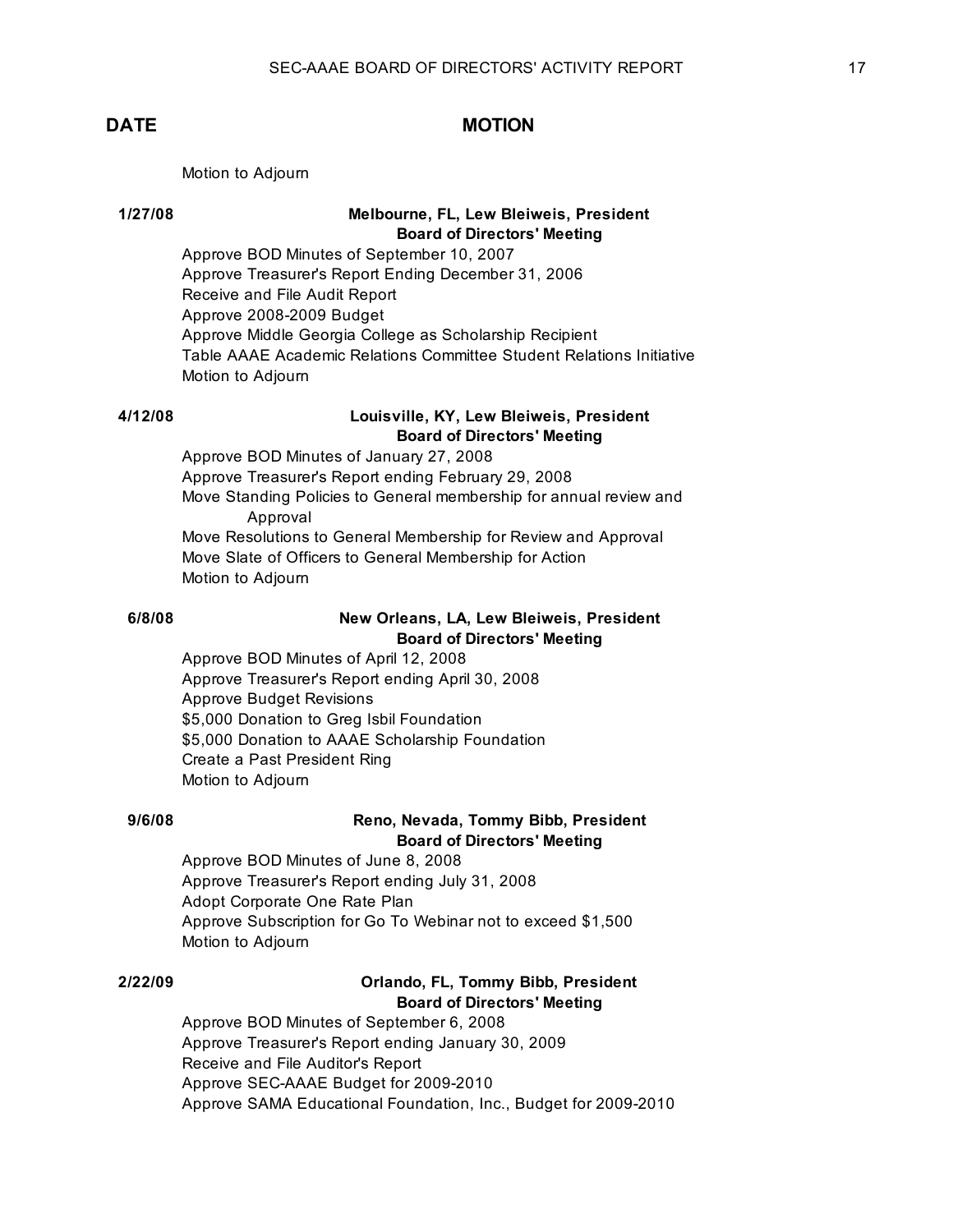Motion to Adjourn

## **5/3/09 Reston, VA, Tommy Bibb, President Board of Directors' Meeting**

Approve BOD Minutes of February 22, 2009 Approve Treasurer's Report ending March 31, 2009 Move Slate of Officers to Membership for action Move 2001, 2012 and 2013 Annual Conference venues to membership for action Move Resolutions of Appreciation to membership for action Change verbiage in SAMA Educational Foundation Funding Cap Policy and move policy to membership for ratification Move Chapter policies to membership for reaffirmation Motion to Adjourn

### **5/4/09 Reston, VA, Tommy Bibb , President General Membership Meeting**

Approve General Membership Meeting Minutes of February 22, 2009 Approve Slate of Officers and Directors for 2009-2010 Approve sites for 2011-2013 Annual Conferences Approve Resolutions of Appreciation Approve Revised Policies Adjournment

## **5/14/09 Philadelphia, PA, Tommy Bibb, President General Membership Meeting**

Approve General Membership Meeting Minutes of May 4, 2009 Approve Treasurer's Reported ending May 29, 2009 Adjournment

## **9/20/09 San Antonio, TX, Bill Marrison, President Board of Directors' Meeting**

Approve BOD Meeting Minutes of May 3, 2009 Approve Opening of Checking Account(s) for 2010 Annual Conference Approve Treasurer's Report ending August 31, 2009 Corporate Committee to Study Corporate Award Program for Revisions Continue to Refine Corporate One Rate Plan Transfer \$6,500 from Operating to Scholarship Account Support Six (6) Scholarships at \$1,500.00 each Send Flowers in Sympathy for the Loss of Ms. Jo Wafer, SEC Member Oppose new ARFF Legislation pertaiing to Manpower and Equipment Adjournment

### **2/21/10 Hutchinson Island, FL, Bill Marrison, President Board of Directors' Meeting**

Approve BOD Meeting Minutes of 9-20-09 Approve Treasurer's Report ending January, 31, 2010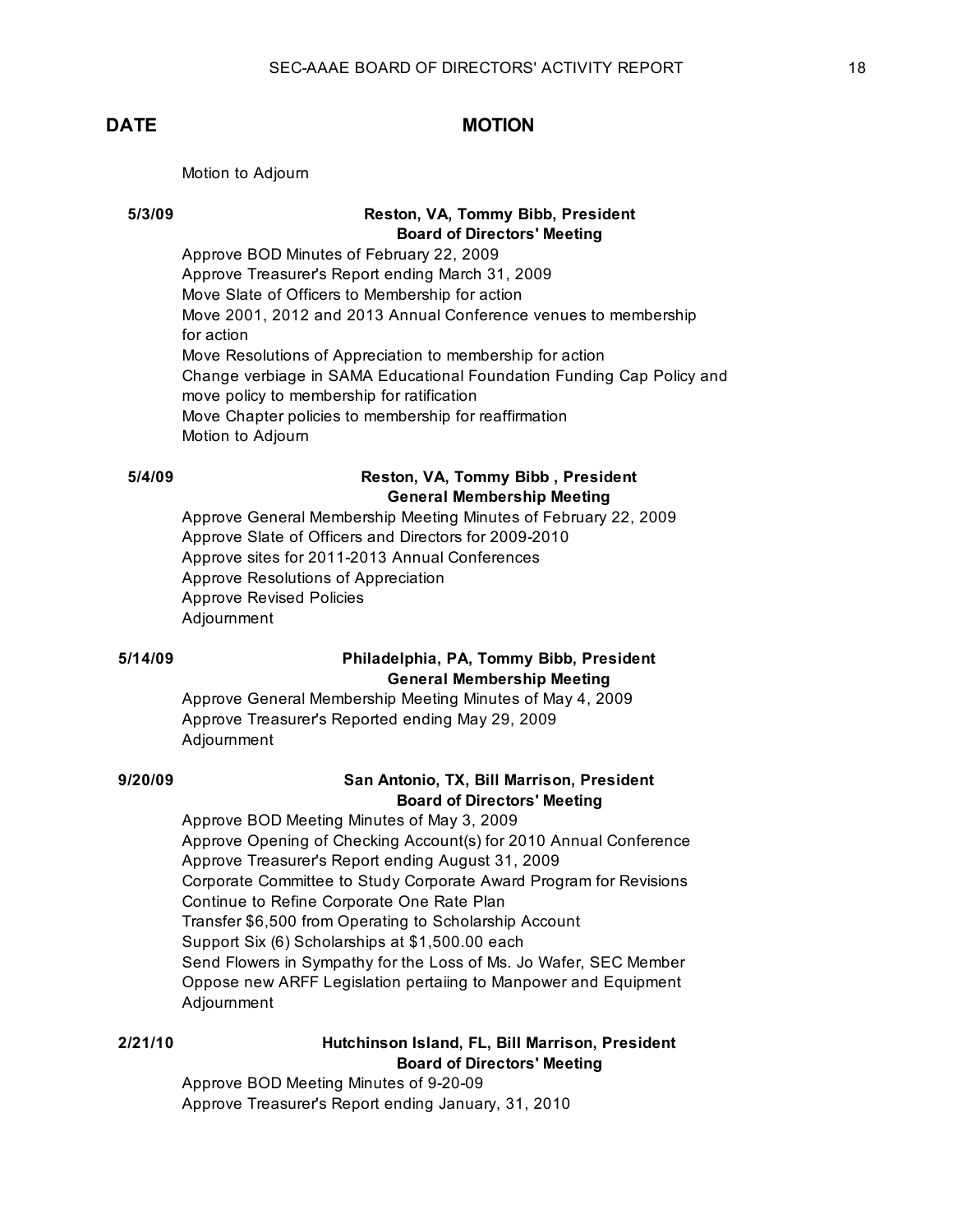Approve Annual Audit ending June 30, 2009 Approve SEC-AAAE Budget Approve SAMA Budget Approve Executive Emeritus Status for Igoe and Flack Revise SEC-AAAE Investment Policy Revise SAMA Investment Policy Adjournment

## **4/18/10 Memphis, TN, Bill Marrison, President Board of Directors' Meeting**

Approve BOD Meeting Minutes of February 21, 2010 Approve Treasurer's Report ending February 26, 2010 Move Resolutions of Appreciation to General Membership for Approval Recommend Chatanooga, TN as 2014 Annual Conference Site Move Recommended Slate of Officers to General Membership for Approval Discussion of Policy "SEC-AAAE Progression Through the Chairs" Adjournment

## **4/19/10 Memphis, TN, Bill Marrison, President General Membership Meeting**

Approve General Membership Meeting Minutes of June 4, 2009 Approve Resolutions of Appreciation Approve Chattanooga, TN as 2014 Annual Conference Site Approve Recommended Slate of Officers and Directors Approve of SAMA Investment Policy Approve SEC-AAAE Investment Policy Approve SAMA Funding Policy Reaffirm SAMA Method of Award Policy Reaffirm SEC-AAAE Minimum Operating Fund Policy Reaffirm SEC-AAAE Travel Reimbursement Policy Adjournment

## **5/16/10 Dallas, TX, Bill Marrison, President General Membership Meeting**

Approve General Membership Meeting Minutes of April 19, 2010 Approve Treasurer's Report ending March 31, 2010 Adjournment

## **9/19/10 San Diego, CA, Scott Brockman, President Board of Directors' Meeting**

Approve BOD Meeting Minutes of April 18, 2010 Approve Treasurer's Report ending June 30, 2010 Accept \$5,000 Donation by Memphis Economic Club to support SAMA Educational Foundation, Inc. Add One (1) \$1,500.00 Scholarship for the University of Memphis in Appreciation of Memphis Economic Club Donation of \$5,000 Move Consolidated SAMA Funding and Award Policy to Membership for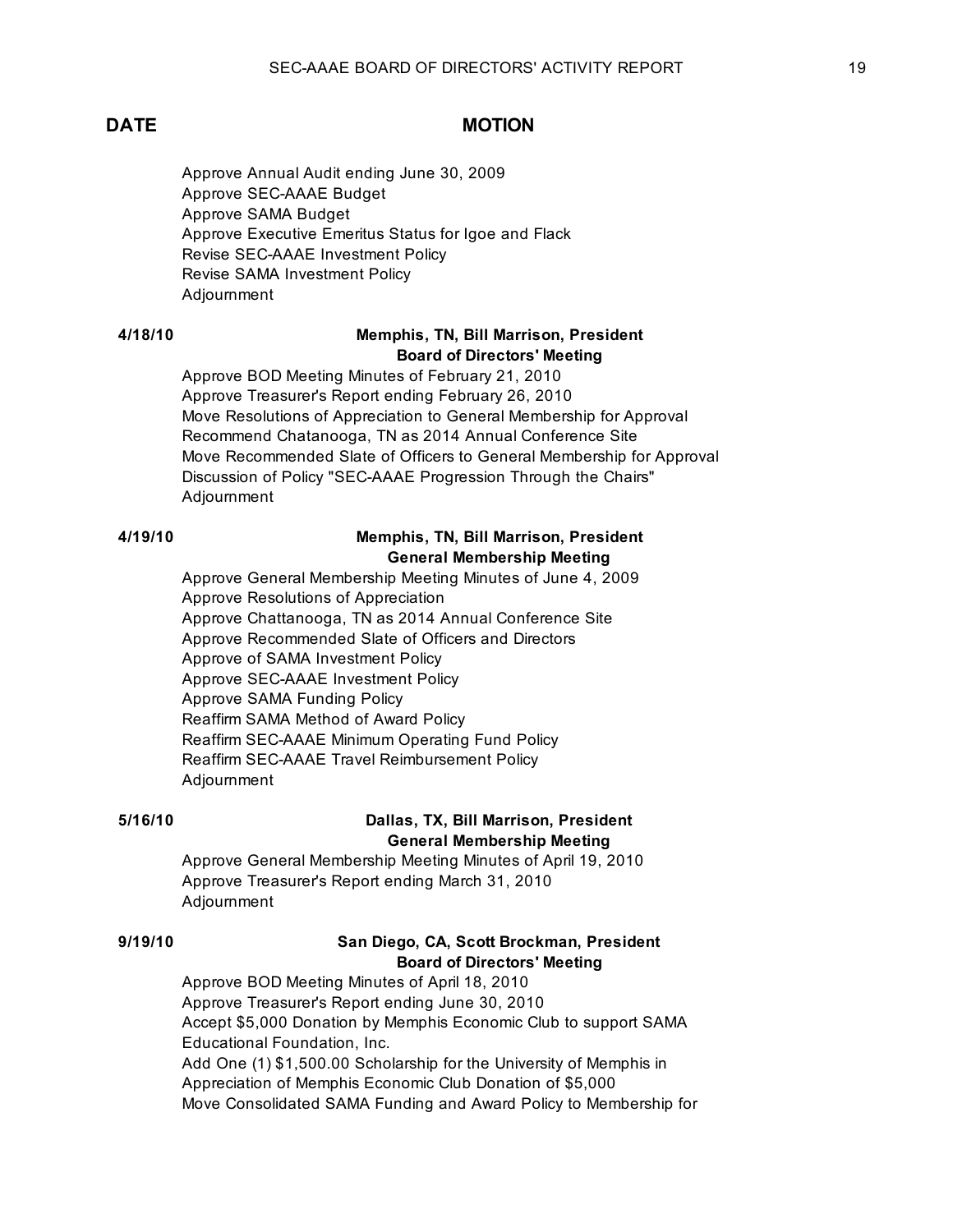**Consideration** Move SEC-AAAE Progression Through the Chairs Policy to Membership for Consideration Changes to Chapter Awards Program Changes to Corporate One-Rate Plan Transfer \$25,000 from Operating Account to SAMA Account Adjournment

### **2/27/11 Jacksonville, FL, Scott Brockman, President Board of Directors' Meeting**

Approve BOD Meeting Minutes of September 19, 2010 Approve Treasurer's Report ending January 31, 2011 Accept Annual Audit ending June 30, 2010 Increase Executive Secretary Base Salary to 22,800 Approve SEC-AAAE Budget for 2010-2011 Defer approval of SAMA Budget for 2010-2011 Approve Termination of Corporate One-Rate Plan Adjournment

## **4/3/11 Mobile, AL, Scott Brockman, President Board of Directors' Meeting**

Approve BOD Minutes of February 27, 2011 Approve Treasurer's Report ending February 28, 2011 Move Resolutions of Appreciation to Membership for Approval Move Proposed Slate of Officers and Directors to Membership for Approval Adjournment

## **4/4/12 Mobile, AL, Scott Brockman, President General Membership Meeting**

Approve General Membership Meeting Minutes of May 16, 2010 Approve SEC-AAAE Budget for 2011-2012 Approve SAMA Budget for 2011-2012 Reaffirm SAMA Investment Policy Ratify Changes to SAMA Funding and Awards Policy Ratify Changes to SEC-AAAE Progression Through Chairs Policy Reaffirm SEC-AAAE Investment Policy Reaffirm SEC-AAAE Minimum Operating Fund Policy Reaffirm Travel Policy Approve Resolutions of Appreciation Approve Slate of Officers and Directors as Presented Adjournment

### **5/15/11 Atlanta, GA, Scott Brockman, President General Membership Meeting**

Approve General Membership Meeting Minutes of April 4, 2011 Approve Treasurer's Report ending March 31, 2011 Adjournment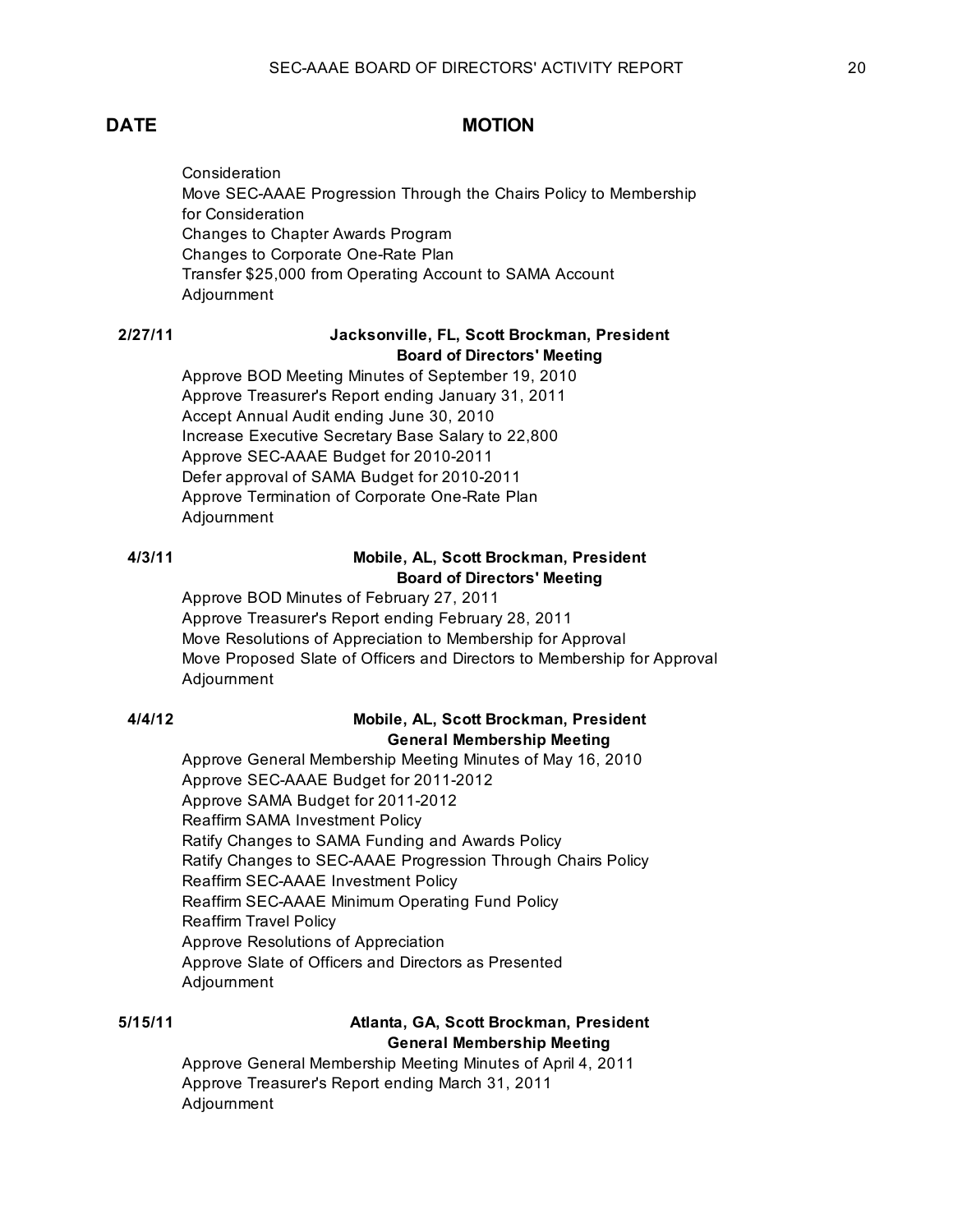### **7/15/11 VIA EMAIL, Scott Brockman, President**

Increase total number of scholarships to eight (8).

### **9/18/11 Tucson, AZ, Mchael Landguth, President Board of Directors' Meeting**

Approve BOD Meeting Minutes of April 3, 2011 Approve Treasurers' Report ending July 29, 2011 Approve Montford O. Burgess, AAE as Executive Emeritus Member Mr. Gray to Report on Sponsorship Rates for 2012 F&A Conference Adjournment

## **3/4/12 Daytona Beach, FL, Michael Landguth, President Board of Directors' Meeting**

Approve BOD Meeting Minutes of September 18, 2011 Approve Treasurer's Report ending January 31, 2012 Approve Audit Report for Years ended 2011 and 2012 Approve 2012-2013 SEC-AAAE Budget Approve 2012-2013 SAMA Educational Foundation, Inc. Budget Approve Tim Campbell, AAE as Executive Emeritus Member Transfer \$100,000 from SEC-AAAE Operating Fund to SAMA Educational Foundation, Inc. Adjournment

## **4/29/12 Phoenix, AZ, Michael Landguth, President General Membership Meeting**

Approve General Membership Meeting Minutes of April 4, 2011 Approve Treasurer's Report ending March 31, 2012 Approve 2012-2013 SEC-AAAE Budget Approve 2012-2013 SAMA Educational Foundation, Inc. Budget Adjournment

### **5/20/12 Savannah, GA, Michael Landguth, President Board of Directors' Meeting**

Approve BOD Meeting Minutes of March 4, 2012 Approve Treasurer's Report ending April 30, 2012 Approve Raul Regalado, AAE as Executive Emeritus Member Approve Elizabeth State University (NC) and Henderson State University (AR) to receive SAMA Educational Foundation, Inc. Scholarships Endorse venues for SEC-AAAE Annual Conferences for 2014, 2015, 2016 and move same to the General Membership for final approval Approve Resolutions of Appreciation Endorse nominations and move same to the General Membership for final approval Transfer 50% of the balance in the Chapter Operating Accounts at the end of the fiscal year (June 30) to the SAMA Educational Foundation, Inc. Adopt Brockman Investment Plan for SAMA Educational Foundation, Inc.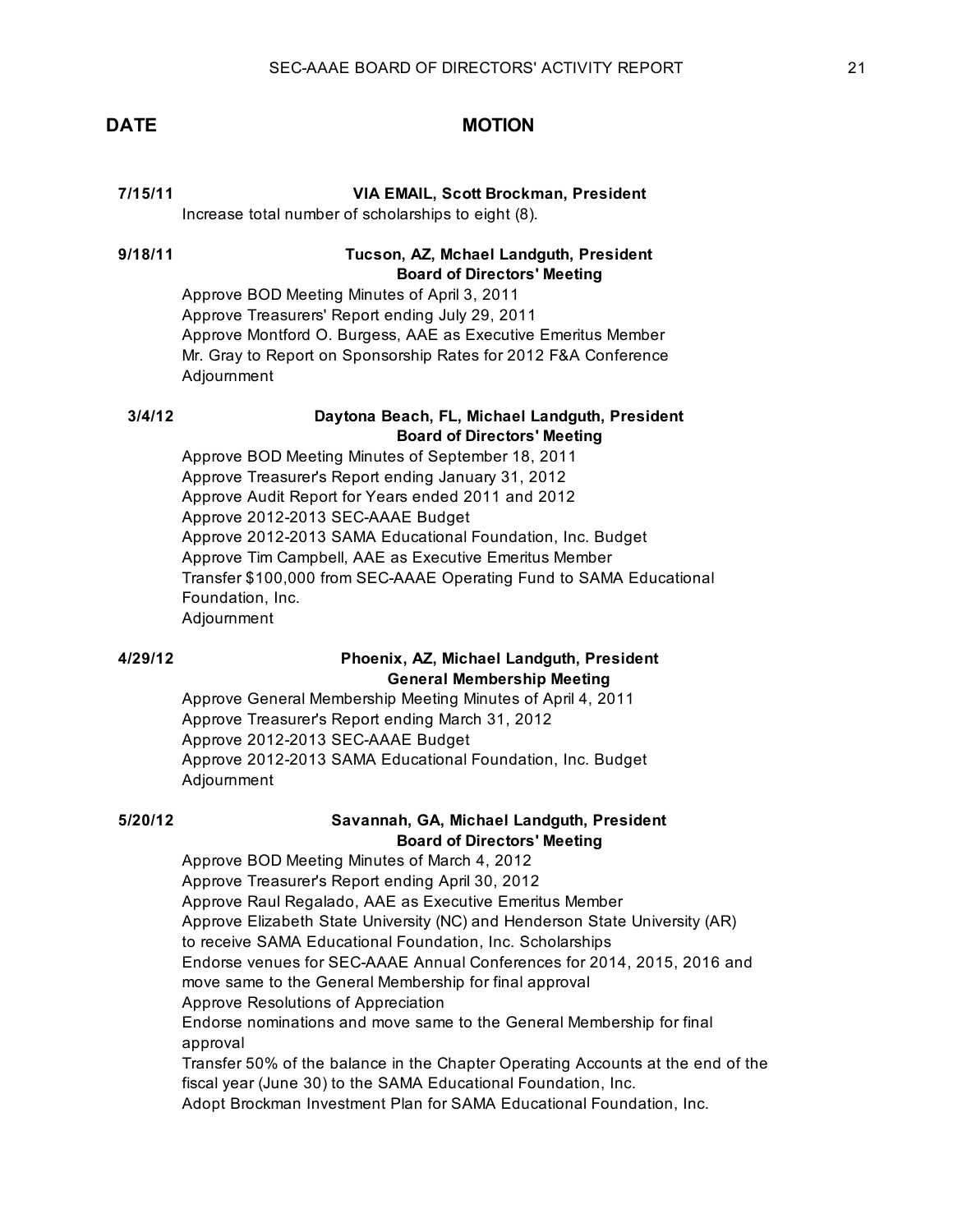Exchange memberships with FAC Adjournment

### **5/21/12 Savannah, GA, Michael Landguth, President General Membership Meeting**

Approve General Membership Meeting Minutes of April 29, 2012 Amend previous motion of 5/20/2012. Transfer 50% of SEC-AAAE Operating Funds at the end of the Fiscal Year (June 30) to the SAMA Educational Foundation, Inc., after ensuring 125% of budget total remains in account. Approve Annual Conference Venues for 2014, 2015, 2016 Approve Resolutions of Appreciation Approve Nominations for Secretary/Treasurer and Board Member-at-Large Reaffirm SAMA Educational Foundation, Inc. Policies Reaffirm SEC-AAAE Policies Ratify SEC-AAAE Minimum Operating Fund Policy Adjournment

### **10/21/12 New Orleans, LA, Christopher Browne, President Board of Directors' Meeting**

Approve BOD Meeting Minutes of May 20, 2012 Approve Treasurer's Report ending September 30, 2012 Approve Internship Grant Program as presented Amend Budget to include Internship Grant Program Approve Funding Transfer of \$101107.81 from Operating to Scholarship Account Amend Scholarship Funding & Award Policy and move same to General Membership for Approval Selection of 2017 Annual Conference Site Nomination of Larry D. Cox, AAE as Chapter Representative on AAAE Nominating Committee Adjournment

## **3/3/13 Destin, FL, Christopher Browne, President Board of Directors' Meeting**

Approve BOD Meeting Minutes of October 21, 2012 Approve Treasurer's Report ending January 31, 2013 Approve Audit Report for Years Ending June 30 2012 and 2011 Approve 201302014 SEC-AAAE Budget Approve 2013-2014 SAMA Budget Approve Tina Kinsey Scholarship to Loretta Scott King Certification Academy Adjournment

### **3/29/13 VIA EMAIL, Christopher Browne, President**

Suspend Chapter policy regarding succession throught the chairs, proposed by Incoming President MikeClow, AAE Nomination of Scott Brockman, AAE as Regional Representative on AAAE Board of Directors for a two-year term beginning with the 2013 AAAE Annual Conference & Exposition. Nomination by Incoming President Mike Clow, AAE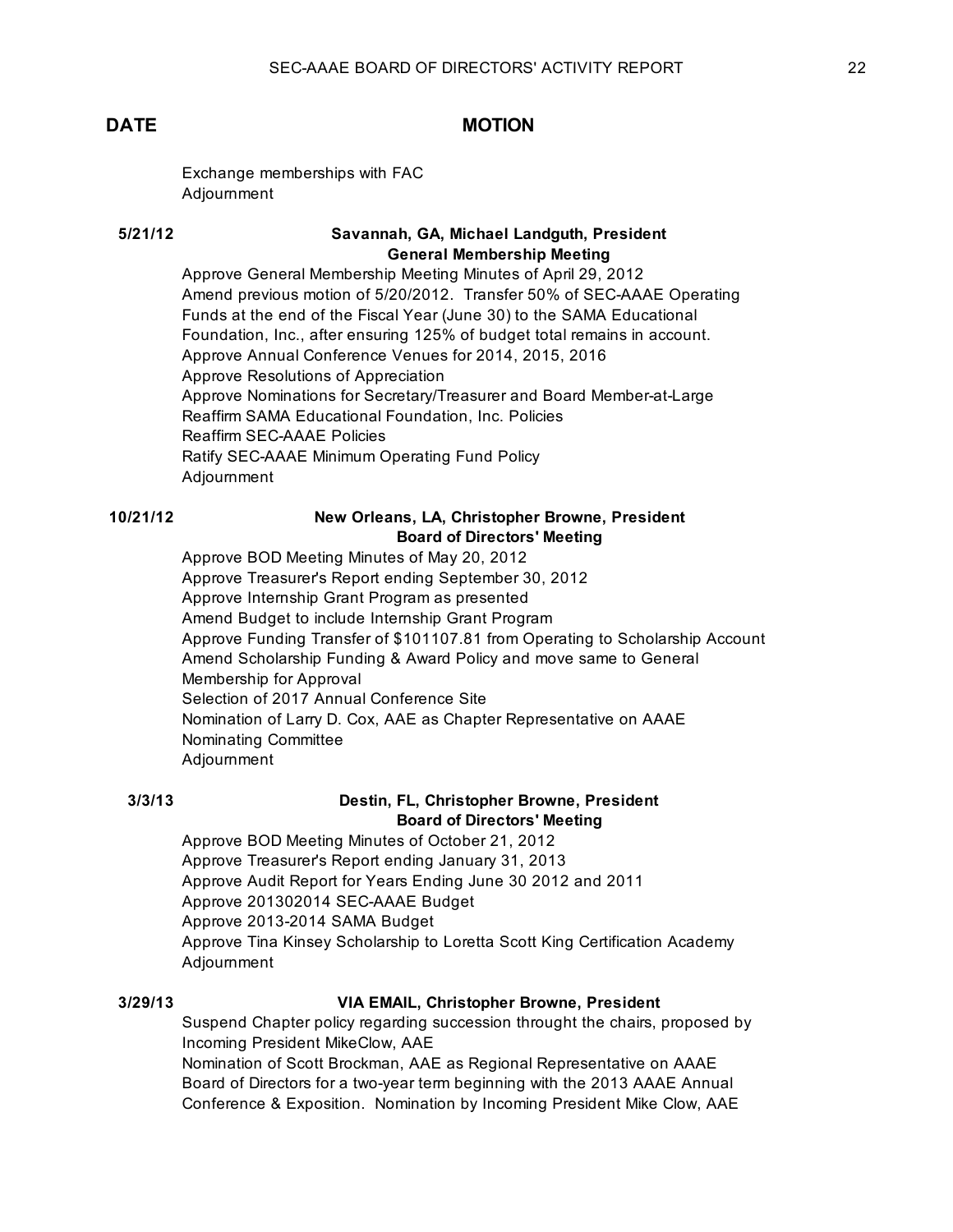## **4/21/13 Lexington, KY, Christopher Browne, President Board of Directors' Meeting**

Approve BOD Meeting Minutes of March 3, 2013 Approve Treasurer's Report ending March 31, 2013 Approve Resolution allowing Myrtle Beach Int'l Airport to open a bank account for the 2014 SEC-AAAE Annual Conference funds Endorse Knoxville, Tn as 2017 SEC-AAAE Annual Conference venue, move to General Membership for final approval Endorse Resolutions of Approciation and move to General Membership for final approval Endorse Slate of Officers and Directors and move to General Membership for final approval Endorse Policies and Procedures as presented and move to General Membership for final approval Adjournment

### Lexington, KY, Christopher Browne, President **General Membership Meeting**

Approve Minutes of General Membership Meeting of May 21, 2012 Approve Knoxville, TN as 2017 SEC-AAAE Annual Conference venue Approve Resolutions of Appreciation as presented Approve Officers and Directors as presented by Nominating Committee Approve Policies and Procedures as presented Adjournment

### **5/19/13 Reno, NV, Christopher Browne, President General Membership Meeting**

Approve Minutes of General Membership Meeting of April 22, 2013 Approve Treasurer's Report ending April 30, 2013 Motion to approve the Board to present a Resolution insupport of the AAAE Approve a Resolution for AAAE to work more closely with ACI-NA and explore the benefits of integrating the Associations Adjournment

## **10/20/13 Nashville, TN, Mike Clow, President Board of Directors' Meeting**

Approve Minutes of Board of Director's Meeting held April 21, 2013 Approve Treasurer's Report ending September 30, 2013 Approve Executive Emeritus Membership for Patrick Graham, AAE Approve President Clow to pass gavel to Jeff Gray in January 2014 Adjournment

### **1/26/14 Orlando, Fl, Jeff Gray, Acting President Board of Directors' Meeting**

Approve Minutes of Board of Directors' Meeting held October 20, 2013 Approve Treasuer's Report ending December 31, 2013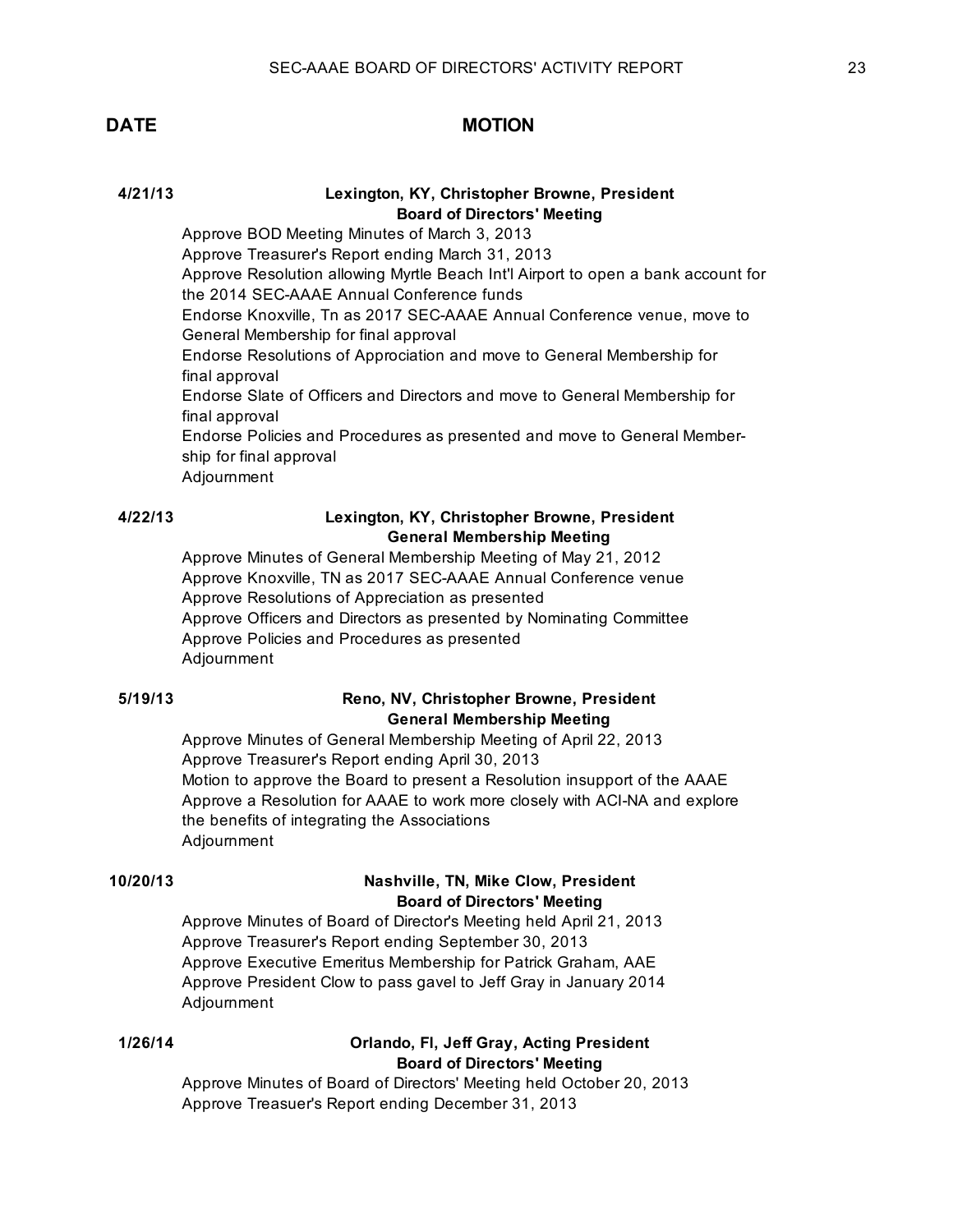Approve 2014-2015 SEC-AAAE Annual Budget Approve 2014-2015 SAMA Educational Foundation, Inc. Annual Budget Receive and File Auditors Report for the Period June 30, 2013 and 2012 Advance current slate of officers in the absence of Mr. Clow continuing as President of the Association Increase AAAE Foundation donation to \$10,000 Adjournment

## **5/4/1014 Myrtle Beach, SC, Jeff Gray, President Board of Directors' Meeting**

Approve Minutes of Board of Directors' Meeting held January 26, 2014 Approve Treasurer's Report ending March 31, 2014 Move Resolutions to General Membership for final approval Move Proposed Slate of Officers to Membership for final approval Move SAMA Educational Foundation, Inc. and SEC-AAAE Policies to Membership for reaffirmation Adjournment

## **5/5/14 Myrtle Beach, SC, Jeff Gray, President General Membership Meeting**

Approve General Membership Meeting Minutes held May 19, 2013 Confirm Hunstville. AL at the 2018 SEC-AAAE Annual Conference venue Approve Proposed Slate of Officers as presented Approve Resolutions of Appreciation as presented Reaffirm SAMA Educational Foundation, Inc. and SEC-AAAE Policies Adjournment

### **5/18/14 San Antonio, TX, Judi Olmstead, President-Elect General Membership Meeting**

Approve General Membership Meeting Minutes held May 5, 2014 Approve Treasurer's Report ending April 30, 2014 Adjournment

## 9/28/14 **Portland, OR, Jeff Gray, President Board of Director's Meeting**

Approve Board Meeting Minutes held May 4, 2014 Approve Treasurer's Report ending August 31, 2014 Transfer \$76,856.35 to SAMA Scholarship Foundation, Inc. Approve John Greaud, AAE as Executive Emeritus Approve \$20,000 for web site design and \$1,500 for maintenance Adjournment

### 2/8/15 **Miami, FL, Jeff Gray, President Board of Directors' Meeting**

Approve amendment to Agenda to include a resolution for FAA Authorization Bill Approve Board Meeting Minutes held 9-28-14 Approve Treasurer's Report ending December 31, 2014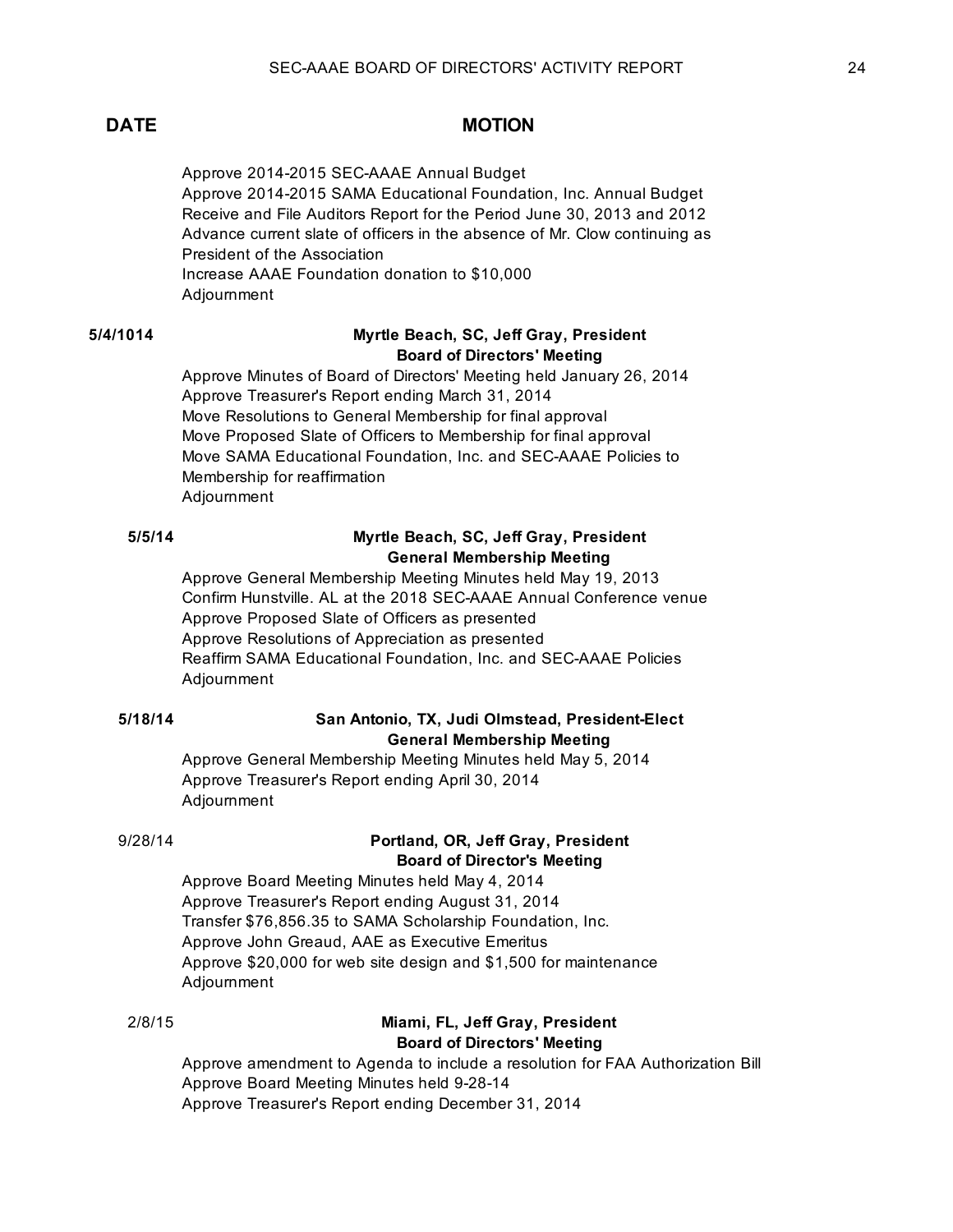Approve Receipt and Filing of Audit Report for Years Ending June 30, 2014 and 2015 Approve 2015-2016 SEC-AAAE Annual Budget Approve 2015-2016 SAMA Educational Foundation, Inc. Annual Budget Approve resolution supporting AAAE/ACI proposals for FAA Reauthorization Bill Adjournment

## 5/10/15 **Northwest Arkansas, Jeff Gray, President Board of Directors' Meeting**

Approve Board Meeting Minutes held February 8, 2016 Approve Treasurer's Report ending March 31, 2015 Increase Student Scholarship & Academic Outreach Budget by \$5,000 to allow two additional internships Approve Resolutions of Appreciation for consideration by general membership Approve moving recommended slate of officers to full membership for consideration Adjournment

## 5/11/15 **Northwest Arkansas, Jeff Gray, President General Membership Meeting**

Approve General Membership Meeting Minutes held May 18, 2014 Approve Resolutions of Appreciation Approve recommended slate of officers Reaffirm Chapter policies Adjournment

## 6/7/15 **Philadelphia, PA, Jeff Gray, President General Membership Meeting**

Approve General Membership Meeting Minutes held May 11, 2016 Approve Treasurer's Report ending April 30, 2015 Approve \$2,500 donation to U.S. Contract Tower Association (USCTA) Adjournment

## 9/20/15 **Savannah, GA, Judith Olmstead, President Board of Directors' Meeting**

Approve Board of Directors' Meeting Minutes Held May 10, 2015 Approve Treasurer's Report ending July 31, 2015 Approve PDI Scholarship for Eric Trivett Appropriate \$10,000 seed money to start Professional Development Seminars Approve development of Next GENeration Airport Leadership Program Adjournment

### **Marco Island, FL, Judith Olmstead, President** 1/10/16 **Board of Directors' Meeting**

Approve Board of Directors' Meeting Minutes held September 20, 2015 Approve Treasurer's Report ending November 30, 2015 Approve receipt and filing of Audit Report for years ending June 30, 2015 and 2014 Approve SEC-AAAE Annual Budget for FY 2016-2017 Approve SAMA Educational Foundation, Inc. Annual Budget for FY 2016-2017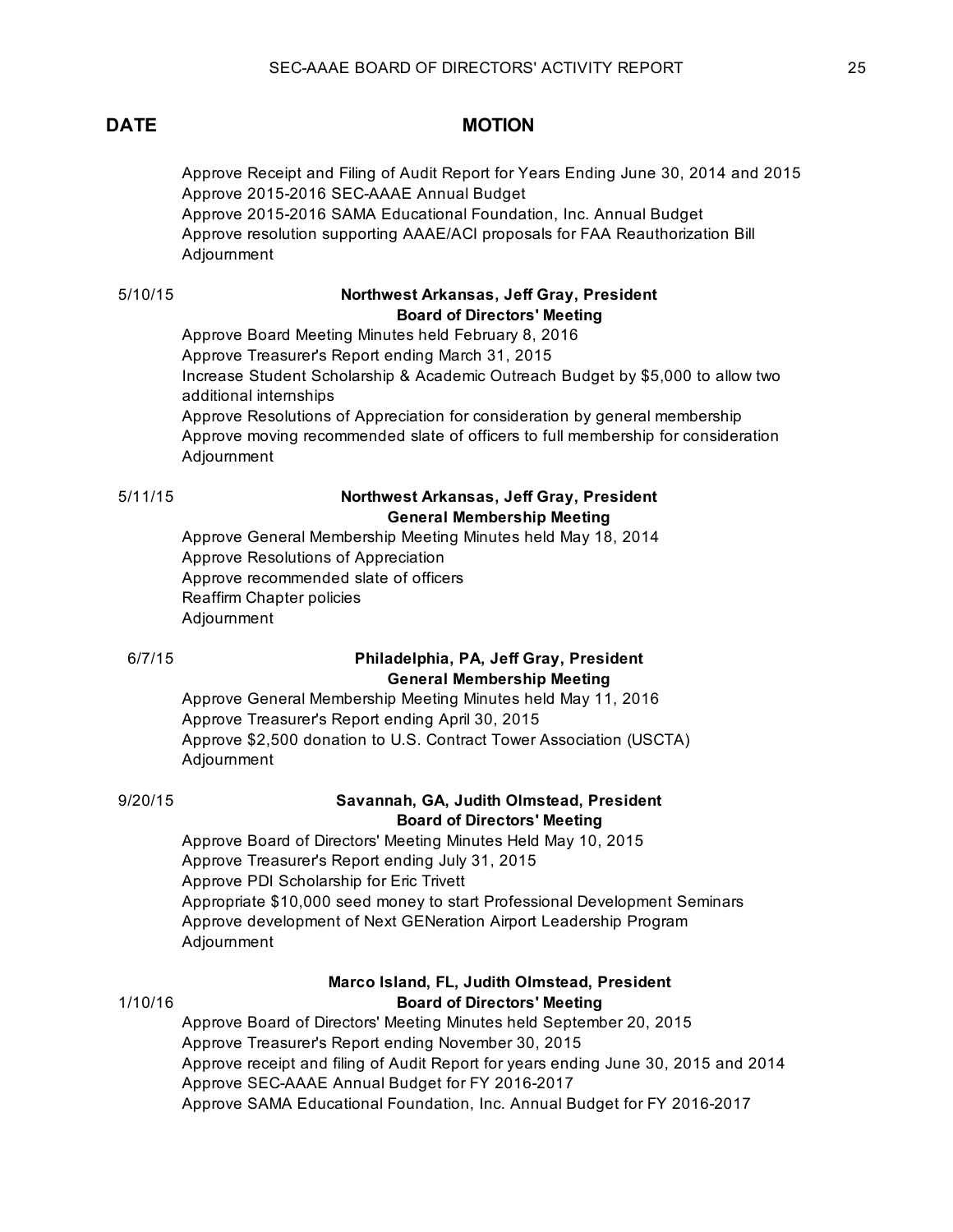Approve Chuck Henderson request for Executive Emeritus status Adjournment

### 5/1/16 **Greenville, SC, Judith Olmstead, President Board of Directors' Meeting**

Approve Board of Directors' Meeting Minutes held January 10, 2016 Approve Treasurer's Report ending March 31, 2016 Approve additional \$5,000 for Professional Development Seminars Approve \$1,000 grant for students participating in AAAE Student Research Presentation Contest Adjournment

## 5/2/16 **Greenville, SC, Judith Olmstead, President General Memberhip Meeting**

Approve General Membership Meeting Minutes held June 7, 2015 Approve Resolutions of Appreciation Approve Slate of Officers as presented Approve reaffirmation of Chapter policies Adjournment

### 5/15/16 **Houston, TX, Judith Olmstead, President General Membership Meeting**

Approve General Membership Meeting Minutes held May 2, 2016 Approve Treasurer's Report ending March 31, 2016 Adjournment

### 7/26/17 **Via Email, Toney Coleman, President Board of Directors' Vote**

Encourage SEC-AAAE Members to Contact Their Senators to Support Increase PFCs and Oppose Any Attempt(s) to Strip the Provision Adjournment

### 8/16/17 **Via Email, Toney Coleman, President Board of Directors' Vote**

Revise Budget to Allow Sponsorship of AAAE NAC Newcomers Reception, not less than \$2,000 and Not to Exceed \$5,000 Adjournment

## 10/2/16 **Orlando, FL, Greg Kelly, President Board of Directors' Meeting**

Amend Agenda to include Executive Session Approve Board Meeting Minutes of May 1, 2016 Approve Treasurer's Report ending August 31, 2016 Approve \$10,000 Budget Amendment to support Goal Digger Program Adjourn to Executive Session Return to open meeting

Adjournment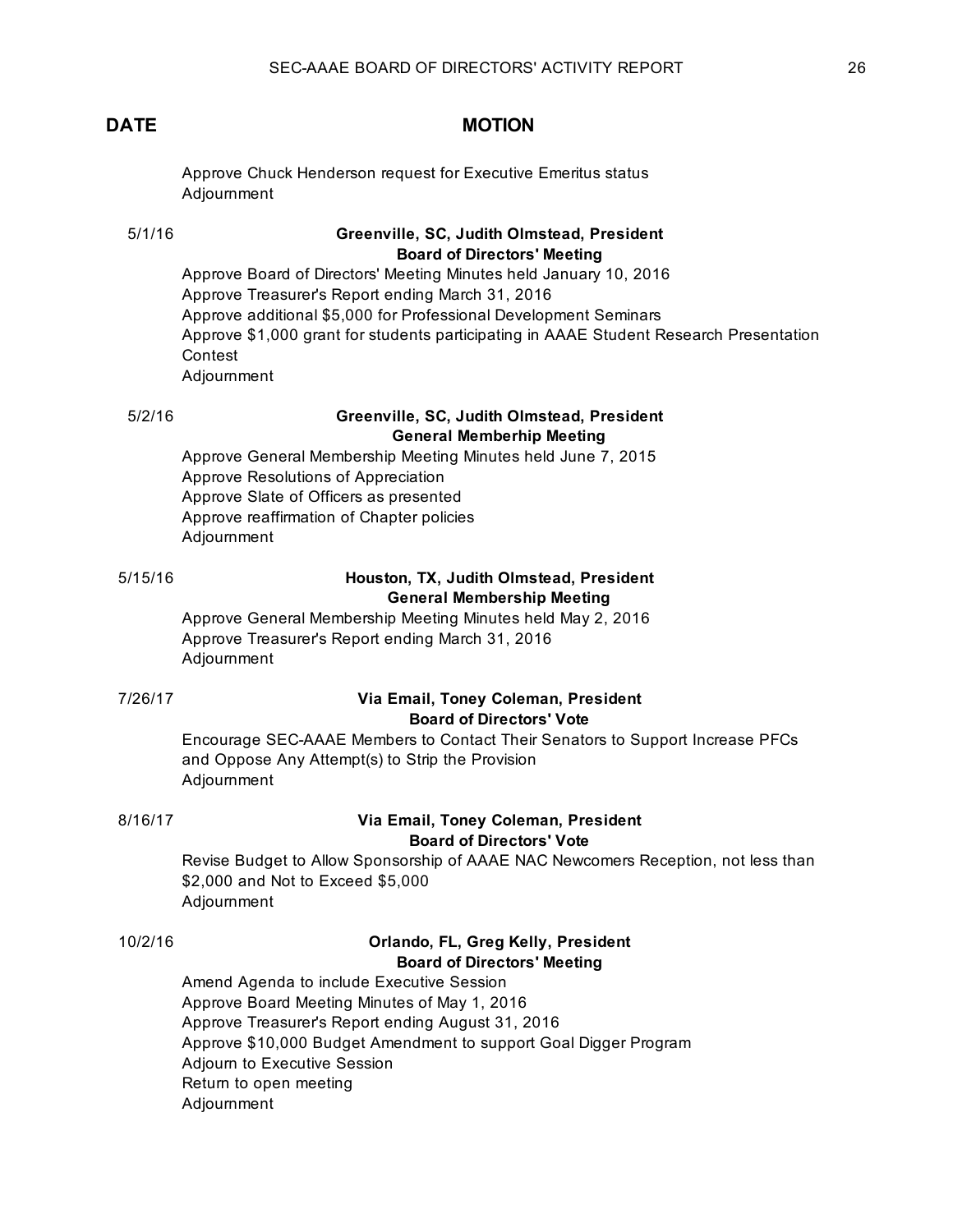### 5/5/17 **Daytona Beach, FL, Greg Kelly, President Board of Directors' Meeting**

Approve Board Meeting Minutes of October 2, 2016 Approve Treasurer's Report ending February 28, 2017 Approve Auditor's Report for Year Ending June 30, 2016 Approve 2017-2018 SEC-AAAE Budget Approve 2017-2018 SAMA Educational Foundation, Inc. Budget Ratify Executive Emeritus Membership for Ted Soliday and Bob Ball Approve Anuual Conference Hosts to comp up to five (5) Conference Registrations for Qualifying Students Adjournment

## 4/23/17 **Knoxville, TN, Greg Kelly, Presiddent Board of Directors' Meeting**

Approve Board Meeting Minutes of May 5, 2017 Approve Treasurer's Report Ending March 31, 2017 Approve moving recommendations for Myrtle Beach, SC and Little Rock, AR as the 2019 and 2020 Conference Sites to the General Membership for Ratification Approve moving Resolutions of Appreciation to the General Membership for Ratification Approve moving suggested nominations to the General Membership for Ratification Approve Budget Amendment for Brockman Ad and Reception Approve Budget Amendment for MTSU Air Race Sponsorship Adjournment

| 4/24/17 |
|---------|
|---------|

### 4/24/17 **Knoxville, TN, Greg Kelly, President General Membership Meeting**

Approve Minutes of General Membership Meeting of May 15, 2016 held in Houston, TX Approve Myrtle Beach, SC and Little Rock, AR as the sites for the years 2019 and 2020 Approve Recommended Resolutions of Appreciation Approve Recommended Slate of Officers, Directors and AAAE Representatives Reaffirm Chapter and SAMA Policies Adjournment

## 9/12/17 **Via Email, Toney Coleman, President Board of Directors' Vote**

Contribute \$5,000 to ACI-AAAE Hurricane Relief Fund Adjournment

## 10/1/17 **Las Vegas, NV, Toney Coleman, President Board of Directors' Meeting**

Approve Board Meeting Minutes of April 23, 2017 Approve Treasurer's Report Ending August 31, 2017 Adjournment

### 2/15/18 **Via Email, Toney Coleman, President Board of Directors' Vote**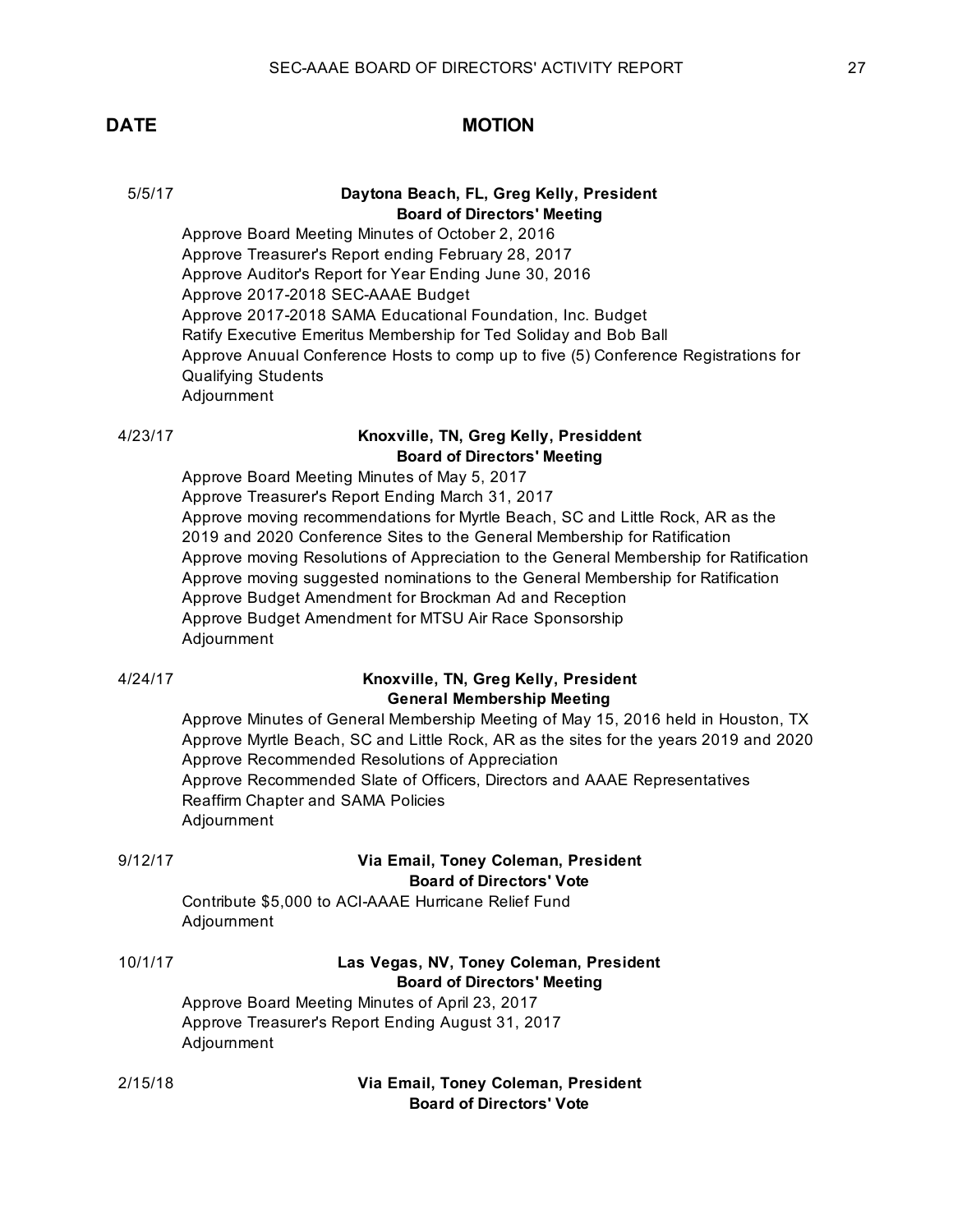Approve Plan to Fill Vacancies on the SEC-AAAE Board of Directors

## 3/4/18 **Melbourne, FL, Toney Coleman, President Board of Directors' Meeting**

Approve Board Meeting Minutes of October 1, 2017 Approve Treasurer's Report Ending January 31, 2018 Approve Auditor's Report for Period Ending June 30, 2017 Approve 2018-2019 SEC-AAAE Budget Approve 2018-2019 SAMA Educational Foundation, Inc. Budget Approve Revised Policy on Progression Through the Chairs (of SEC-AAAE) Appropriate \$500 for Sponsorship of MTSU Air Race Adjournment

## 4/15/18 **San Diego, CA, Toney Coleman, President General Membership Meeting**

Approve General Membership Meeting Minutes of April 24, 2017 Approve Treasurer's Report Ending March 31, 2018 Reaffirm Chapter Policies Approve Revised Chapter Policy Regarding Progression Through the Chairs of SEC-AAAE Adjournment

## 5/6/18 **Huntsville, AL, Toney Coleman, President Board of Directors' Meeting**

Approve Board Meeting Minutes of March 4, 2018 Approve Treasurer's Report Ending January 31, 2018 Advance Resolutions of Appreciation to General Membership for Approval Advance Nominations to General Membership for Consideration and Approval Adjournment

| 5/7/18 | Huntsville, AL, Toney Coleman, President |
|--------|------------------------------------------|
|        | <b>General Membership Meeting</b>        |
|        | Approve Resolutions of Appreciation      |

ation Approve General Membership Meeting Minutes of April 15, 2018 Approve Nominations for Officers and Directors of the SEC-AAAE Adjournment

## 6/16/18 **Via Email, Toney Coleman, President**

### **Board of Directors' Vote**

Contribute \$20,000 to AAAE Claudia Holliway Women in Aviation Scholarship Fund

### 9/16/18 **Anchorage, AK, Michael Reisman, President Board of Directors' Meeting**

No business was voted upon because of a lack of a quorum.

### 1/2/18 **Via Email, Michael Reisman, President Board of Directors' Vote**

Induct Mihai Smighelschi as SEC-AAAE Secretary/Treasurer to replace resigned member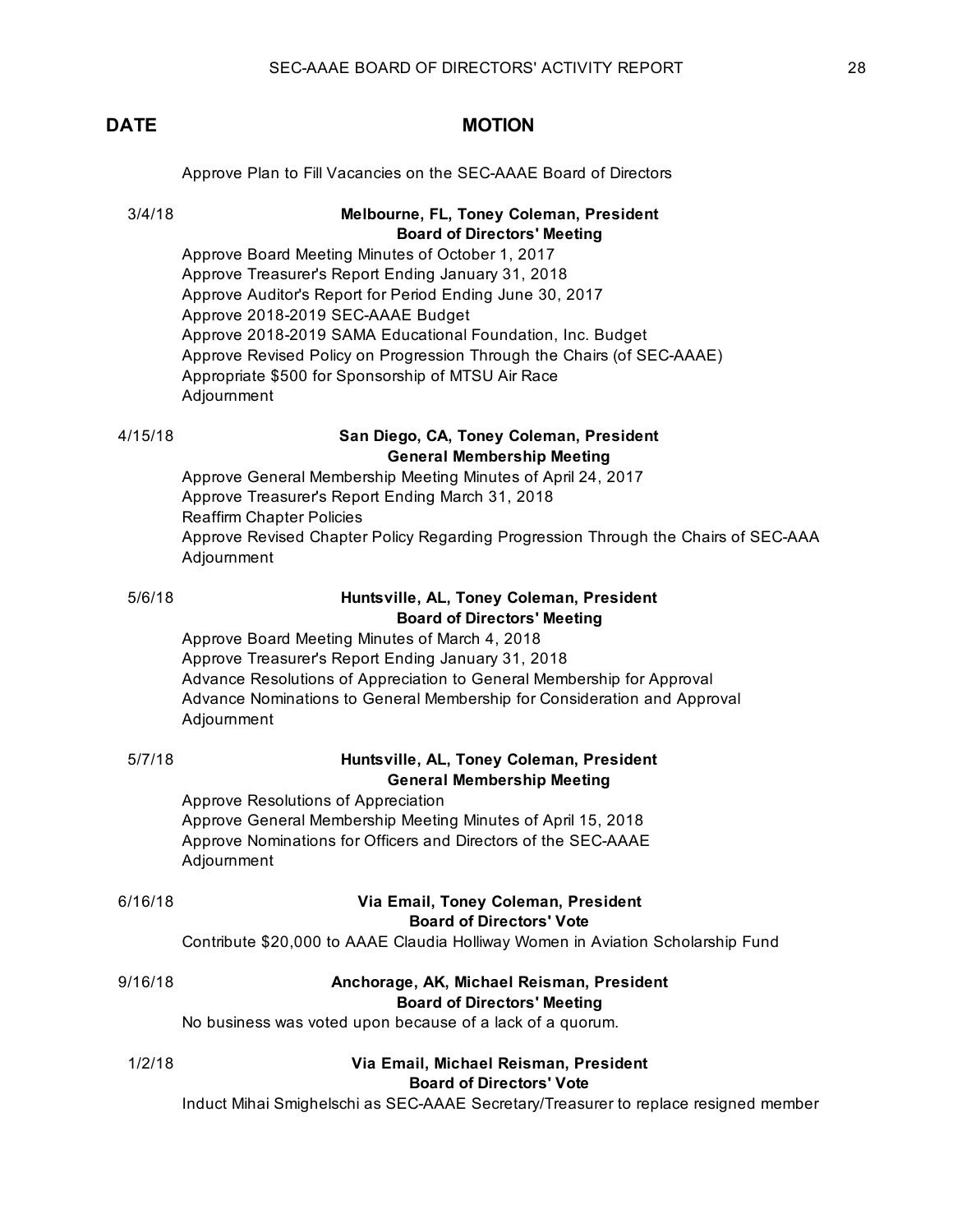Todd Sheller.

Induct Perry Miller onto SEC-AAAE Board of Directors to fill opening created by resigned Member Todd Sheller.

### 2/10/19 **Clearwater, FL, Michael Reisman, President Board of Directors' Meeting**

Amend agenda to include discussion regarding AAAE Chapter benefits Approve Board of Directors' Meeting Minutes of May 6, 2018 Approve Board of Directors' Meeting Minutes of September 16, 2018 Approve Treasurer's Report ending December 31, 2018 Approve 2019-2020 SEC-AAAE Budget Approve 2019-2010 SAMA Educational Foundation, Inc. Budget Receive and File 2017-2018 Auditor's Report Approve Executive Emeritus status for William Marrison, AAE Approve Executive Emeritus status for Michael Bachman, AAE Nomination of Dr. Toney Coleman, AAE as AAAE Secretary/Treasurer Nomination of Dr. Toney Coleman, AAE as AAAE Regional Representative for the SEC-A Nomination of Greg Kelly, AAE as Alternate AAAE Regional Representative for the SEC-Adjournment

### 3/31/19 **Myrtle Beach, SC, Michael Reisman, President Board of Directors' Meeting**

Approve Board of Directors' Meeting Minutes of February 10, 2019 Approve Treasurer's Report ending February 28, 2019 Move Resolutions of Appreciation to General Membership for consideration Move proposed Slate of Officers and Directors to General Membership for consideration Adjournment

### 4/1/19 **Myrtle Beach, SC, Michael Reisman President General Membership Meeting**

Approve Minutes of General Membership Meeting held in Huntsville, AL, May 7, 2018 Approve Savannah, GA as 2021 SEC-AAAE Annual Conference Host Approve Memphis, TN as 2022 SEC-AAAE Annual Conference Host Approve Resolutions of Appreciation as follows: President Reisman Embassy Suites Myrtle Beach 2019 SEC-AAAE Conference Committee Horry County Department of Airports Chairman of Horry County Council Approve Slate of Officers as presented and as follows: Immediate Past President - Michael Reisman, AAE President - Patrick Wilson, AAE Presdient-Elect - Mihai Smighelschi, AAE Secretary/Treasurer - Jason Terreri, AAE Board Member-at-Large - Perry Miller, AAE AAAE Executive Committee - Dr. Toney Coleman, AAE AAAE Board of Directors - Michael Reisman, AAE (Two-Year Term)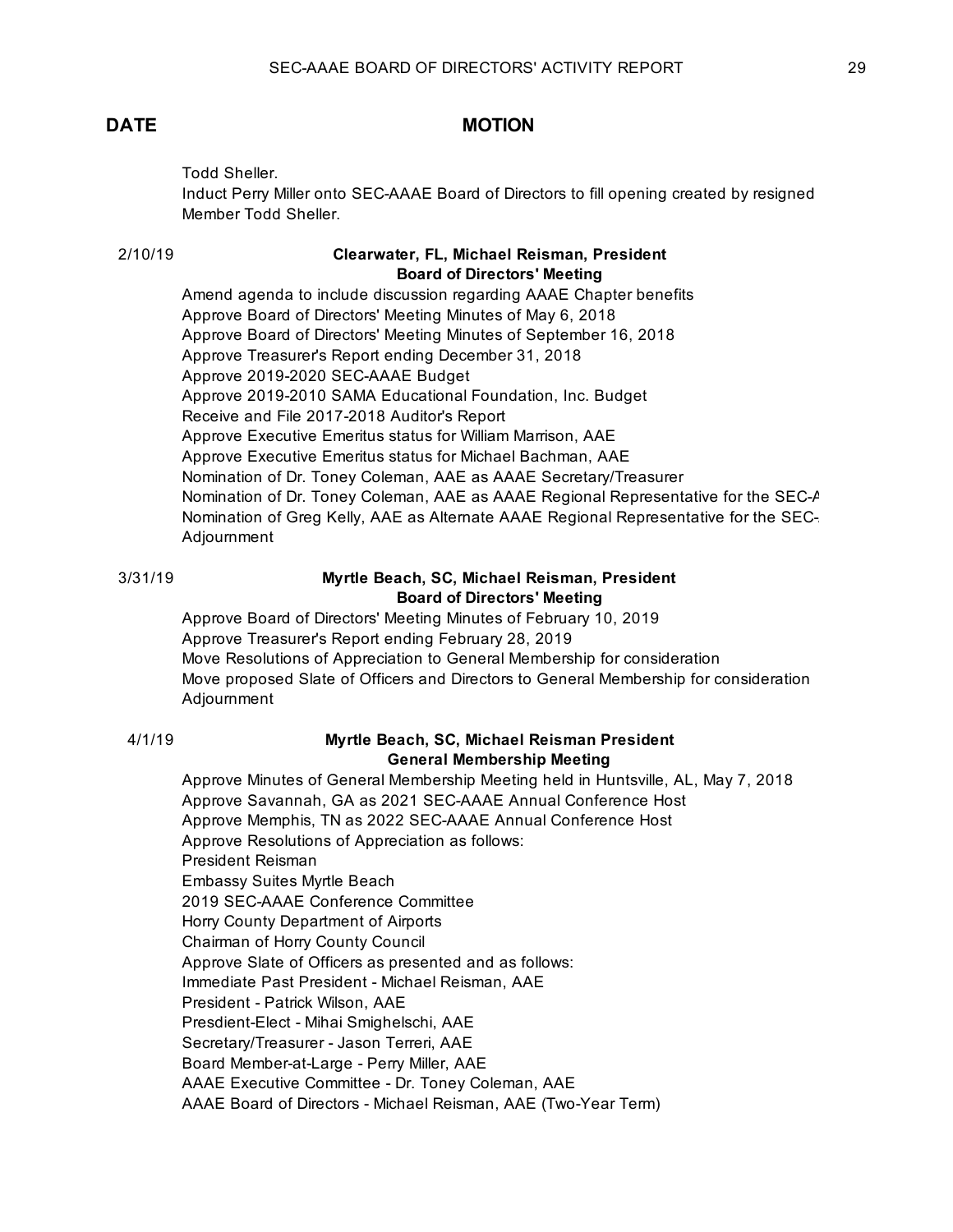AAAE Nominating Committee - Kelly Johnson, AAE (Two-Year Term) Reaffirm Chapter Policies Adjournment

## 5/20/19 **Via Email, Michael Reisman, President Board of Directors' Vote**

Endorse AAAE Bylaws change pertaining to AAAE Nominating Committee

|         | motion rivers spawo onango ponaning to rivers nominating                                                                                                                                                                                                                                                                                                                    |
|---------|-----------------------------------------------------------------------------------------------------------------------------------------------------------------------------------------------------------------------------------------------------------------------------------------------------------------------------------------------------------------------------|
| 6/6/19  | Boston, MA, Michael Reisman, President<br><b>General Membership Meeting</b><br>Approve Minutes of General Membership Meeting held in Myrtle Beach, SC, April 1, 2019<br>Approve Treasurer's Report ending May 31, 2019<br>Approve Terry Blue, AAE to fill open Secretary/Tresurer position<br>Approve Carol Gaddis to fill open Board of Directors' position<br>Adjournment |
| 10/6/19 | San Antonio, TX, Patrick Wilson, President<br><b>Board of Directors' Meeting</b><br>Approve Minutes of Board of Director's Meeting held March 31, 2019<br>Approve Treasurer's Report ending September 30, 2019<br>Reduce the number of Executive Members on the Board of Directors from four to three<br>Adjournment                                                        |
| 12/3/19 | Via Email, Patrick Wilson, President<br><b>Board of Directors' Vote</b><br>Transfer SAMA Educational Foundation, Inc. Bond Investments from Wells Fargo to Stife<br>Investments                                                                                                                                                                                             |
| 3/29/20 | Little Rock, AR, Patrick Wilson, President<br><b>Board of Director's Meeting</b><br>Meeting canceled due to coronovirus.                                                                                                                                                                                                                                                    |
| 3/30/20 | Little Rock, AR, Patrick Wilson, President<br><b>General Membership Meeting</b><br>Meeting canceled due to coronovirus.                                                                                                                                                                                                                                                     |
| 4/8/20  | Via Email, Patrick Wilson, President<br><b>Board of Directors' Vote</b><br>Return \$25,000 donation to AAAE for coronovirus relief.                                                                                                                                                                                                                                         |
| 4/20/20 | Via Email, Patrick Wilson, President<br><b>Board of Directors' Vote</b><br>Provide a \$56,652 payment to the Bill & Hillary Clinton National Airport to clear the books<br>on the cancelled 2020 SEC-AAAE Annual Conference                                                                                                                                                 |
| 5/14/20 | Via Zoom, Patrick Wilson, President<br><b>Board of Directors' Meeting</b>                                                                                                                                                                                                                                                                                                   |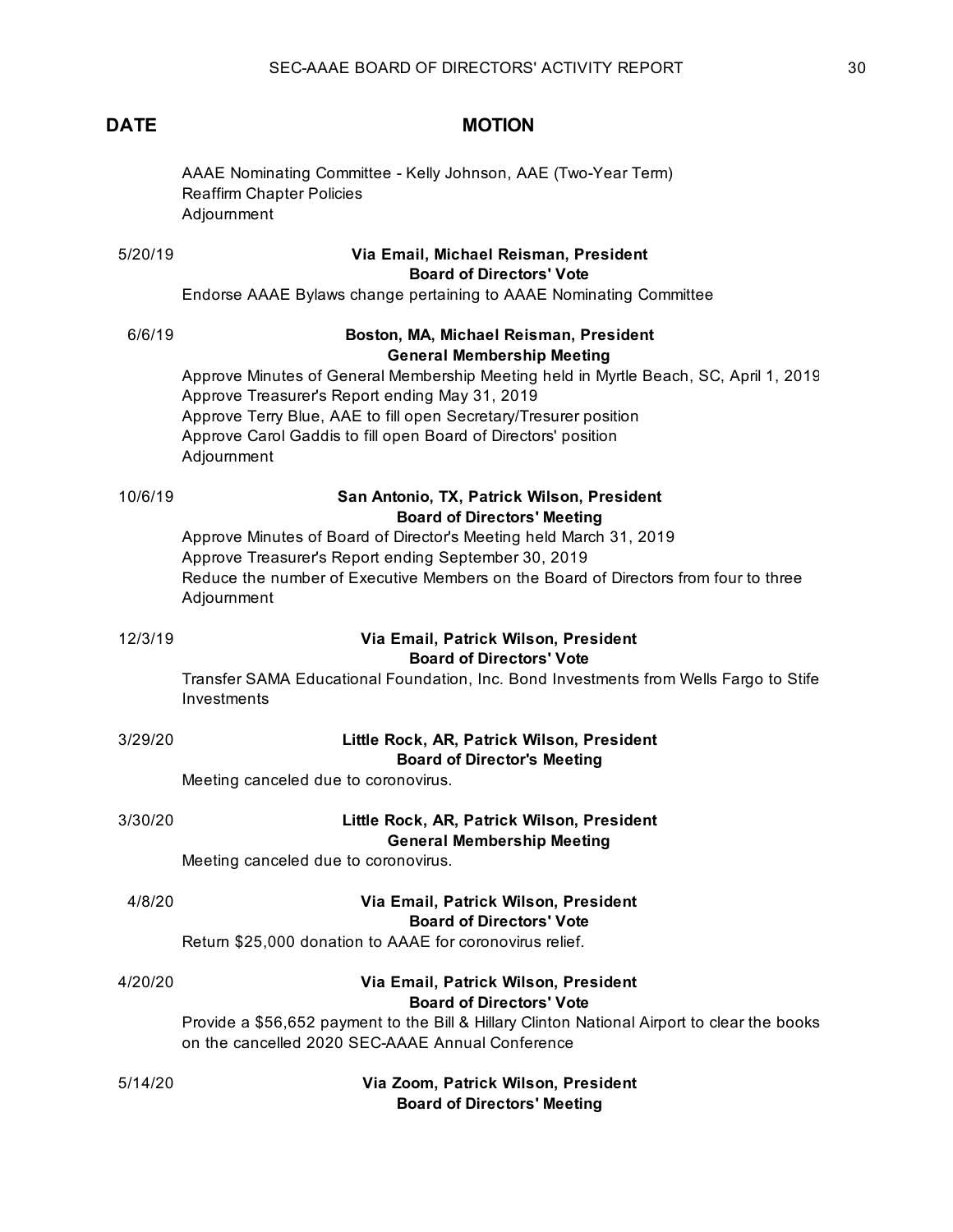This was a general get together to discuss current situations regarding Covid-19 and its impacts on airports and individuals. No official business took place.

## 10/2/20 **Via Zoom, President Terry Blue Board of Directors' Meeting**

Approve Minutes of Board of Directors' Meeting held February 9, 2020 in Jacksonville, FL Approve Treasurer's Report ending August 31, 2020 Executive Secretary to inform membership as to opportunity to donate to ACI-AAAE Hurricane Relief Fund, Motion to Adjourn

## 11/13/20 **Via Zoom, Terry Blue, President Board of Directors' Vote**

Provide 100% endorsement to the Savannah Annual Conference Committee for an in-pe annual conference in March 2021.

### 3/2/21 **Via Email, Terry Blue, President Board of Directors' Vote**

Provide support of Corporate Committee concept of "Coffee with the Chapter"

### 3/28/21 **Savannah, GA, Terry Blue, President Board of Directors' Meeting**

Approve Minutes of Board of Directors' Meeting held December 3, 2019 Approve Minutes of Board of Directors' Meeting held April 8, 2020 Approve Minutes of Board of Directors' Meeting Held April 20, 2020 Approve Minutes of Board of Directors' Meeting Held May 14, 2020 Approve Minutes of Board of Directors' Meeting Held October 2, 2020 Approve Minutes of Board of Directors' Meeting held November 13, 2020 Approve Treasurer's Report ending February 28, 2021 Receive and File FY 2019-2020 Audit Approve 2021-2022 SEC-AAAE Budget Approve 2021-2022 SAMA, Inc. Budget Advance Conference Site Selection Venues to General Membership for consideration Advance the following Resolutions of Appreciation to the General Membership for consideration Patrick Wilson, AAE, President, 2019-2020 Terry Blue, AAE, President, 2020-2021 General Manager, Marriott Savannah Riverfront Lenard Robinson, Chairman 2021 SEC-AAAE Conference Committee Honorable Van R. Johnson, Mayor of Savannah Stephen S. Green, Chairman of the Savannah Airport Commission Advance the following Slate of Officers to the General Membership for consideration Terry Blue, AAE, Immediate Past President Scott Van Moppes, AAE, President Perry Miller, AAE, President-Elect Travis Crilly, AAE, Secretary/Treasurer Carol Gaddis, Board Member-at-Large Lenard Robinson, Board Member-at-Large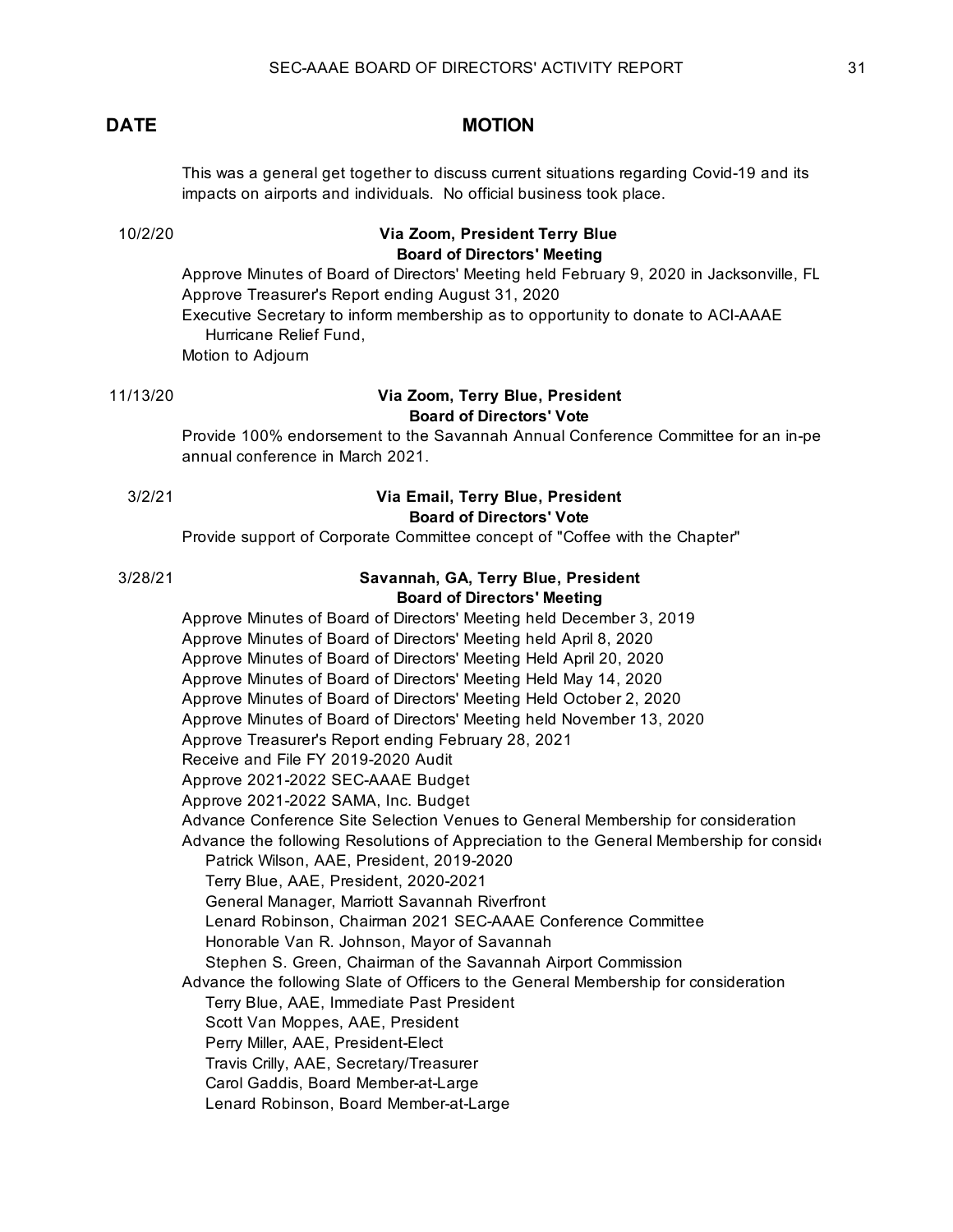To Be Announced, Board Member-at-Large Connie Gowder, Corporate Board Member Terry Blue, AAE, AAAE Board of Directors (Two-Year Term) \_\_\_\_\_\_\_\_\_\_\_\_ , AAAE Board of Directors (Four-Year Term) Kelly Johnson, AAE, AAAE Nominating Committee (Two-Year Term) AAAE Executive Committee Tom Bibb, AAE, AAAE Board of Examiners Adjournment

### 3/29/21 **Savannah, GA, Terry Blue, President General Membership Meeting**

Approve General Membership Meeting Minutes held June 6, 2019 (Boston, MA) Approve Revised Bylaws Approve Resolutions of Appreciation for: Patrick Wilson, AAE, President, 2019-2020 Terry Blue, AAE, President, 2020-2021 Van R. Johnson, Chairman, Savannah Airport Commission Lenard Robinson, Chairman, 2021 Annual Conference Committee Honorable Stephen S. Green, Mayor, City of Savannah General Manager, Marriott Savannah Riverfront Reaffirm Chapter Policies Reaffirm SAMA, Inc. Policies Ratification of 2020-2021 Officers and Directors Patrick Wilson, AAE, Immediate Past President Terry Blue, AAE, President Scott Van Moppes, AAE, President-Elect Perry Miller, AAE, Secretary/Treasurer Travis Crilly, Board Member-at-Large Carol Gaddis, C.M., Board Member-at-Large Lenard Robinson, AAE, Board Member-at-Large Connie Gowder, Corporate Board Member Patrick Wilson, AAE, AAAE Board of Directors Kelly Johnson, AAE, AAAE Nominating Committee (Two-Year Term) Tom Bibb, AAE, AAAE Board of Examiners Election of 2021-2022 Officers and Directors as follows: Terry Blue, AAE, Immediate Past President Scott Van Moppes, AAE, President Perry Miller, AAE, President-Elect Travis Crilly, AAE, Secretary/Tresurer Carol Gaddis, C.M., Board Member-at-Large Lenard Robinson, AAE, Board Member-at-Large Megan Atkins Thoben, Board Member-at-Large Connie Gowder, Corporate Board Member Terry Blue, AAE, AAAE Board of Directors (Two-Year Term) Patrick Wilson, AAE, AAAE Board of Directors (Four-Year Term) Kelly Johnson, AAE, AAAE Nominating Committee Tom Bibb, AAE, AAAE Board of Examiners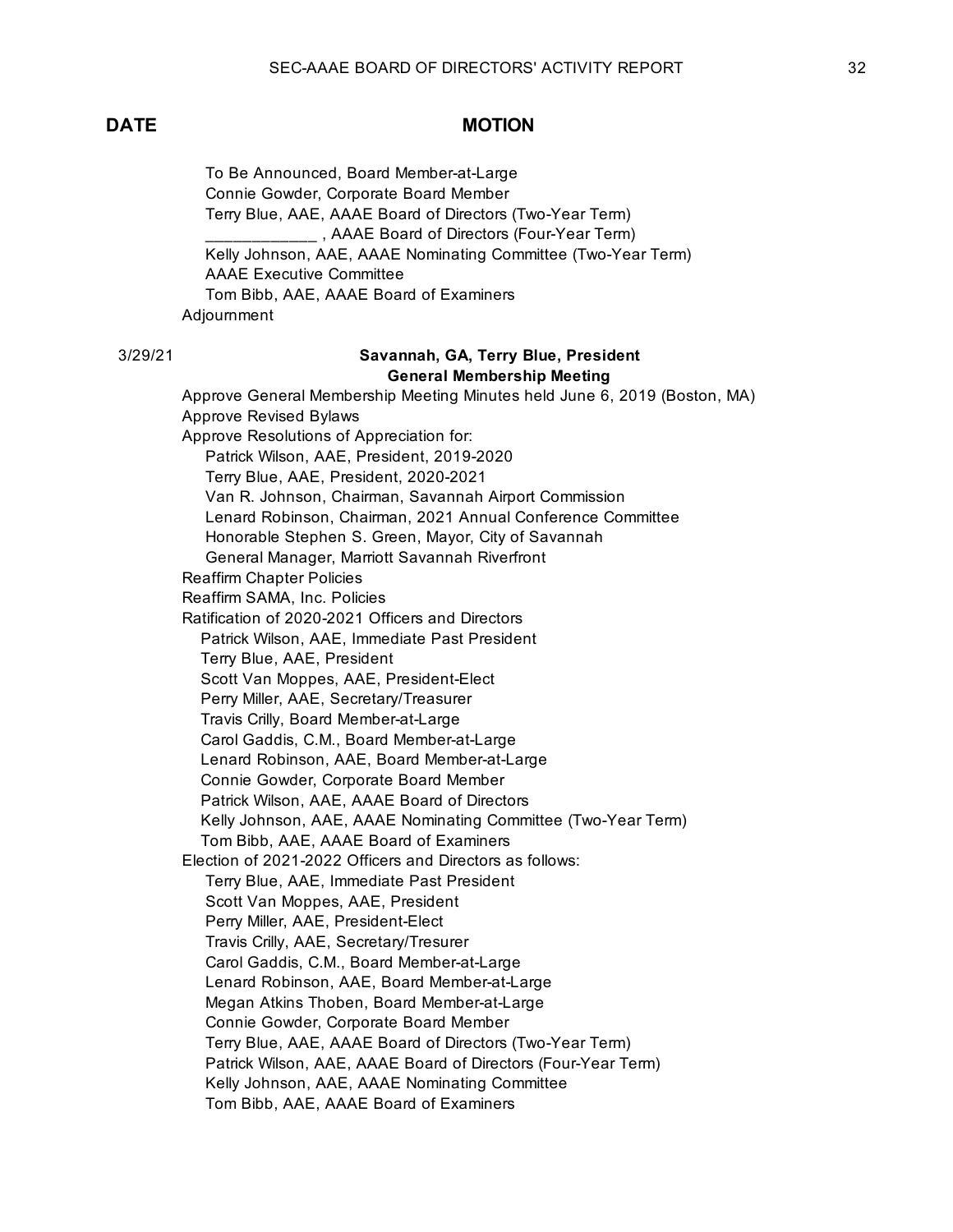Adjournment

**2021 F&A Conference via Zoom / No Board Meeting**

### **2021 AAAE Annual Conference Canceled / No Board Meeting**

## 9/26/21 **Savannah, GA, Scott Van Moppes, President Board of Directors' Meeting**

Approve Board Meeting Minutes of March 28, 2021 Approve Treasurer's Report Ending August 31, 2021 Remove "Corporate" eligibility from Participating Membership Approve Travis Crilly to Proceed with Virtual Student Roundtable Initiative Approve John Carrigan to complete Connie Gowder Seat on Board of Directors Approve Ryan Sisemore to serve as Corporate Committee Chairman Adjournment

## 2/23/22 **Daytona Beach, FL, Scott Van Moppes, President Board of Directors' Meeting**

Approve Board Meeting Minutes of September 26, 2021 Approve Treasurer's Report Ending January 31, 2022 Receive and File 2020 SEC-AAAE / SAMA Audits Approve 2022-2023 SEC-AAAE Budget Approve 2022-2023 SAMA Educational Foundation, Inc. Budget Create Investigative Committee for an additional scholarship program Adjournment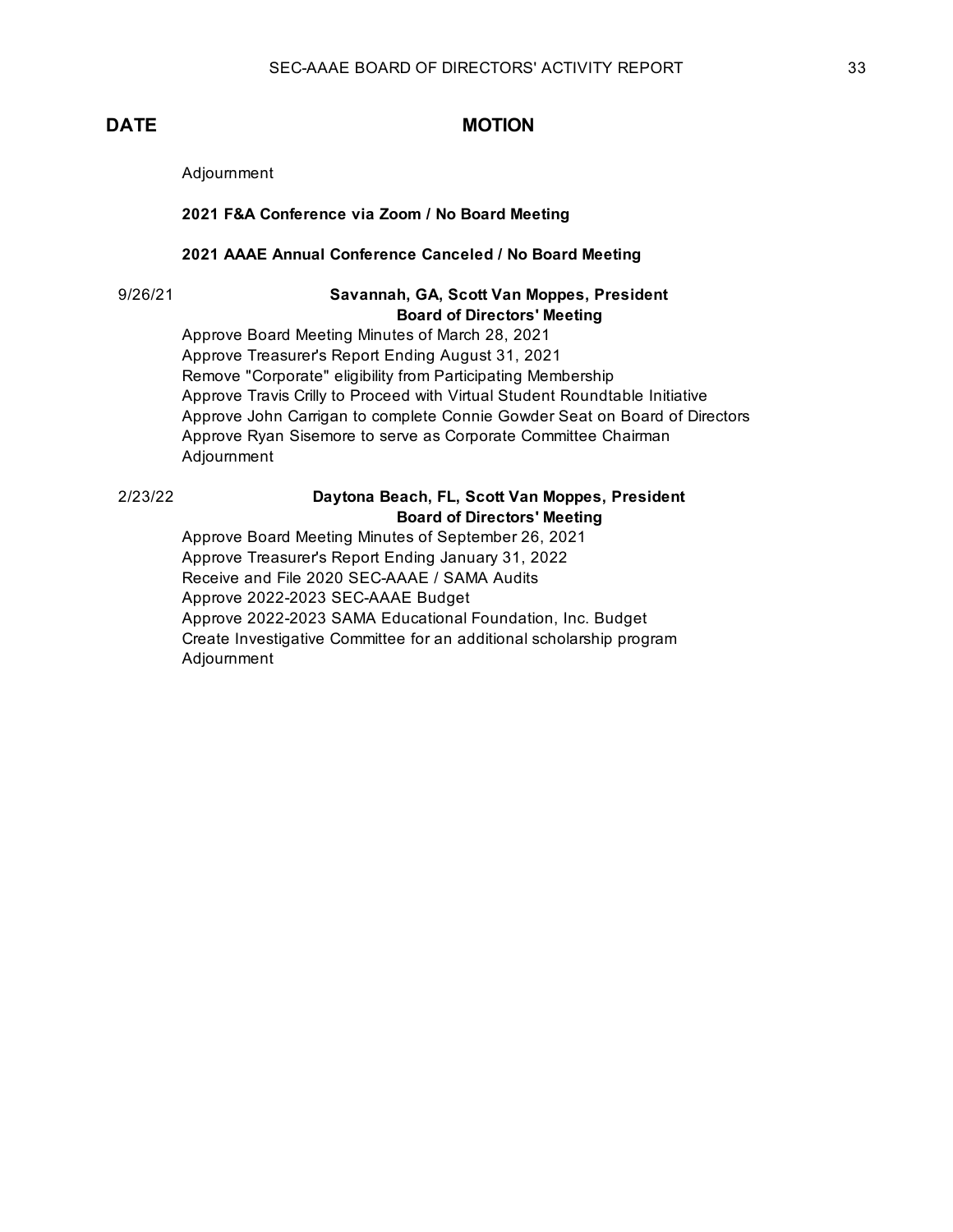Approved

Approved Approved Approved Approved Approved Approved Approved Approved Approved **Consensus** Approved Approved Approved Approved Approved Approved Approved Approved Approved Approved Approved Approved Approved Approved Approved Approved Approved Approved Approved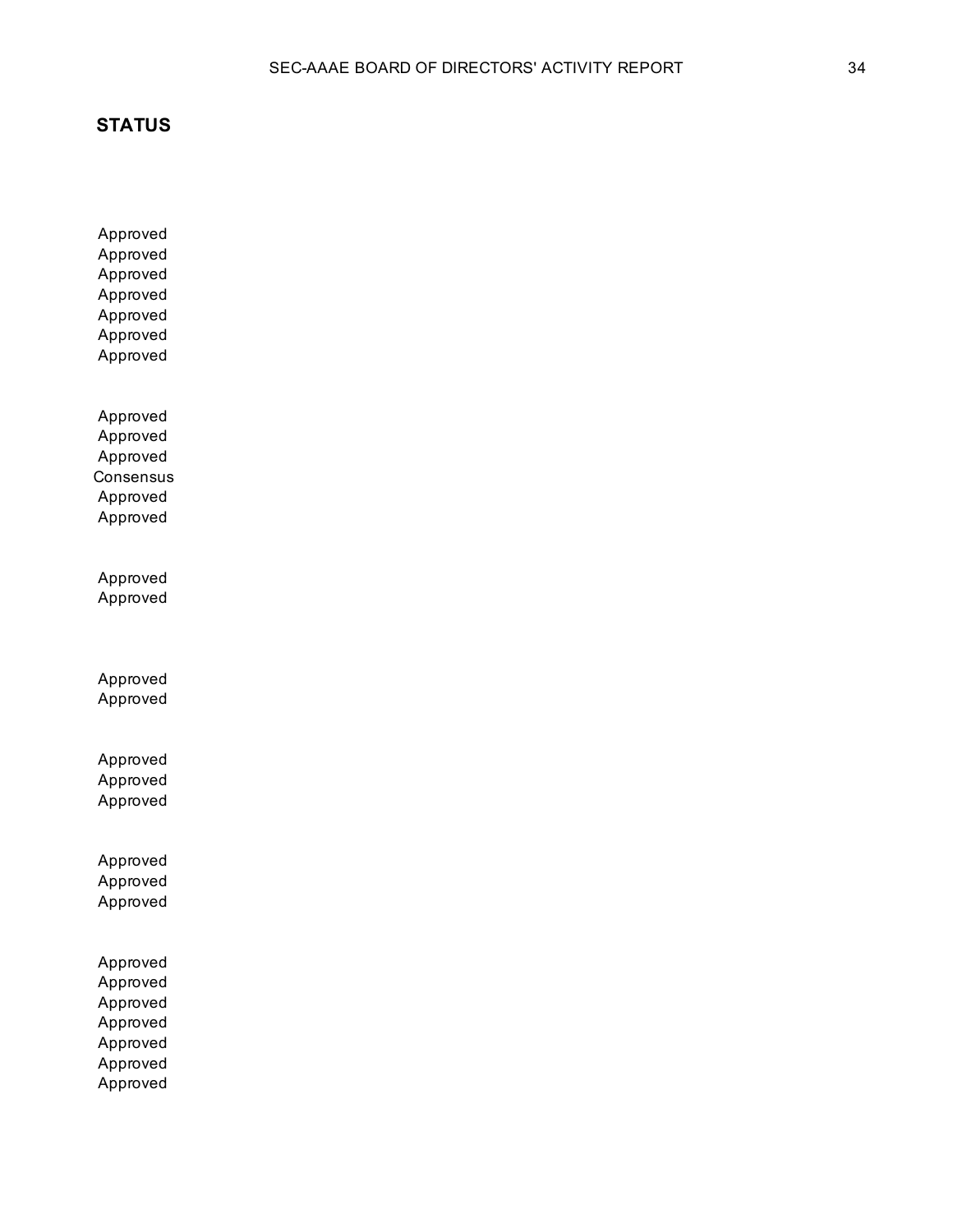Approved Approved

Approved

Approved Approved Approved Approved Approved Approved Approved **Consensus** Approved Approved Approved Approved Approved Tabled **Consensus** Approved Approved Approved Approved Approved Approved Approved Approved Approved Approved **Consensus** Approved Approved Approved **Consensus**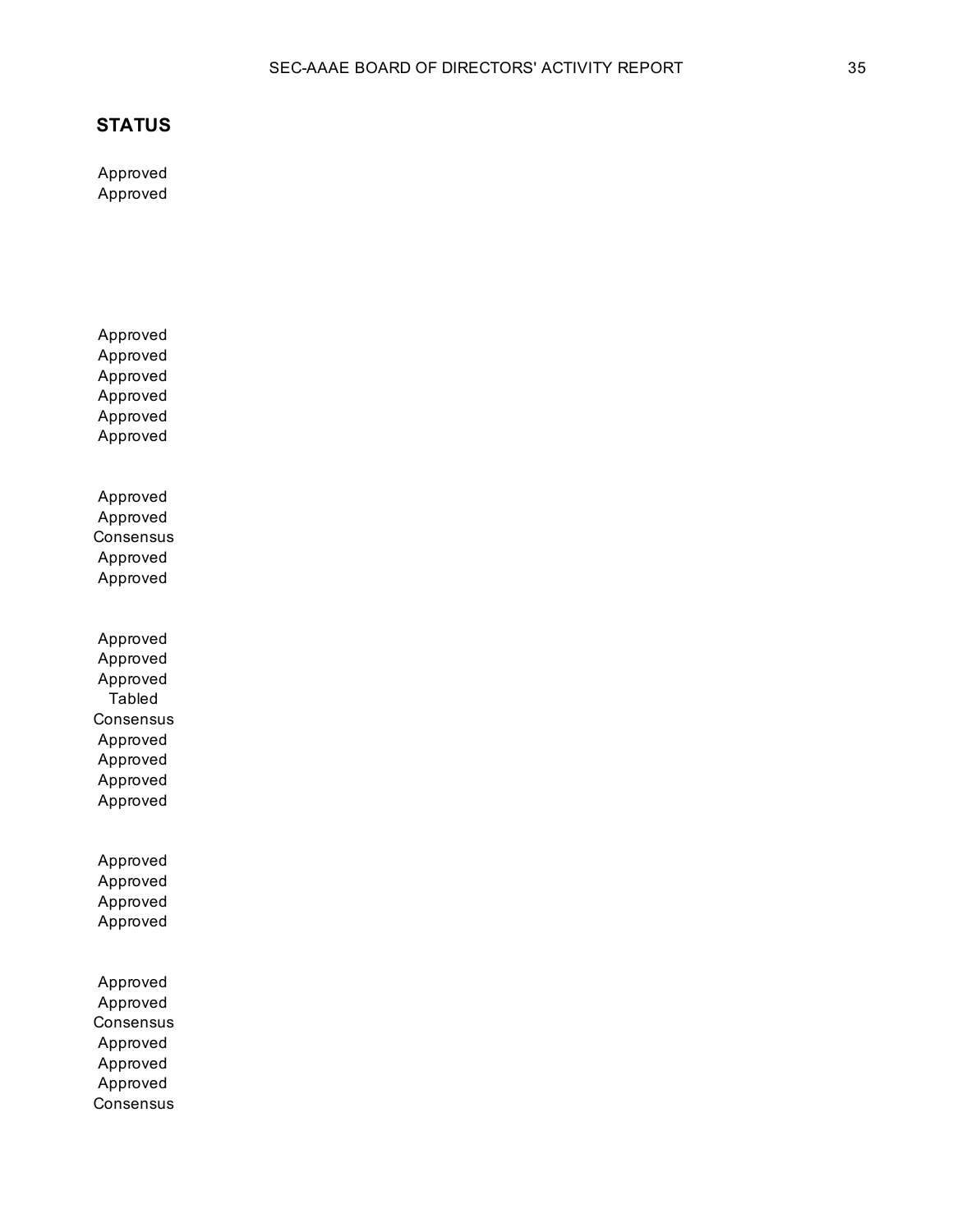Approved Approved

Approved Approved Approved Approved Tabled Approved

Approved Consensus **Consensus Consensus** Approved Approved Approved Approved

Approved Tabled Approved Approved Approved Approved Tabled Approved

Approved Approved Approved Approved

Approved Approved Approved Approved Approved Approved Approved Approved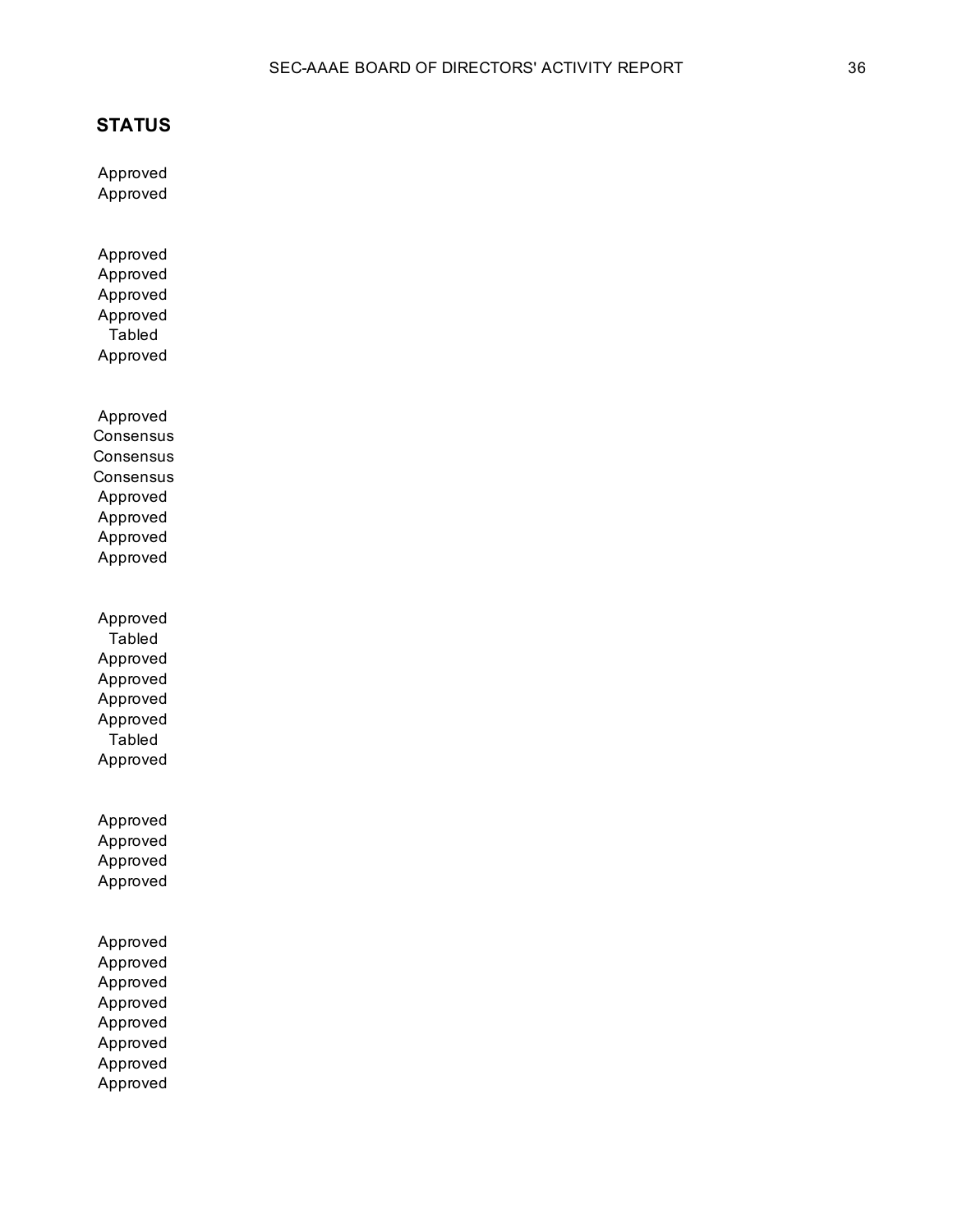Approved Approved Approved Tabled Approved Approved Approved Approved No Action Approved Approved Approved Approved Approved Approved Approved Approved No Action Approved Approved Approved Approved Approved Approved Approved Approved Approved Approved Approved Approved Approved Approved Approved Approved Approved Approved Approved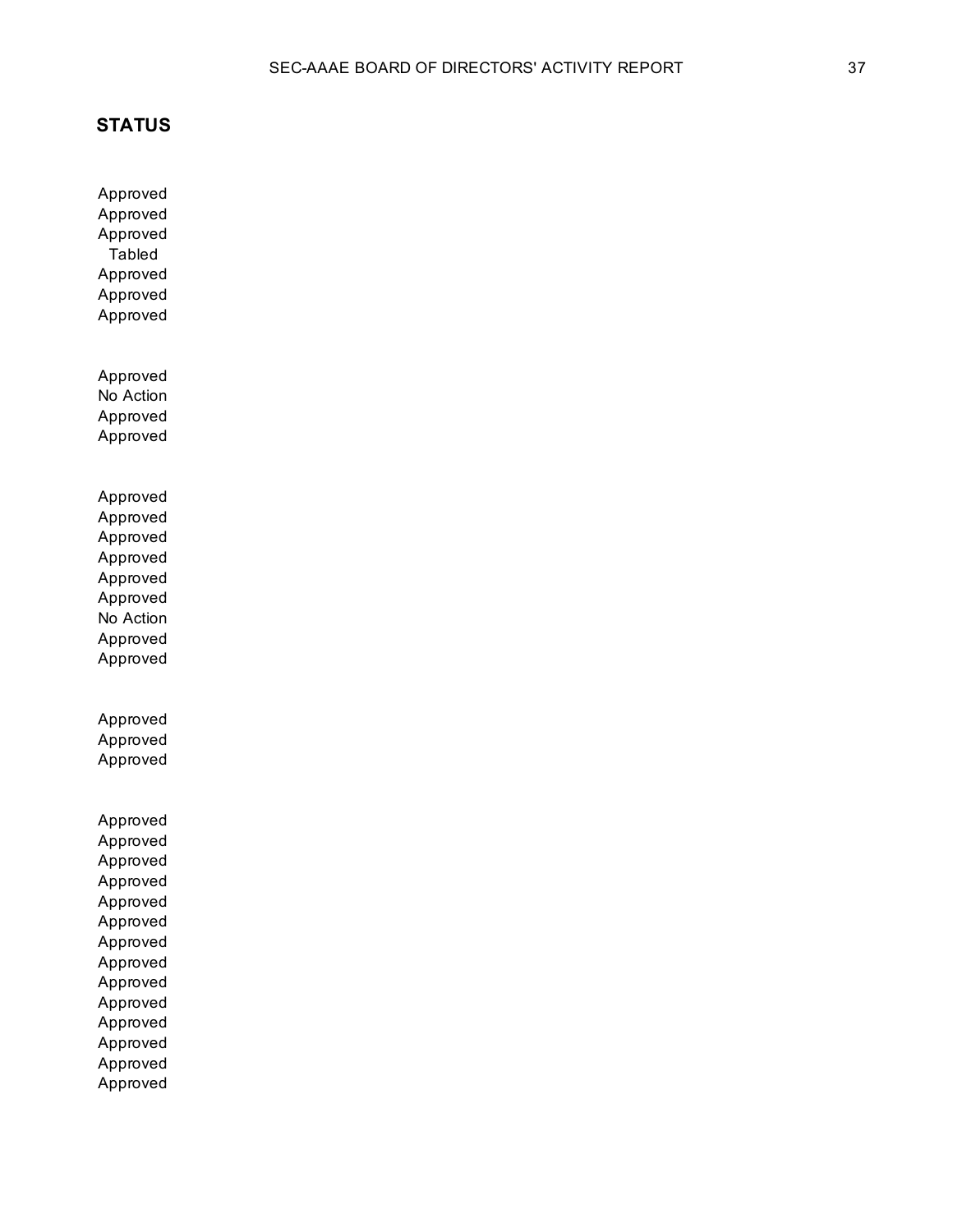Approved Approved

Approved Approved Approved Approved Approved Approved Approved **Consensus Consensus Consensus** Approved **Consensus Consensus** Approved Approved Approved **Consensus** Approved Approved Tabled Approved Approved Approved Approved Approved Approved Approved Approved Approved Approved **Consensus** Approved Approved **Consensus** Approved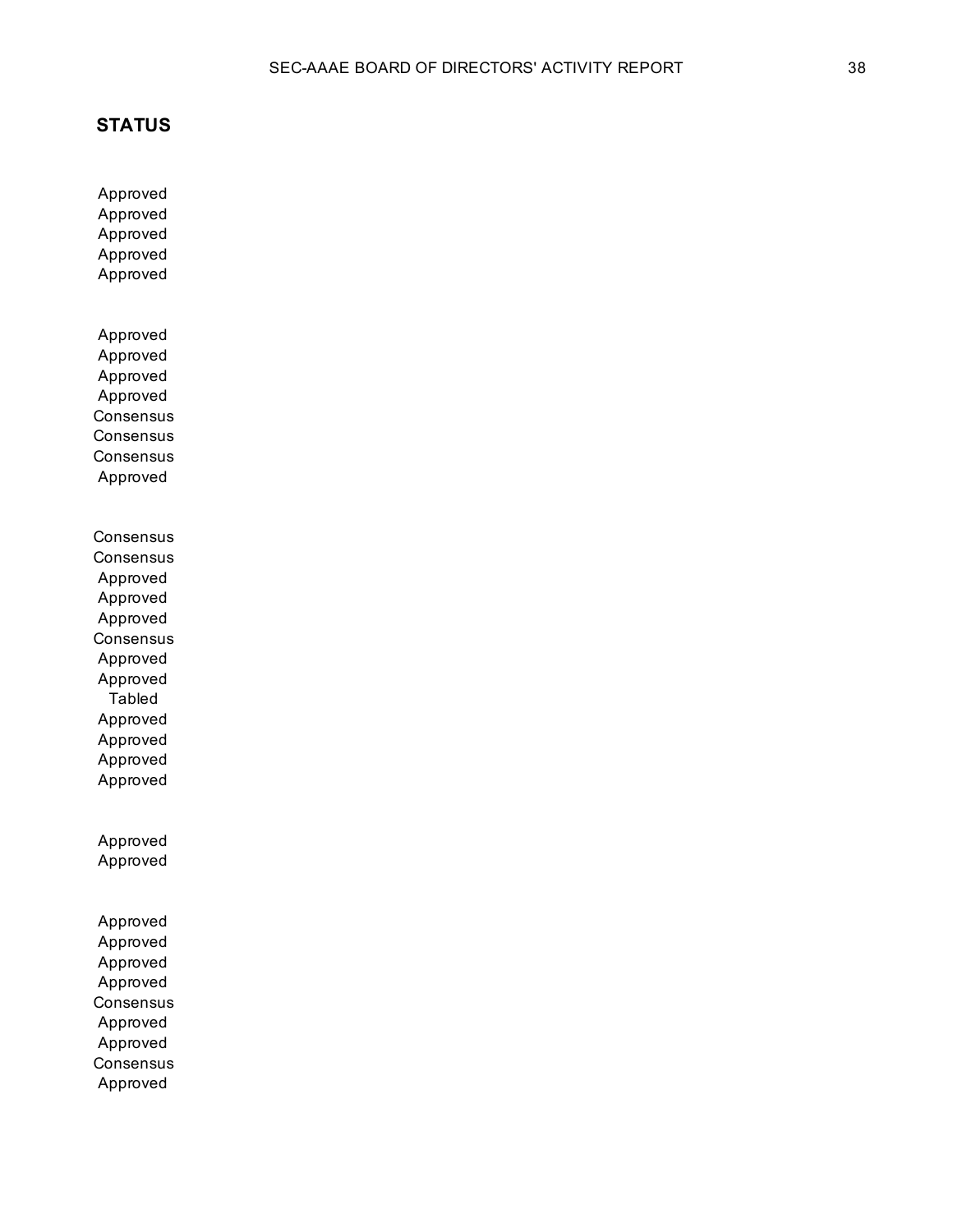Approved Approved Approved Approved Approved Approved Approved Approved Approved Approved Approved Approved Approved Approved Approved Approved Approved Approved Approved Approved Approved Approved Approved Tabled Tabled Approved Approved Approved Approved Approved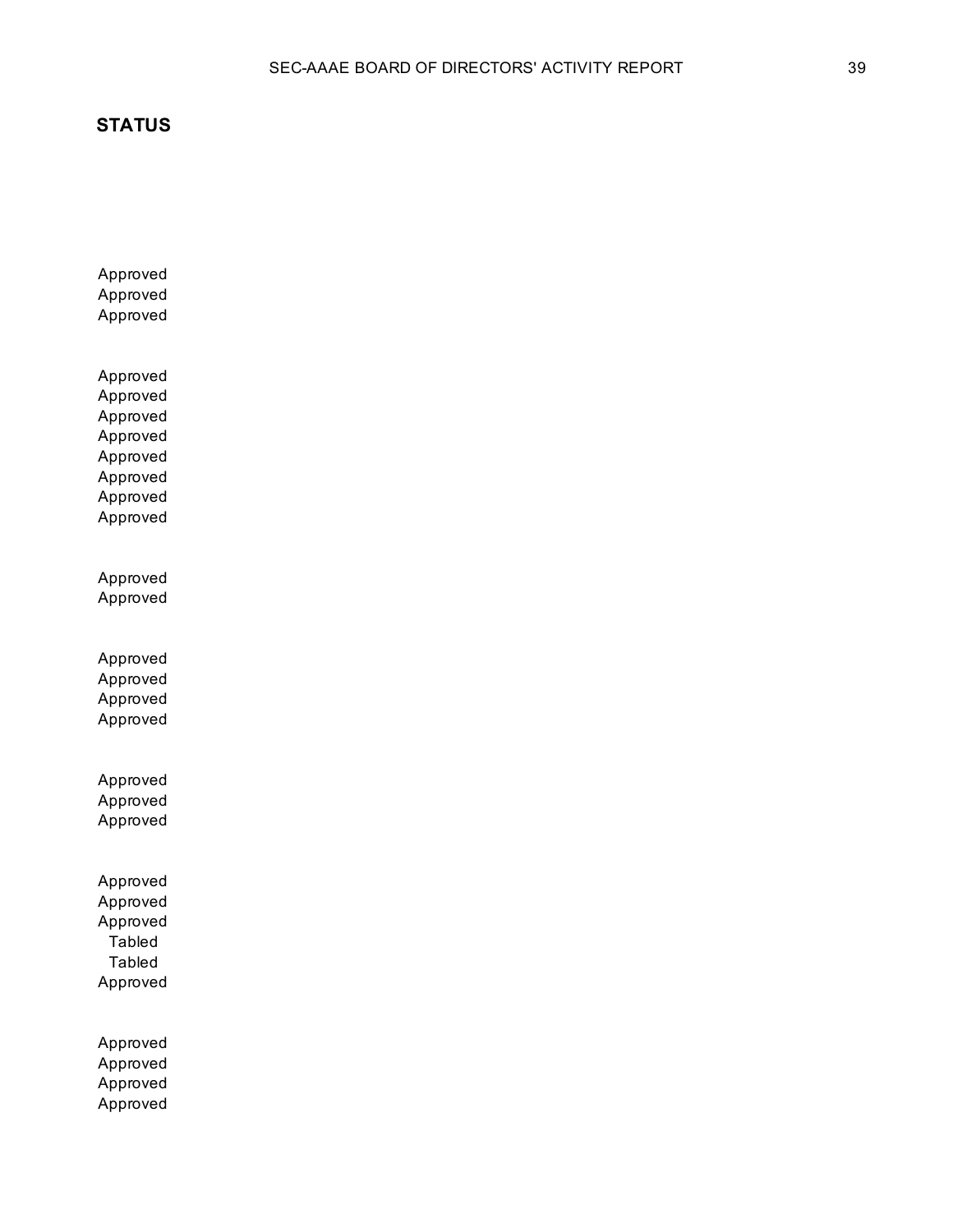Approved Approved

Approved

Approved Approved Approved Approved Approved Approved Approved Approved Approved Approved Approved Approved Approved Approved

Approved Approved **Consensus** 

Approved Approved Approved Approved

Approved Approved Approved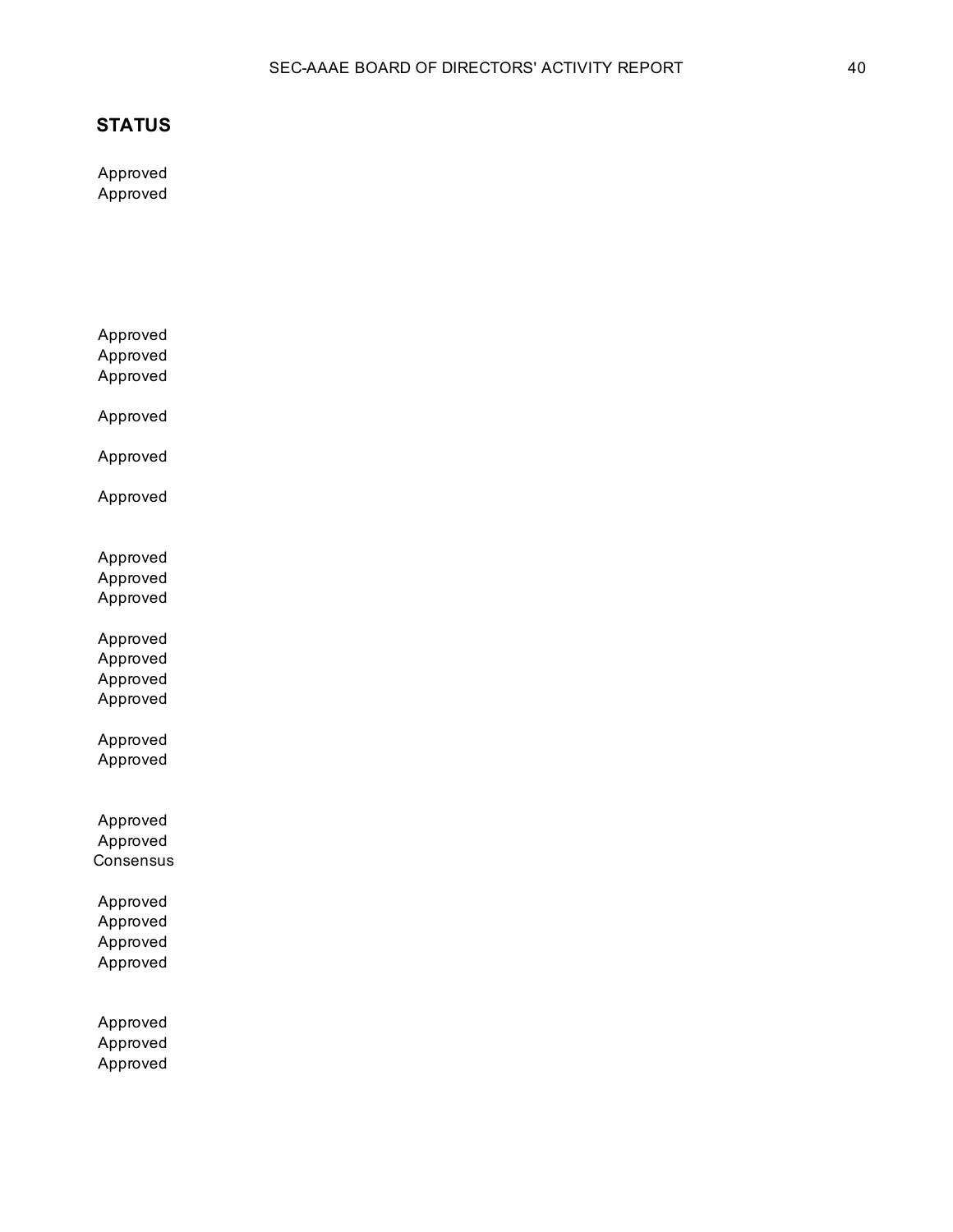Approved Approved Approved Approved Approved Approved Approved Approved Approved Approved Approved Approved Approved Approved Approved Approved Approved Approved Approved Approved Approved **Consensus** Approved Approved Approved Approved Approved Approved Approved Approved Approved Approved Approved Approved Approved Approved Approved Approved

Approved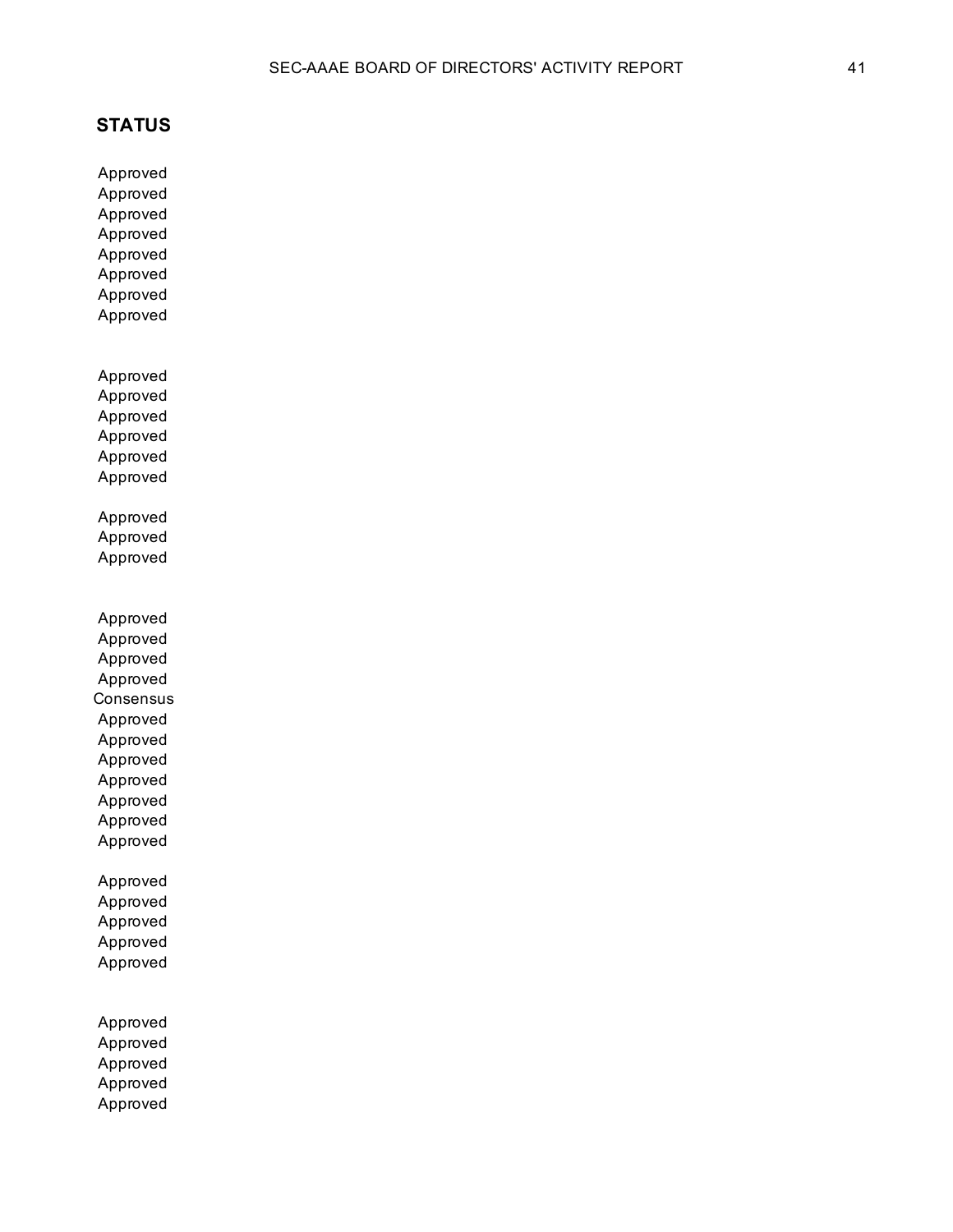**Consensus** Tabled Approved

Approved Approved Approved Approved Approved Approved Approved

Approved

Approved Approved Approved Approved Approved

Approved Approved Approved Approved

Approved Approved Approved

Approved Approved Approved Approved

Approved Approved Approved Approved

Approved Approved Approved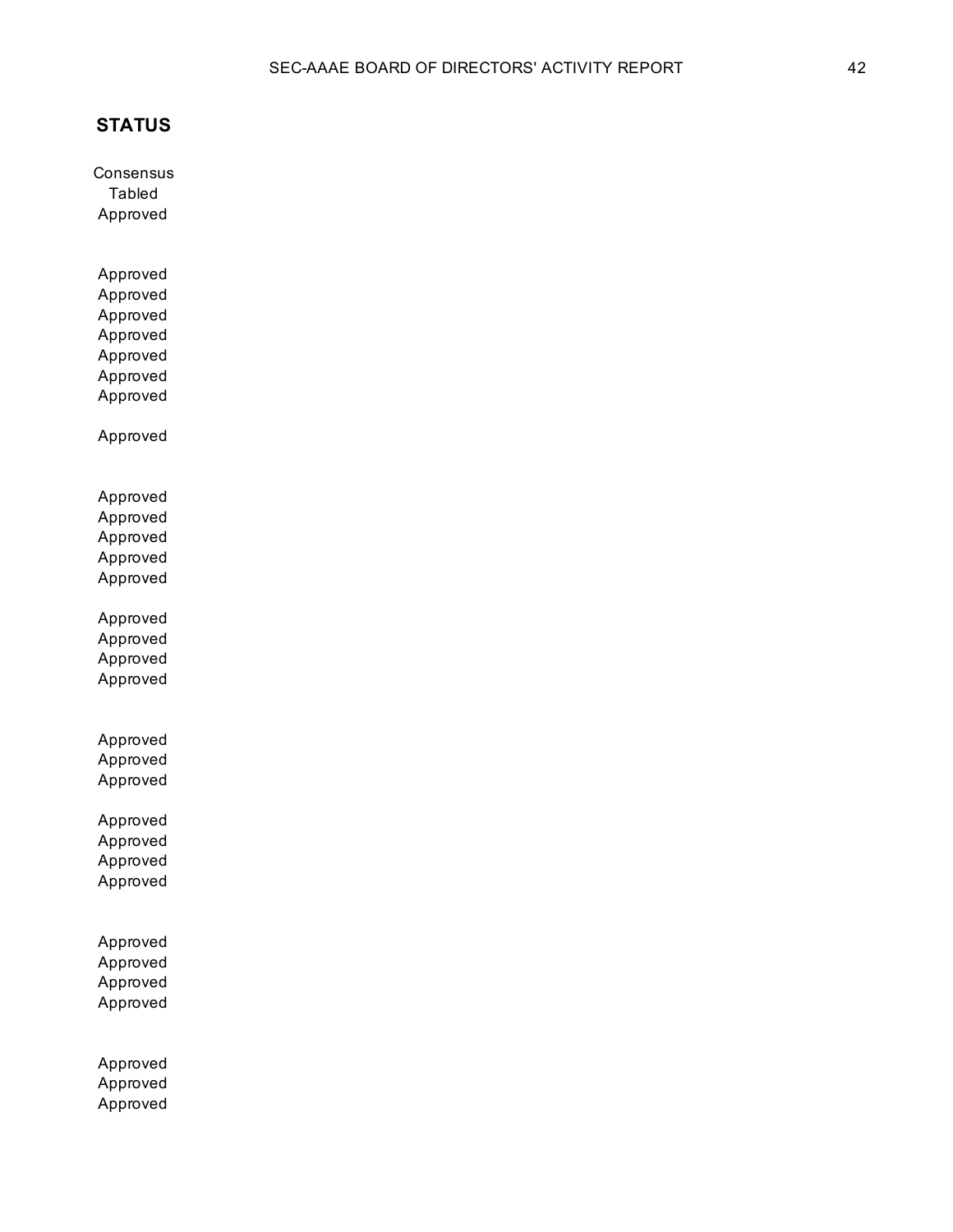Approved

Approved

Approved Approved Approved Approved Approved Approved Approved Approved Approved Approved Approved Approved Approved Approved Approved Approved Approved Approved Approved Approved Approved Approved Approved Approved Approved Approved Approved Approved Approved Approved Approved Approved Approved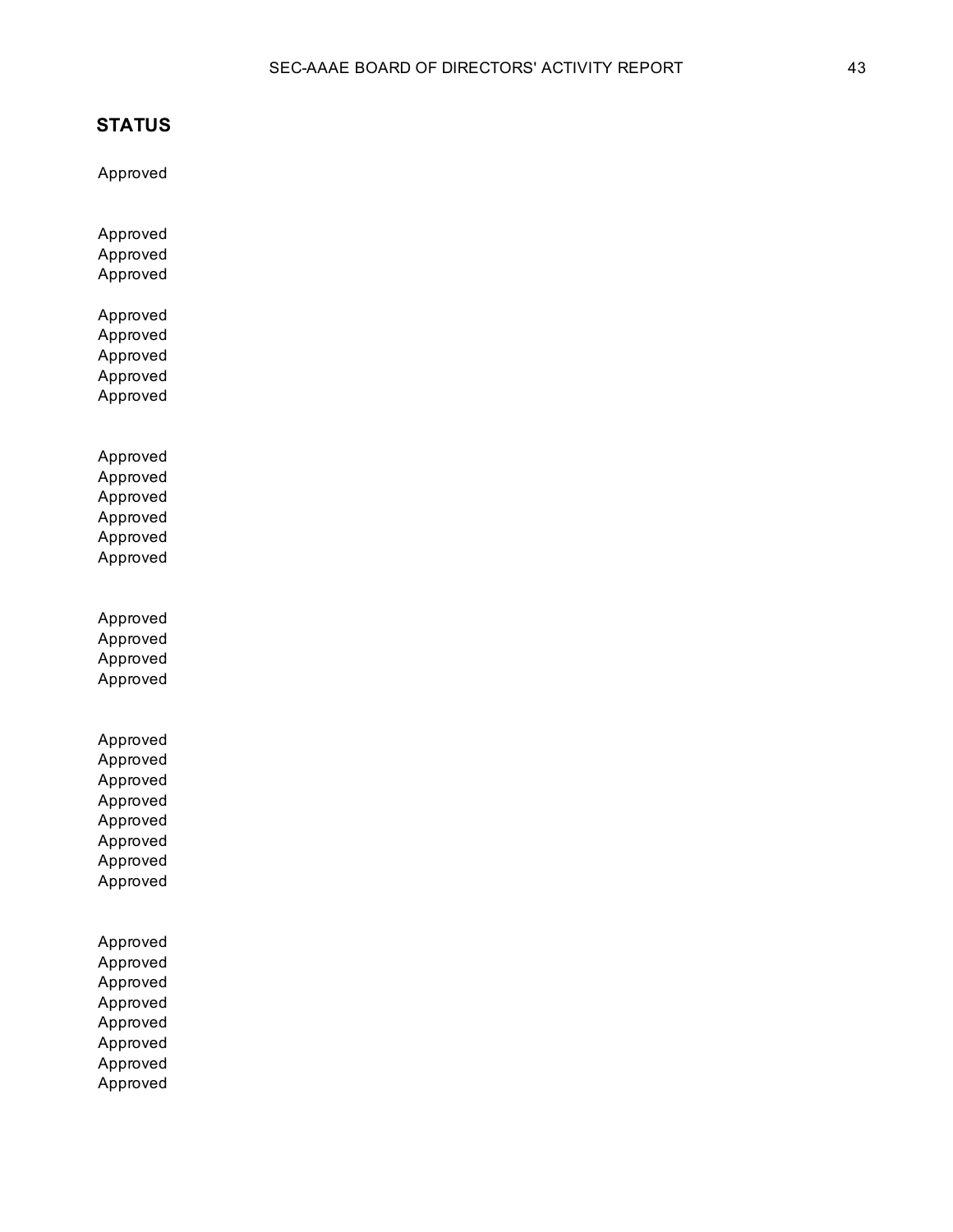Approved Approved Approved Approved Approved Approved Approved

Approved Approved Approved Approved Approved

Approved

Approved

Approved

Approved

Approved Approved Approved Approved Approved Approved **Consensus** Approved

Approved Approved Approved Approved Approved Approved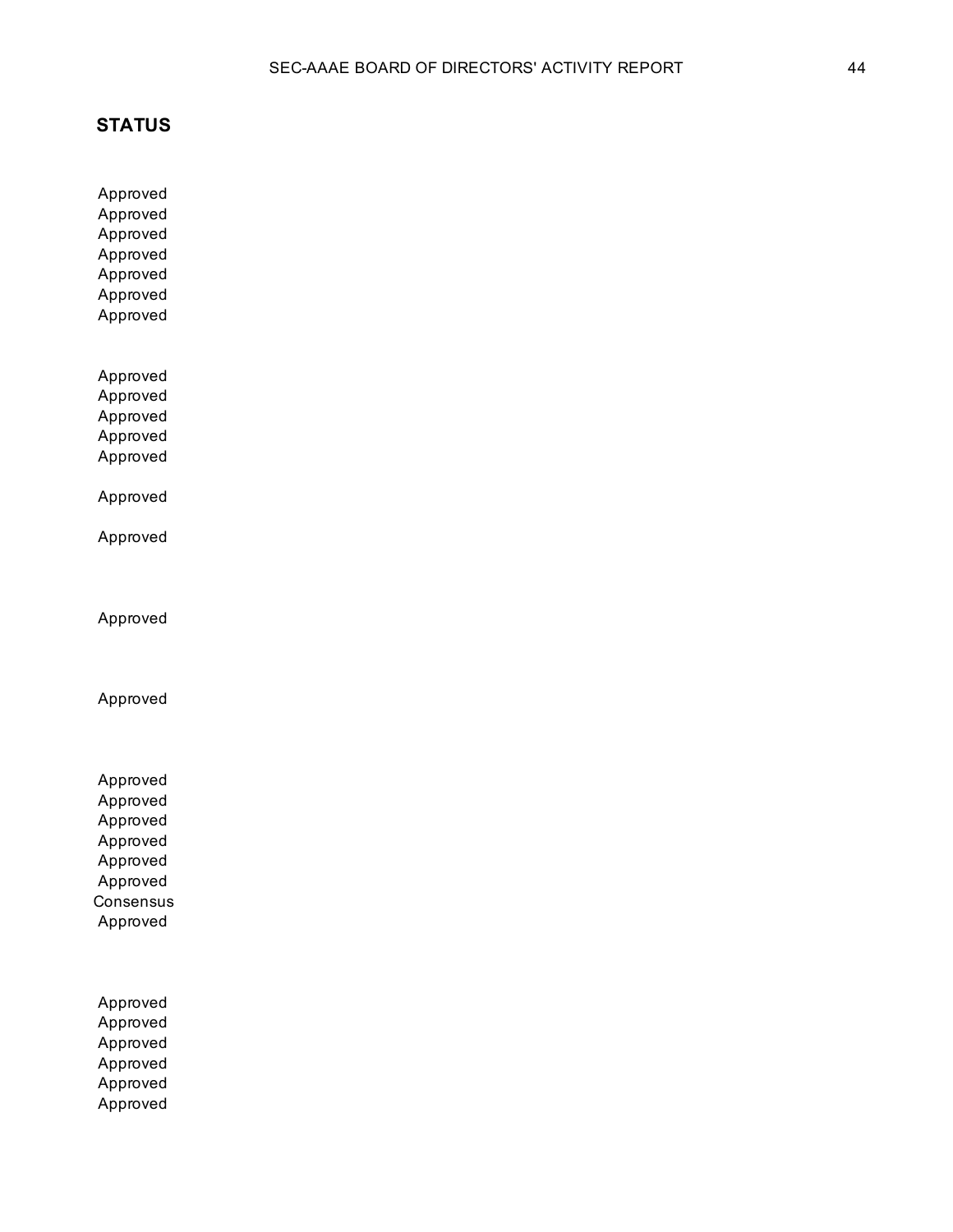Approved Approved Approved

Approved Approved Approved Approved Approved **Consensus** Approved Approved Approved Approved Approved

Approved Approved Approved **Consensus** Approved Approved

Approved Approved Approved Approved Approved Approved Tabled Tabled Approved

Approved Approved Approved Approved Approved Approved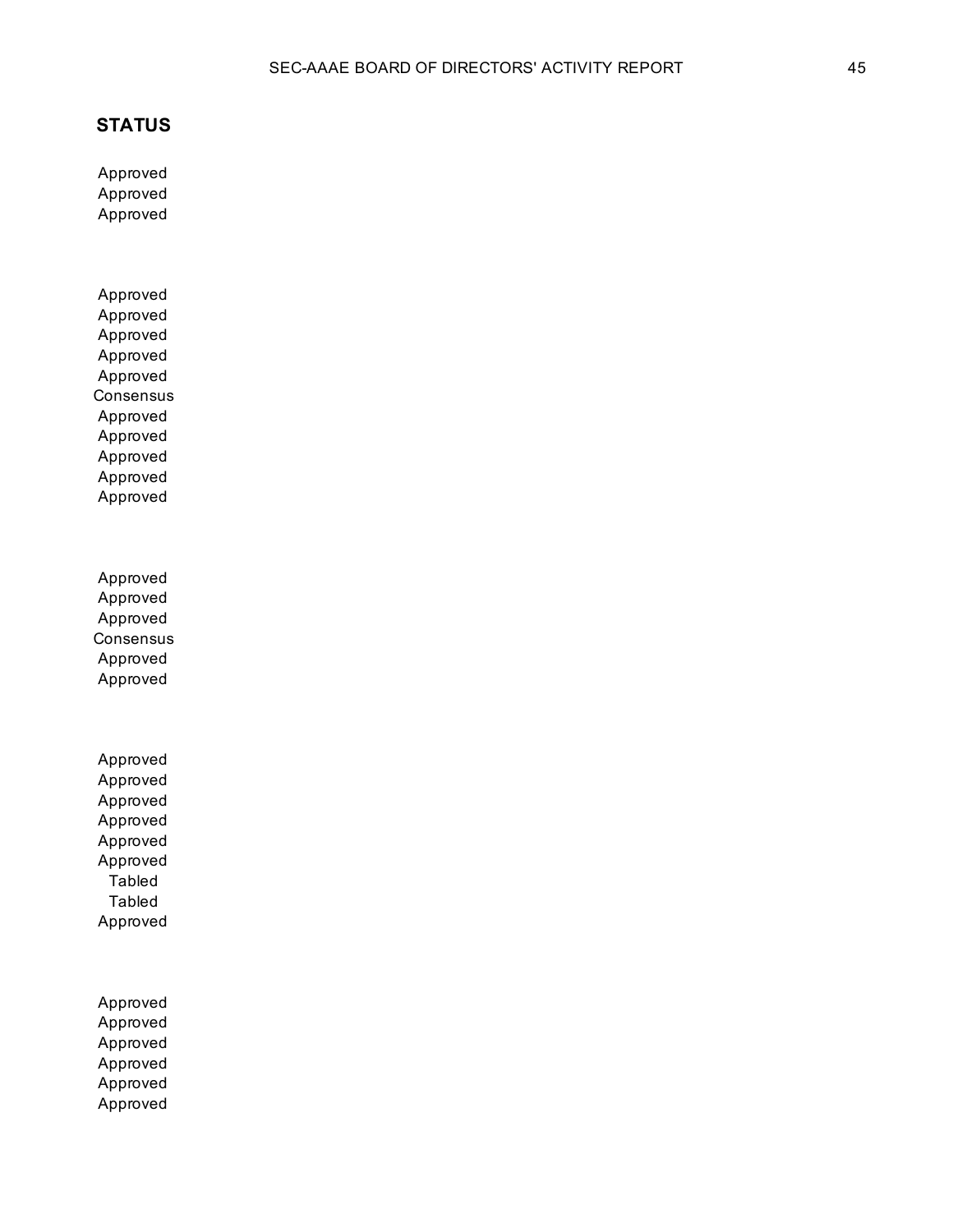Approved Approved Approved Approved Approved Approved

Approved Approved **Consensus** Approved Approved Approved Approved Tabled Tabled Approved

Approved Approved Approved Approved Approved Approved Approved

Approved Approved Approved Approved Tabled Approved Approved Approved

Approved Approved Approved Approved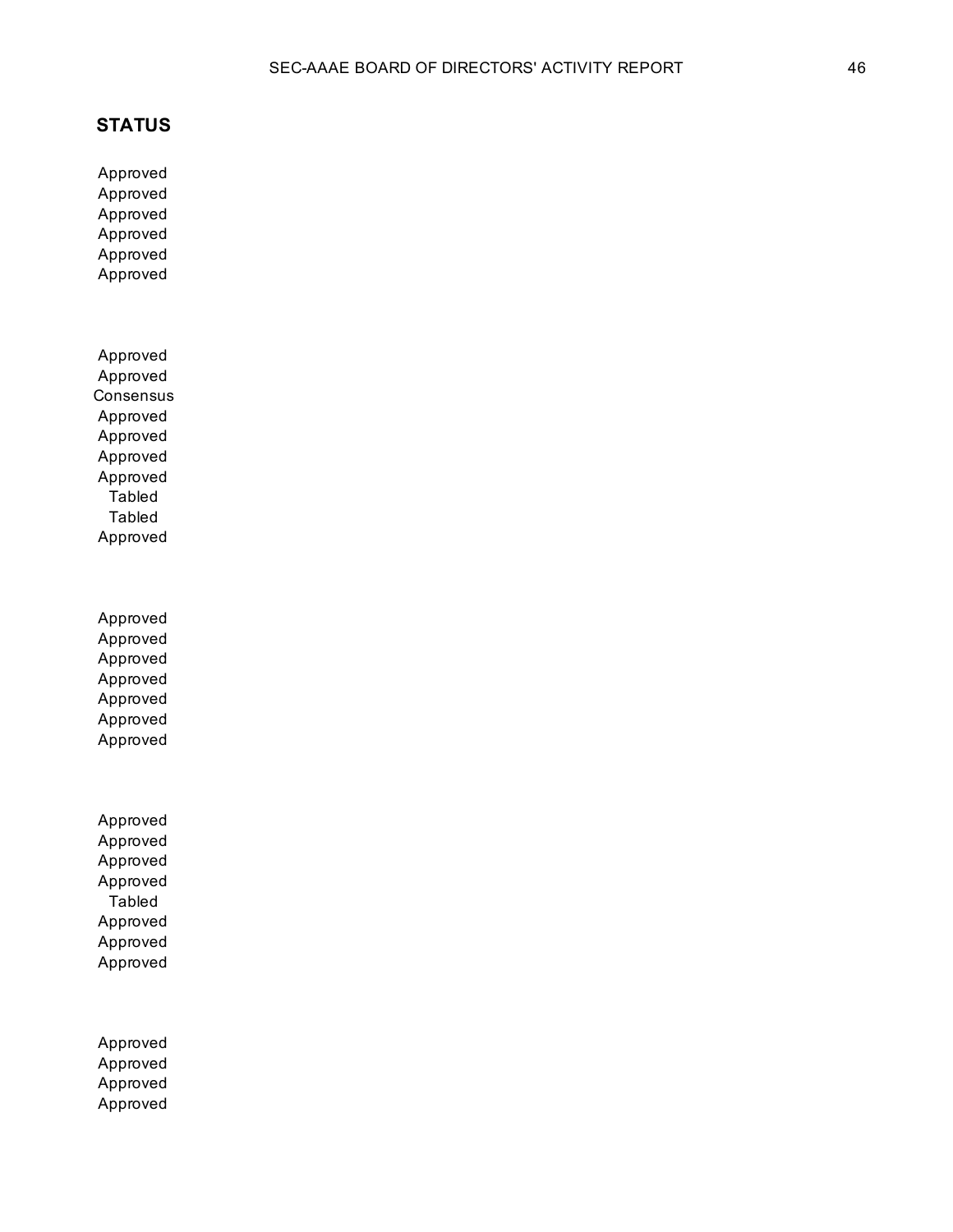Approved

Approved

Approved Approved

Approved Approved Approved Approved Approved Approved **Consensus** 

**Consensus Consensus** Approved

Approved

Approved Approved Approved Approved Approved

Approved Approved Approved Approved Approved Approved

Approved Approved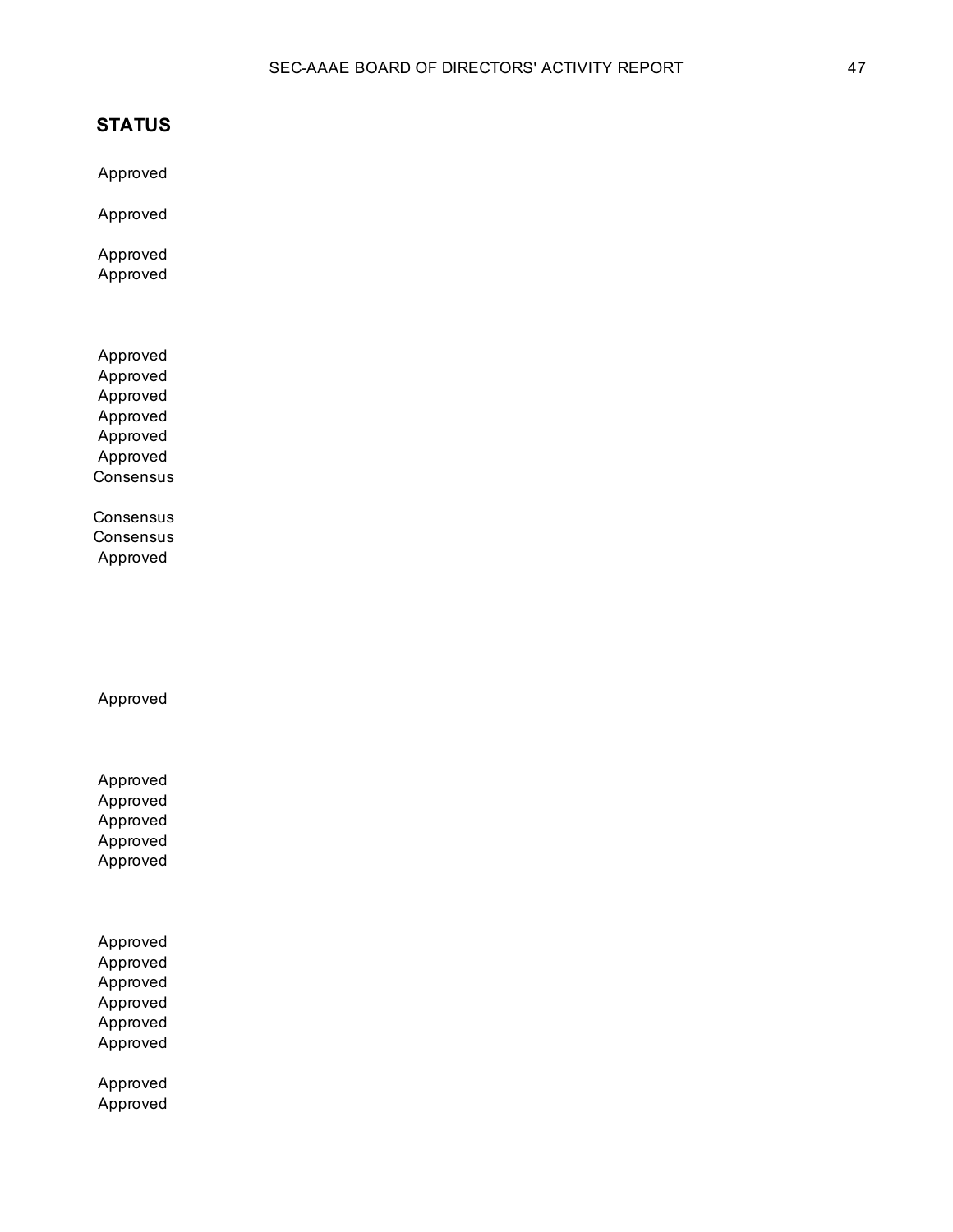Approved

Approved Approved Approved Approved Approved Approved

Approved Approved Approved Approved

Approved Approved Approved Approved

Approved Approved Approved Approved

Approved

Approved

Consensus Approved\*

Consensus **Consensus** Consensus Approved\*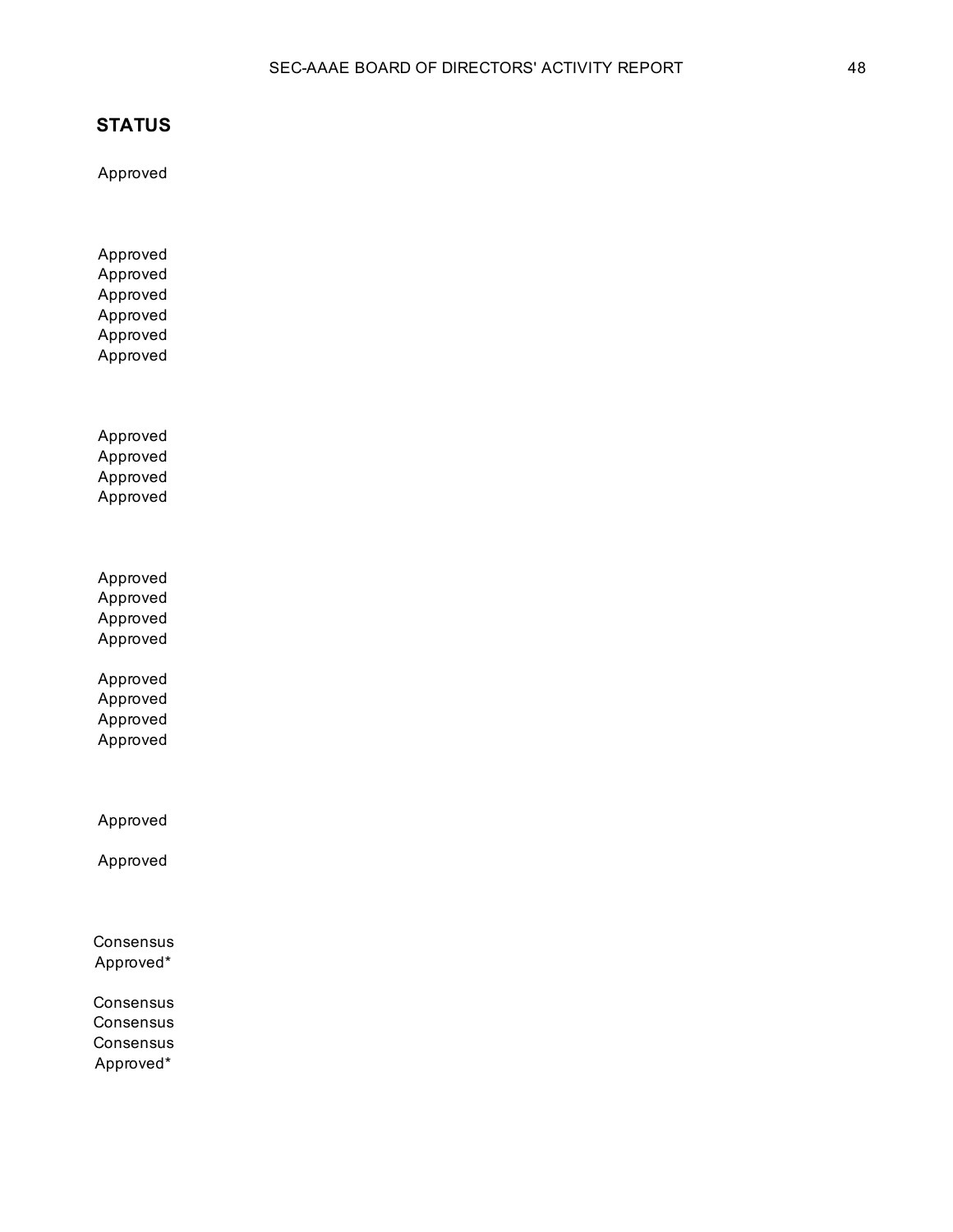Approved

Approved Approved Approved Approved Approved Approved Approved Approved Approved Approved Approved Approved Approved Approved Approved Approved Failed Failed Approved Approved Approved Approved Approved

Approved Tabled Approved

Approved Approved Approved Approved

Tabled **Consensus** Approved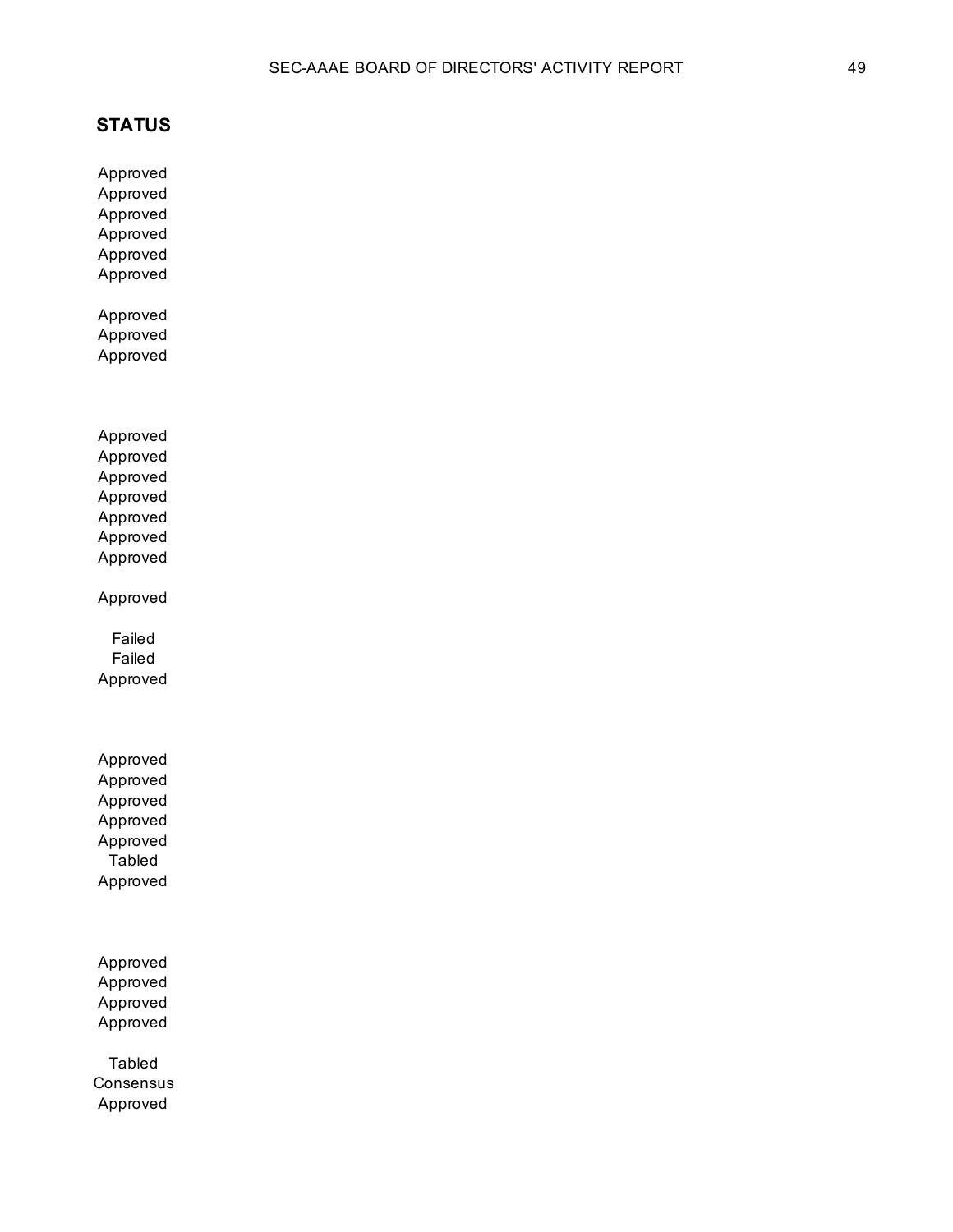Approved Approved Approved Approved Approved Approved Approved

Approved Approved

Consensus **Consensus Consensus** Approved

Approved Approved Approved Approved Approved Approved Approved

Approved Approved Approved Approved Approved

Approved Approved Approved Approved Approved Approved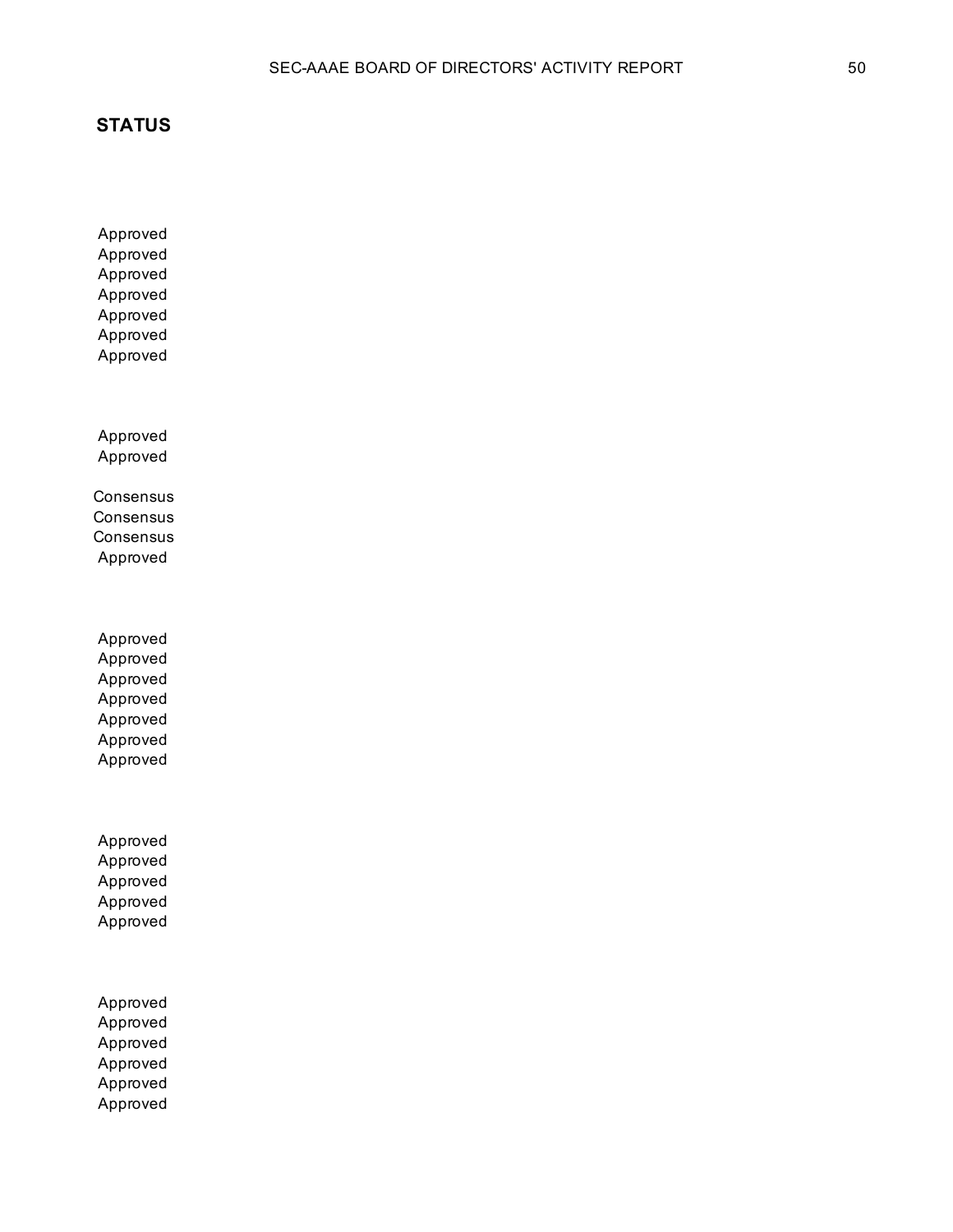Approved Approved Approved

Approved Approved

Approved Approved Approved

Approved Approved Approved Approved Approved Approved

Approved Approved Approved

Approved Approved Approved **Consensus Consensus** Approved Approved Approved Approved Approved

Approved Approved Approved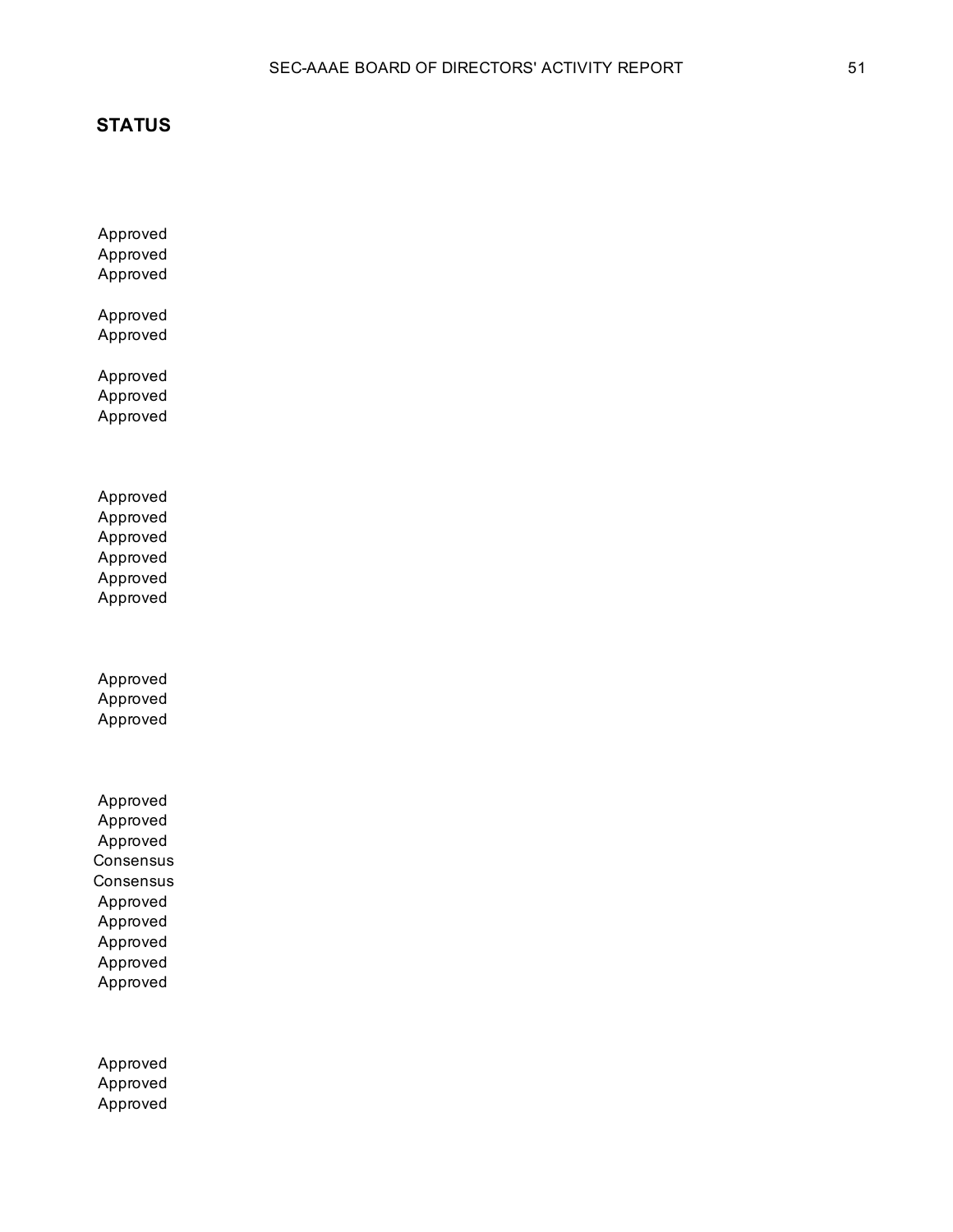Approved Approved Approved Approved Approved Approved

Approved Approved **Consensus Consensus** Consensus Tabled Approved

Approved Approved Approved Approved Approved Approved Approved Approved Approved Approved Approved

Approved Approved Approved

Approved Approved

Approved

Approved

Approved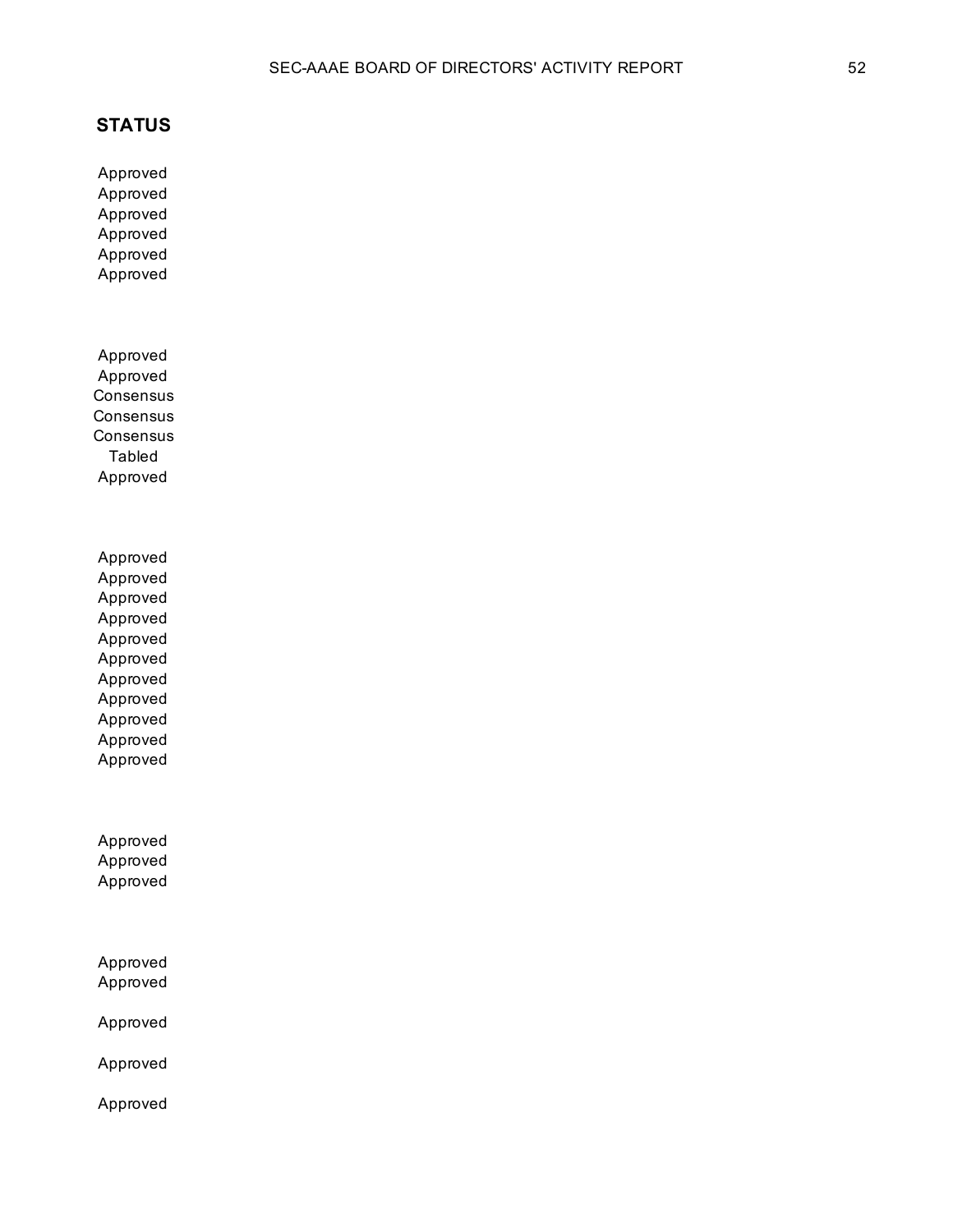Approved Approved Approved Approved Approved

Approved Approved Approved Approved Approved Approved Approved Approved

Approved Approved **Consensus Consensus** Approved

Approved Approved Approved Approved Approved Approved Approved Approved Approved Approved Approved Approved

Approved Approved Approved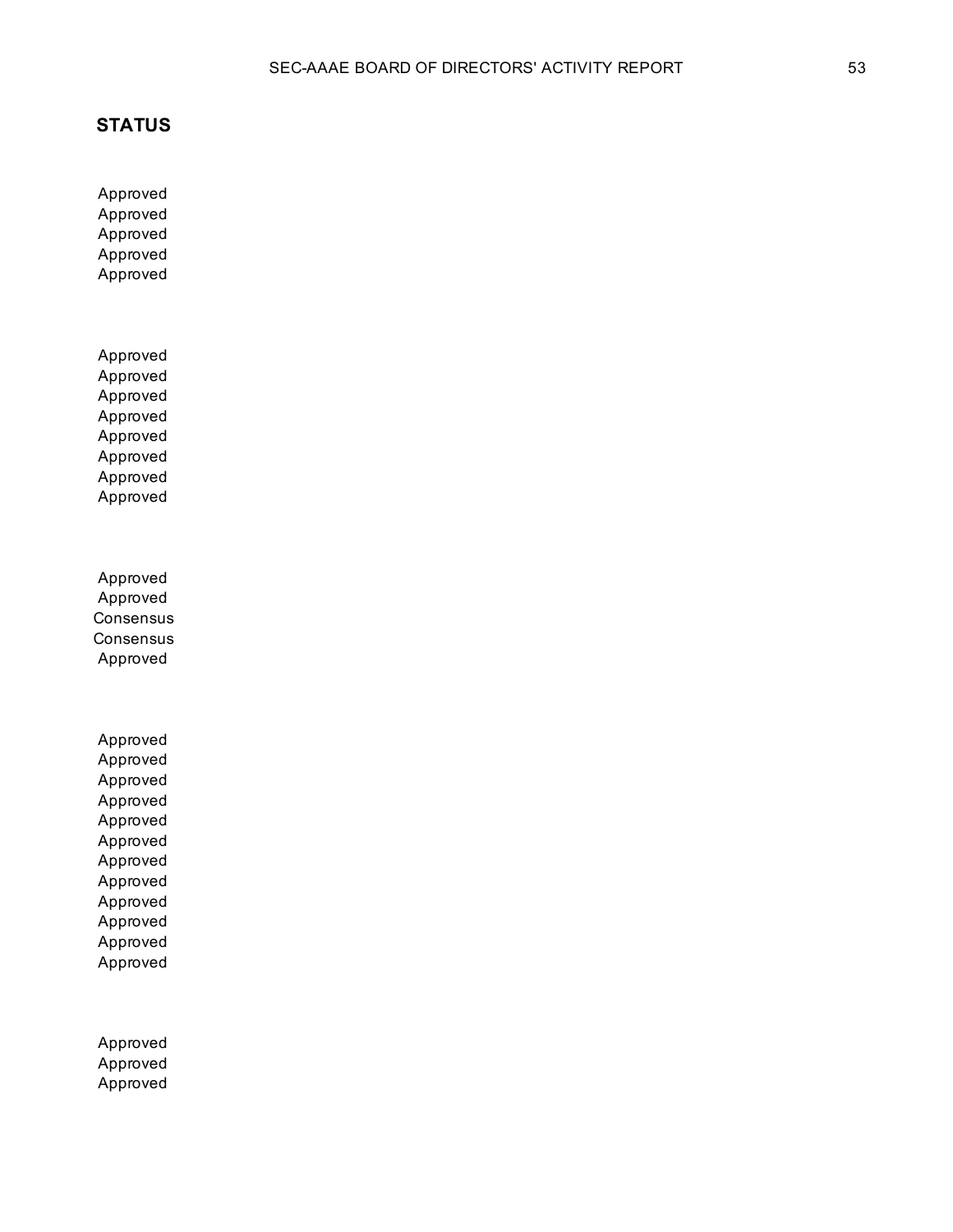Approved

Approved Approved Approved **Consensus** Approved

Approved Approved Approved Approved Approved Approved

Tabled Approved

Approved Approved Approved Approved Approved

Approved Approved Approved

Approved

Approved Approved

Approved

Approved Approved Approved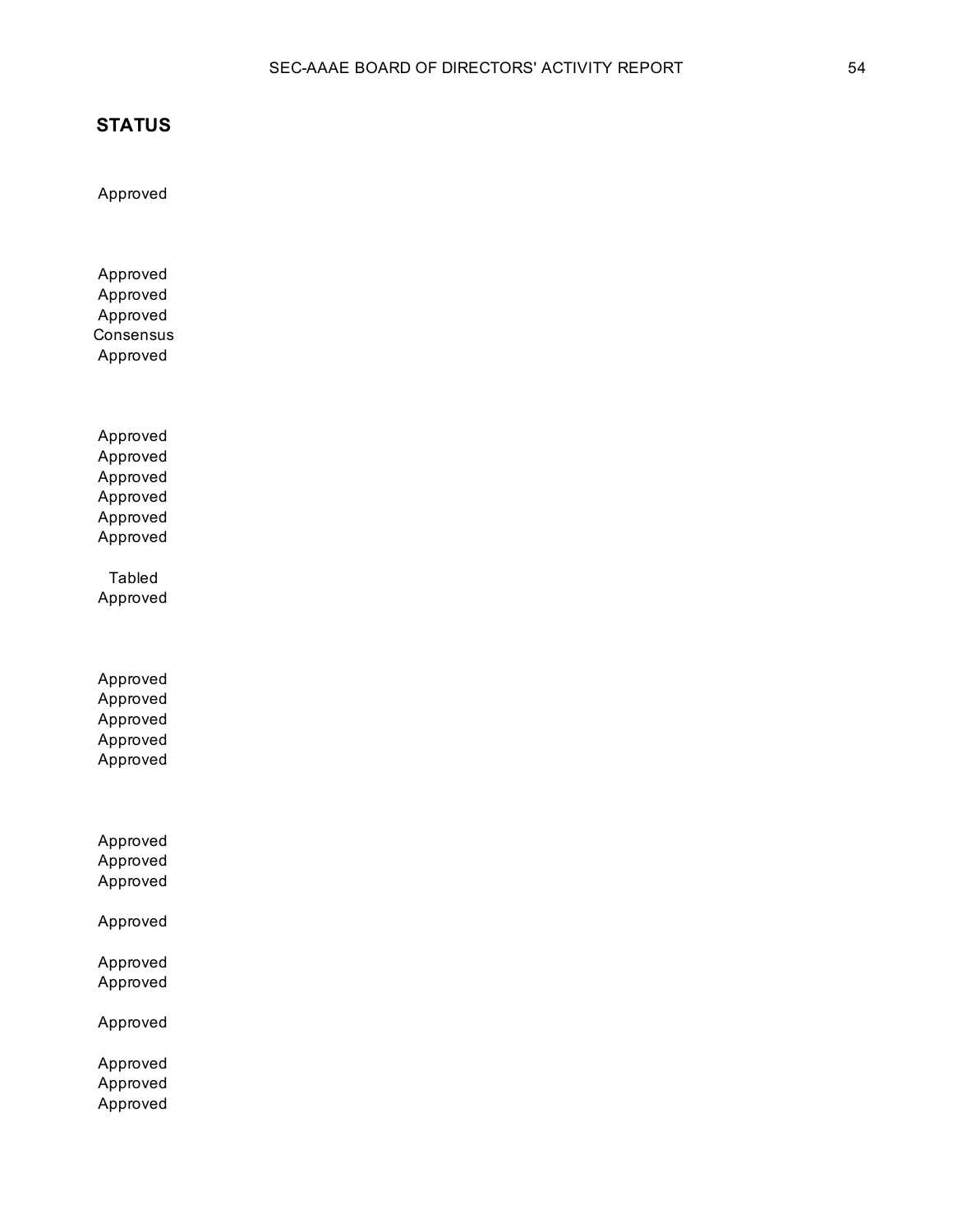Approved

Approved

Approved Approved Approved Approved Approved Approved Approved Approved

Approved Approved Approved Approved Approved

Approved **Consensus** 

Approved Approved

Approved Approved Approved Approved Approved Approved Approved

Approved

Approved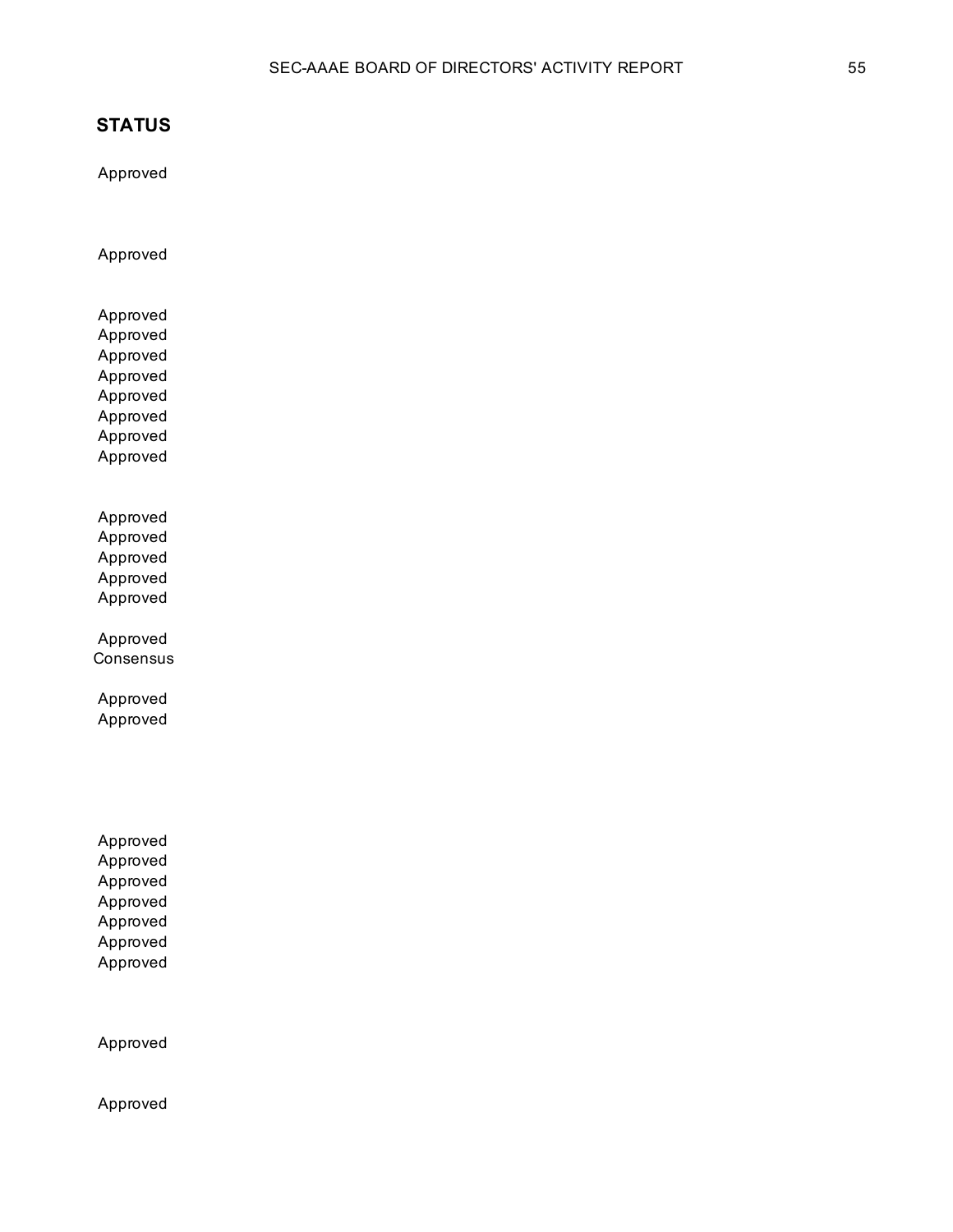Approved Approved

Approved

Approved

Approved

Approved

Approved Approved

Approved Approved Approved Approved Approved Approved

Approved Approved

Approved Approved

Approved Approved Approved Approved Approved

Approved Approved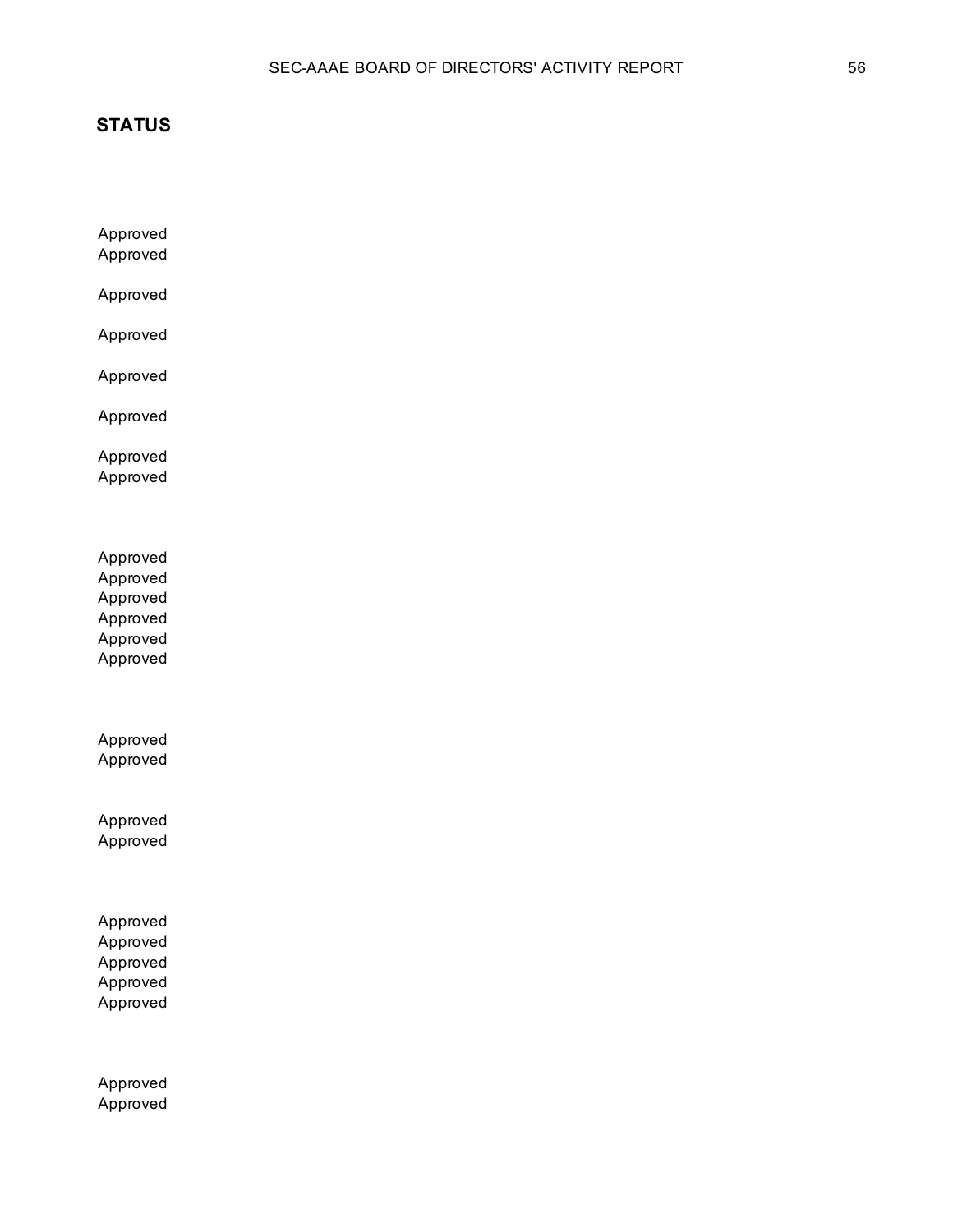Approved Approved Approved

Approved Approved Approved

Approved Approved Approved Approved

Approved Approved

Approved Approved Approved Approved Approved Approved

Approved Approved Approved

Approved Approved Approved Approved Approved Approved

Approved Approved Approved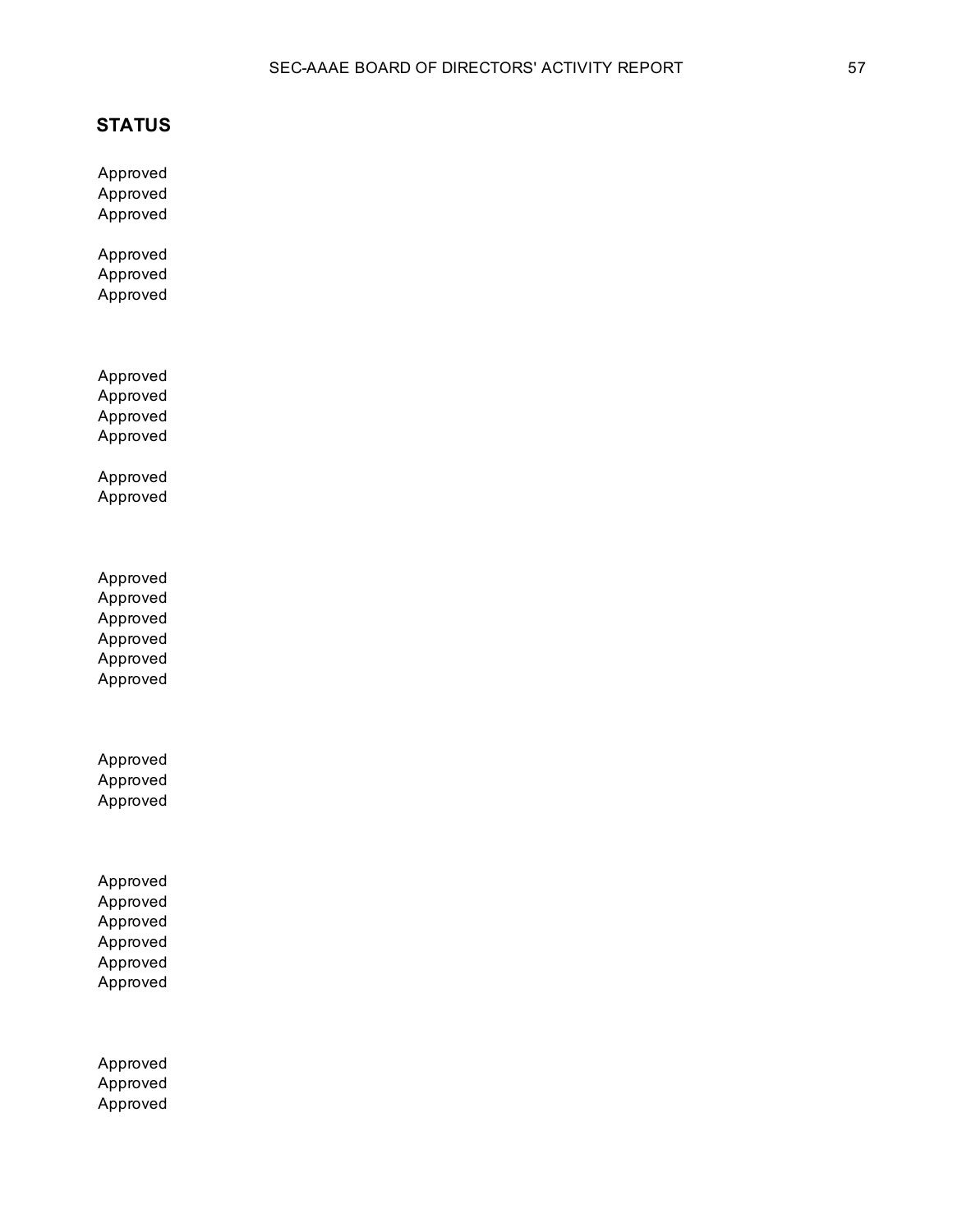Approved Approved Approved Approved Approved

Approved Approved

Approved Approved Approved Approved

Approved Approved Approved Approved Approved

Approved Approved Approved Approved

Approved Approved Approved Approved Approved Approved

Approved Approved Approved Approved Approved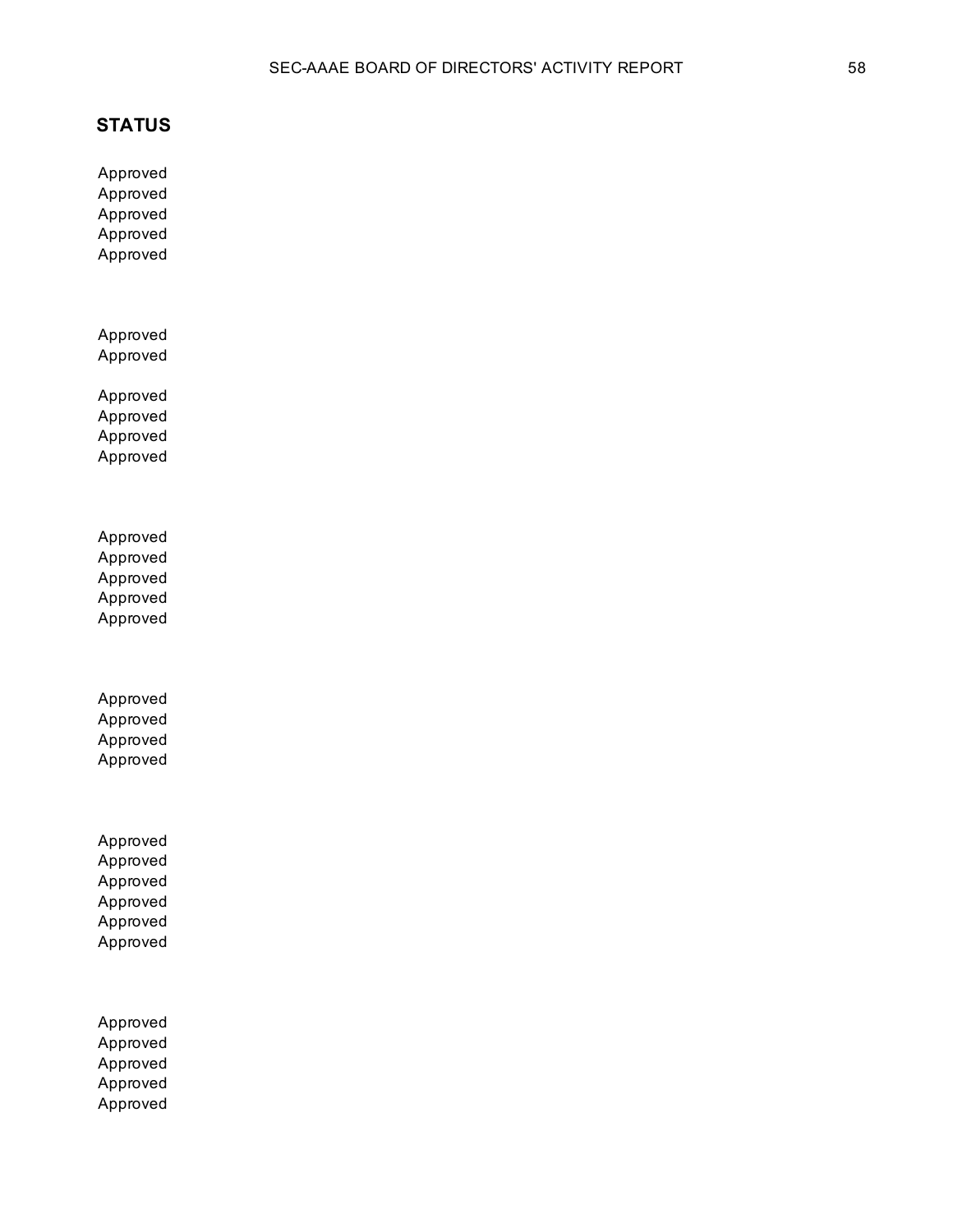Approved Approved

Approved Approved Approved

Approved Approved

Approved Approved Approved Approved Approved

Approved Approved Approved

Approved Approved

Approved Approved

Approved Approved Approved Approved Approved Approved Approved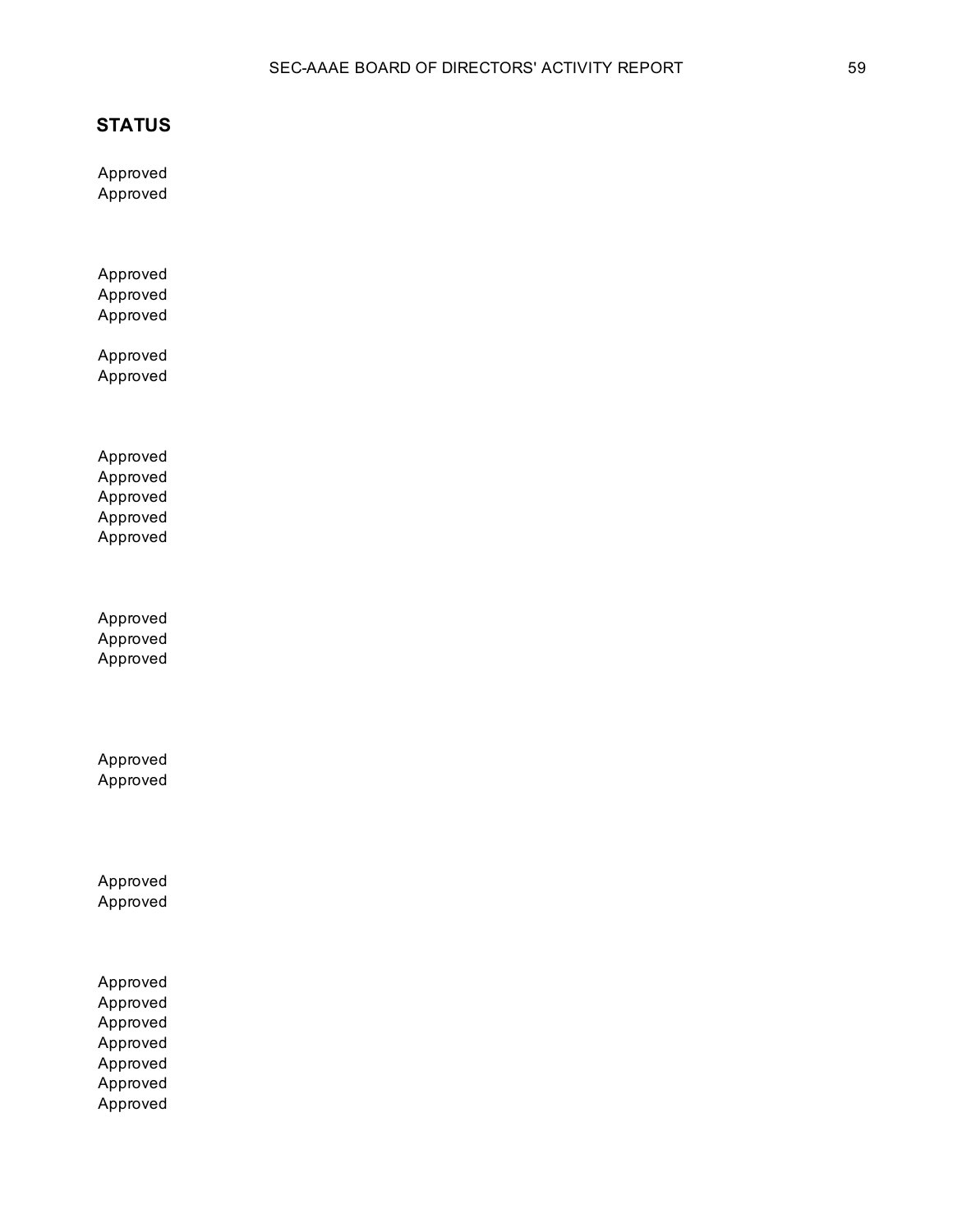Approved Approved

Approved Approved Approved Approved Approved Approved Approved Approved Approved Approved Approved Approved Approved Approved Approved Approved Approved Approved Approved Approved Approved

Approved Approved

Approved Approved

Approved Approved Approved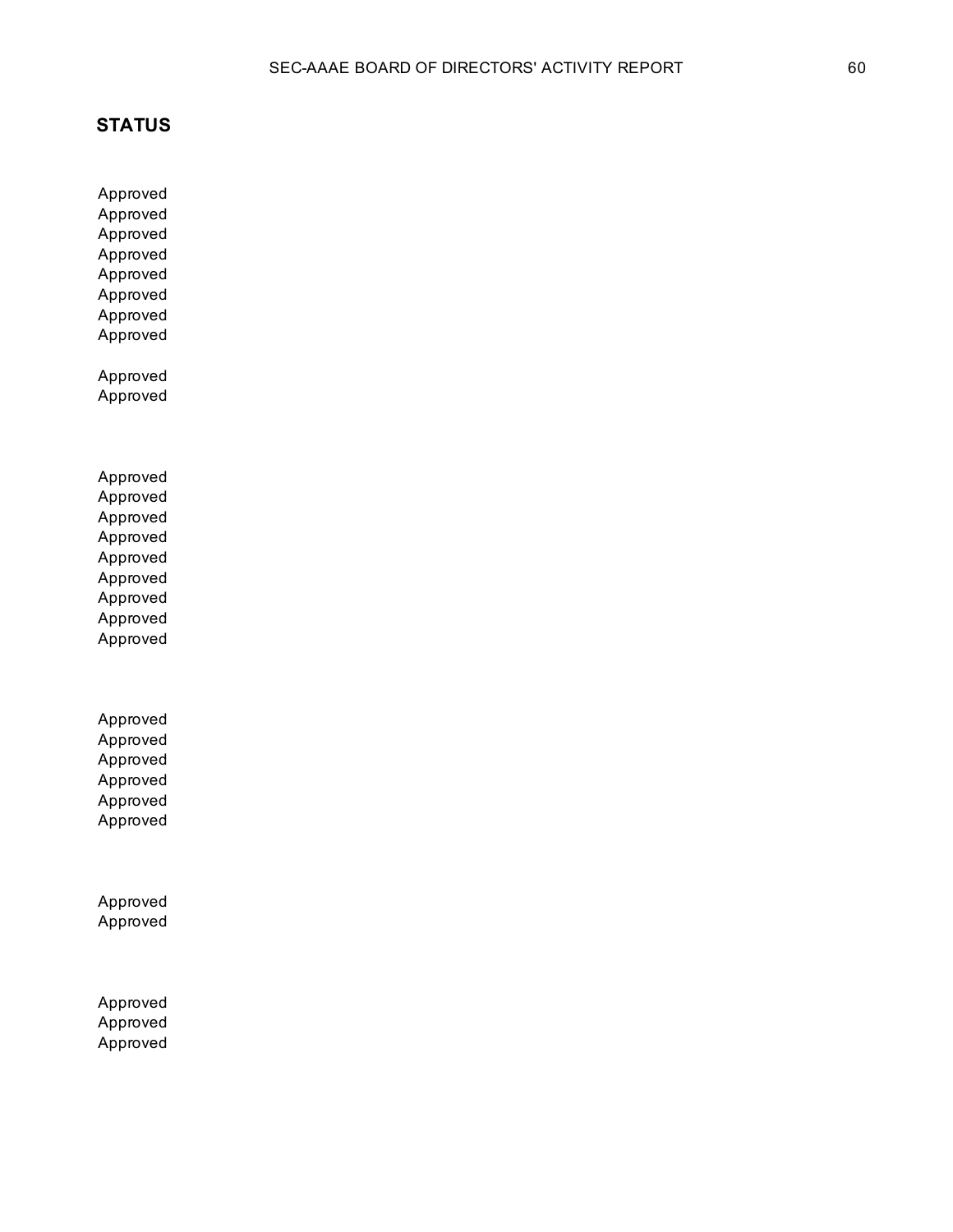Approved

Approved Approved Approved Approved Approved Approved Approved Approved

Approved Approved Approved Approved Approved

Approved Approved Approved Approved Approved

Approved Approved Approved Approved

Approved

Approved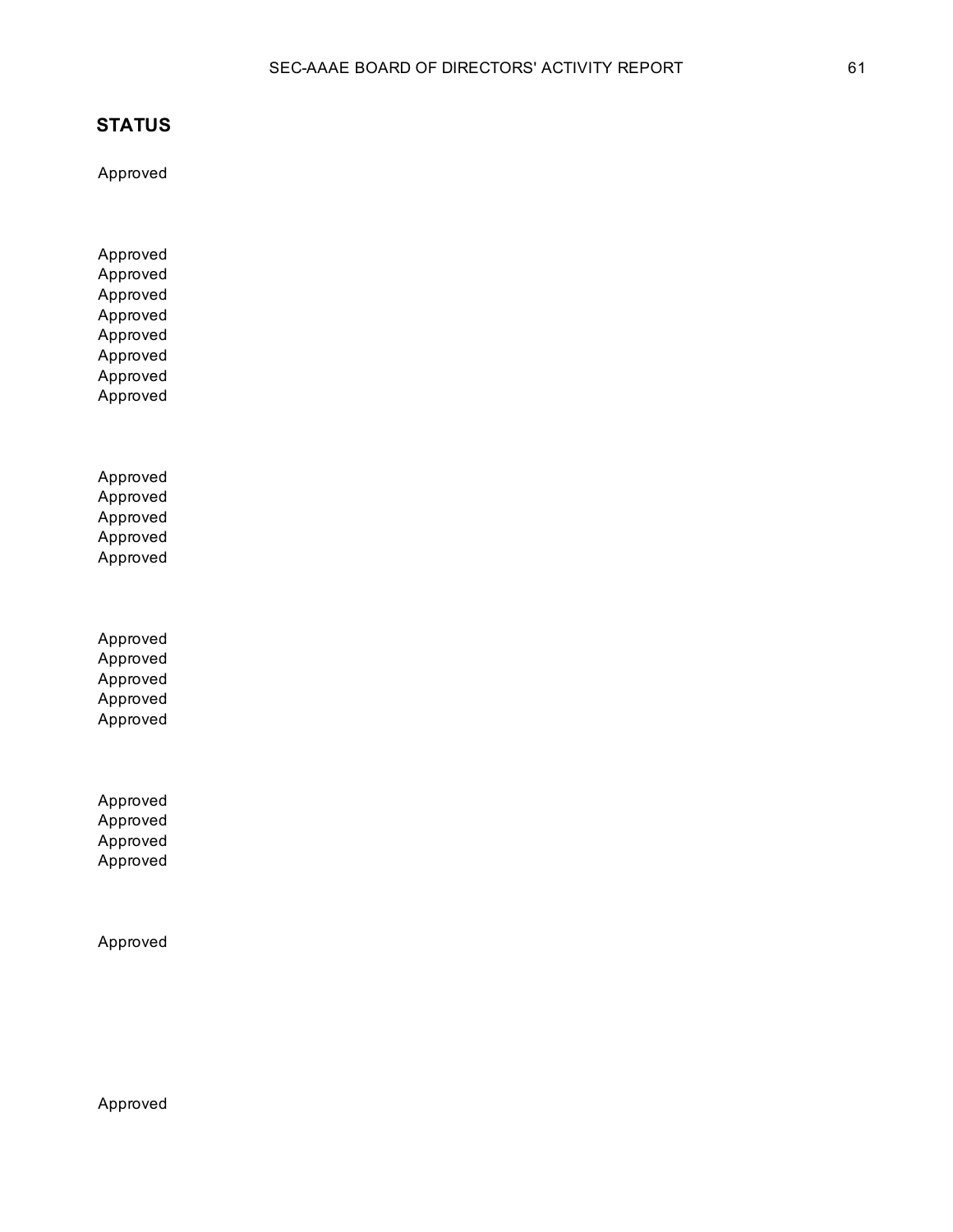Approved

Approved Approved Approved Approved Approved Approved Approved Approved Approved Approved Approved Approved Approved

Approved Approved Approved Approved Approved

Approved Approved Approved Approved Approved Approved Approved

Approved

Approved Approved Approved Approved Approved Approved Approved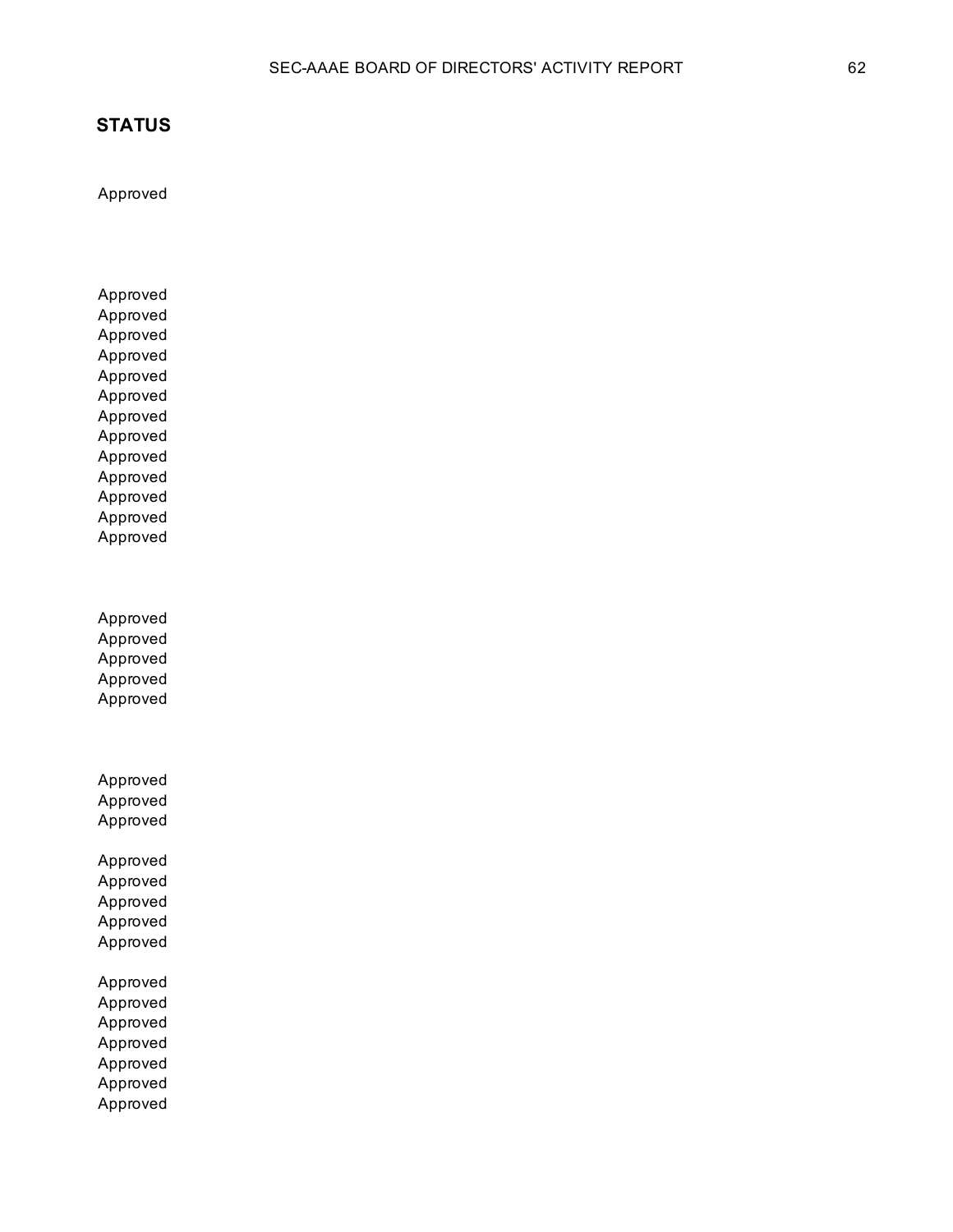Approved Approved Approved

Approved

Approved Approved Approved Approved Approved

Approved Approved Approved Approved

Transfer SAMA Educational Foundation, Inc. Bond Investments from Wells Fargo to Stifel

Approved

Approved

Approved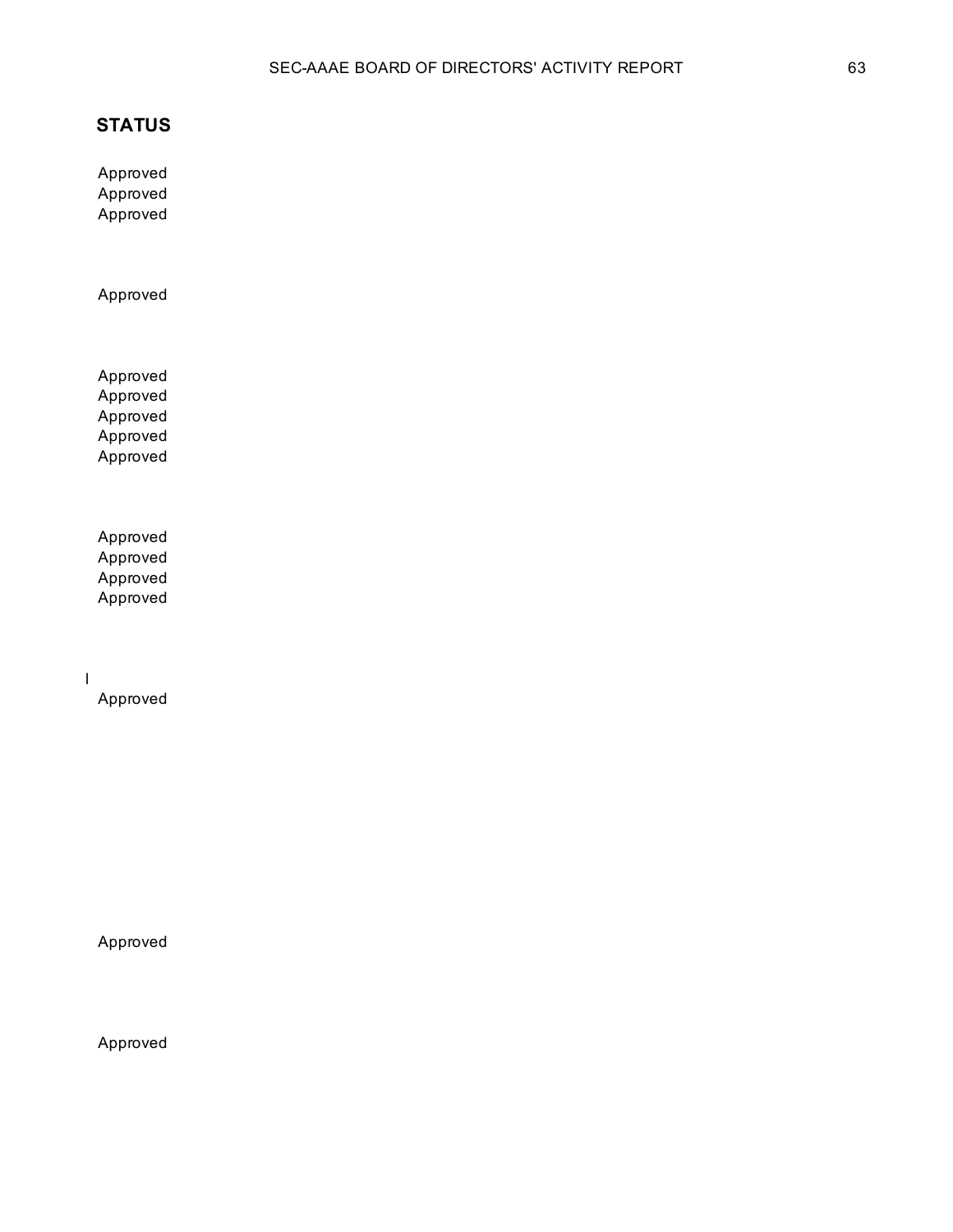Approved Approved

Approved Approved

Provide 100% endorsement to the Savannah Annual Conference Committee for an in-person Approved

**Consensus** 

eration **Exercise Seration**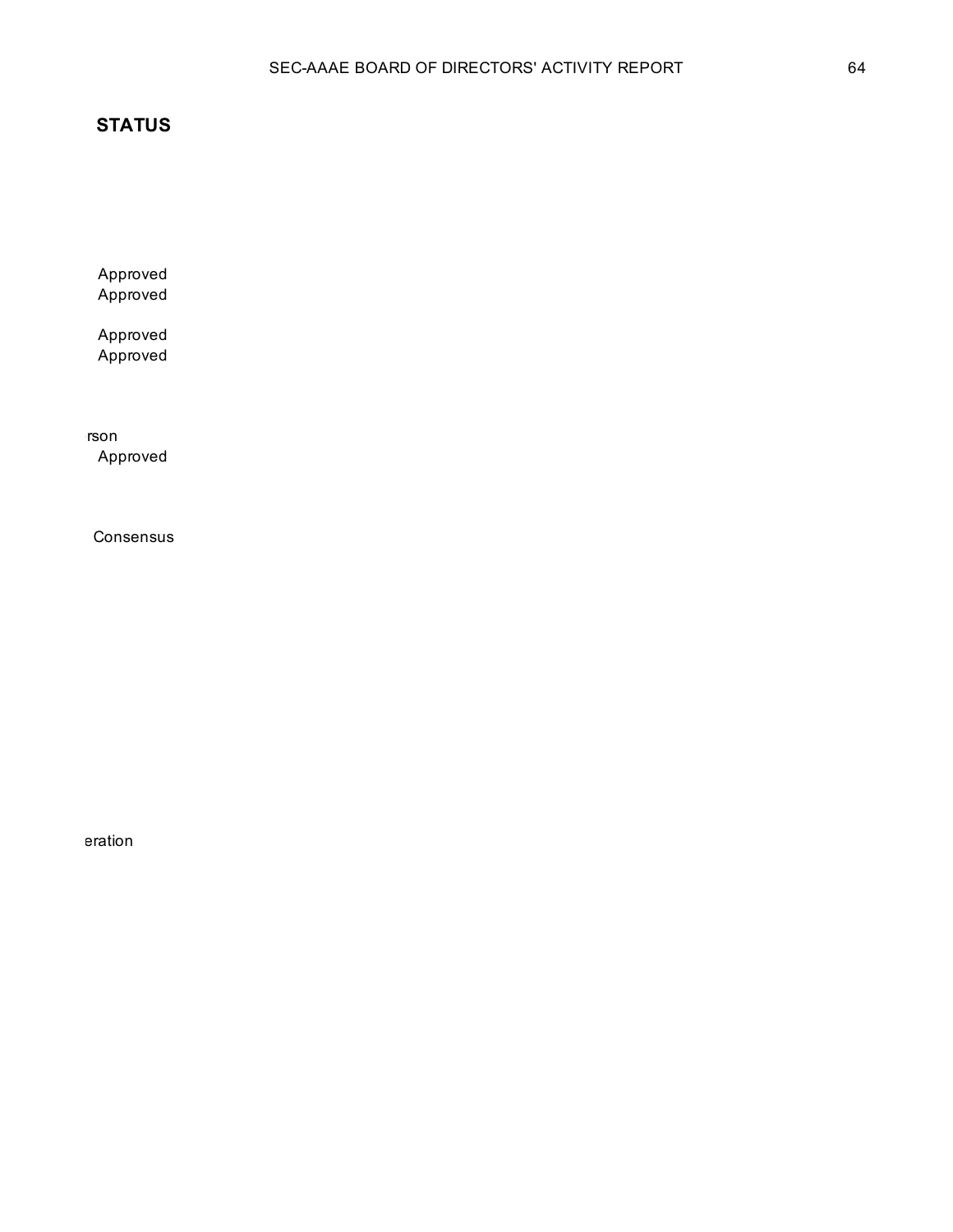Approved